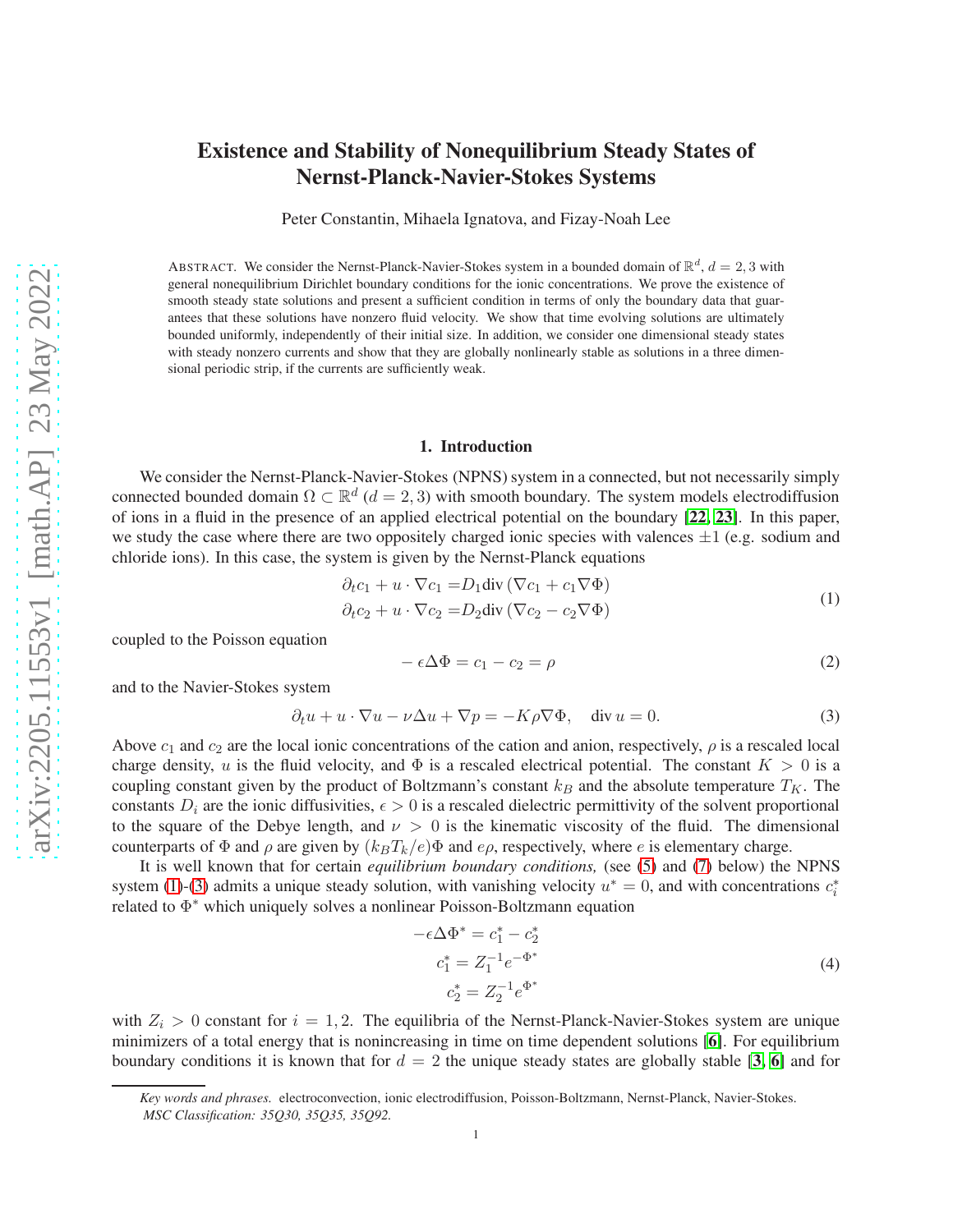$d = 3$  locally stable [[8,](#page-29-4) [27](#page-29-5)]. The equilibrium boundary conditions include the cases where  $c_i$  obey blocking boundary conditions

<span id="page-1-0"></span>
$$
(\partial_n c_1 + c_1 \partial_n \Phi)_{|\partial \Omega} = (\partial_n c_2 - c_2 \partial_n \Phi)_{|\partial \Omega} = 0 \tag{5}
$$

(here,  $\partial_n$  is the normal derivative) and  $\Phi$  obeys Dirichlet, Neumann, or Robin boundary conditions. Also included is the case where  $c_i$  obey a mix of blocking and Dirichlet boundary conditions and  $\Phi$  obeys Dirichlet boundary conditions in such a way that the electrochemical potentials

$$
\mu_1 = \log c_1 + \Phi, \quad \mu_2 = \log c_2 - \Phi \tag{6}
$$

are each constant on the boundary portions where  $c_i$  obey Dirichlet boundary conditions. That is, if  $c_i$  satisfy Dirichlet boundary conditions on  $S_i \subset \partial \Omega$  (possibly  $S_i = \partial \Omega$ ), then boundary conditions such that

<span id="page-1-1"></span>
$$
\mu_{1|S_1} = \text{constant}, \quad \mu_{2|S_2} = \text{constant} \tag{7}
$$

yield an equilibrium boundary condition. In general, arbitrary deviations from such situations can produce instabilities and even chaotic behavior for time dependent solutions to NPNS [[10,](#page-29-6) [16,](#page-29-7) [21,](#page-29-8) [24,](#page-29-9) [25,](#page-29-10) [26,](#page-29-11) [30](#page-29-12)]. Furthermore, steady states in nonequilibrium configurations are not known in general, and not known to always be unique [[18,](#page-29-13) [19](#page-29-14)].

The various boundary conditions for  $c_i$  and  $\Phi$  all have physical interpretations, and we refer the reader to [[3,](#page-29-3) [6,](#page-29-2) [9,](#page-29-15) [10,](#page-29-6) [18,](#page-29-13) [28](#page-29-16)] for relevant discussions. In this paper, we consider only Dirichlet boundary conditions for both  $c_i$  and  $\Phi$ , together with no-slip boundary conditions for  $u$ ,

<span id="page-1-2"></span>
$$
c_{i|\partial\Omega} = \gamma_i > 0
$$
  
\n
$$
\Phi_{|\partial\Omega} = W
$$
  
\n
$$
u_{|\partial\Omega} = 0.
$$
\n(8)

For simplicity, we assume  $\gamma_i, W \in C^{\infty}(\partial \Omega)$ , but we do not restrict their size, nor do we require them to be constant. For  $c_i$ , the Dirichlet boundary conditions model, for example, ion-selectivity at an ion-selective membrane or some fixed concentration of ions at the boundary layer-bulk interface. Dirichlet boundary conditions for Φ model an applied electric potential on the boundary.

There is a large literature on the well-posedness of the time dependent NPNS system [[3,](#page-29-3) [6,](#page-29-2) [8,](#page-29-4) [9,](#page-29-15) [12,](#page-29-17) [17,](#page-29-18) [20,](#page-29-19) [27,](#page-29-5) [28](#page-29-16)], as well as the uncoupled Nernst-Planck [[1,](#page-29-20) [2,](#page-29-21) [4,](#page-29-22) [13,](#page-29-23) [15,](#page-29-24) [18](#page-29-13)] and Navier-Stokes systems [[5,](#page-29-25) [29](#page-29-26)]. Some of the aforementioned studies, in addition to [[7,](#page-29-27) [14,](#page-29-28) [19](#page-29-14)], study several aspects of the steady state Nernst-Planck equations including existence, uniqueness, stability, and asymptotic behavior.

Thus far, in the context of NPNS, steady states have mostly been studied in the case of equilibrium boundary conditions. In these cases, the corresponding steady states are the unique Nernst-Planck steady states, together with zero fluid flow  $u^* \equiv 0$ . In this paper in Section [2,](#page-2-0) Theorem [1,](#page-2-1) we prove the existence of smooth steady state solutions to the NPNS system [\(1\)](#page-0-0)-[\(3\)](#page-0-1) subject to arbitrary (large data) Dirichlet boundary conditions [\(8\)](#page-1-2). In addition, we derive a sufficient condition, depending solely on the boundary data such that the steady state solution has nonzero fluid flow  $u^* \neq 0$  (Theorem [3\)](#page-13-0). Thus the two main results of Section [2](#page-2-0) give the existence of steady states for NPNS that are not obtained by existing theory for Nernst-Planck equations, and include in particular the steady solutions with nonzero flow for which instability and chaos have been observed experimentally and numerically.

In Section [3](#page-13-1) we consider the time dependent solutions of the Nernst-Planck-Stokes system in 3D and show, using a maximum principle that solutions obey long time bounds that are independent of the size of the initial data. This result is also valid for the NPNS system in 2D and the NPNS system in 3D under the assumption of globally bounded smooth velocities. The maximum principle is for a two-by-two parabolic system with unequal diffusivities. The bound applies for situations far away from equilibrium, when the solutions have nontrivial dynamics, and establishes the existence of an absorbing ball. This is a first step in proving the existence and finite dimensionality of the global attractor, a task that will be pursued elsewhere.

In Section [4,](#page-20-0) we consider the Nernst-Planck-Stokes (NPS) system in the periodic channel  $\Omega = (0, L) \times$  $\mathbb{T}^2$  with piecewise constant (i.e. constant at  $x = 0$  and  $x = L$ , respectively) boundary conditions. In this case, we derive sufficient conditions, depending only on boundary data and parameters, such that NPS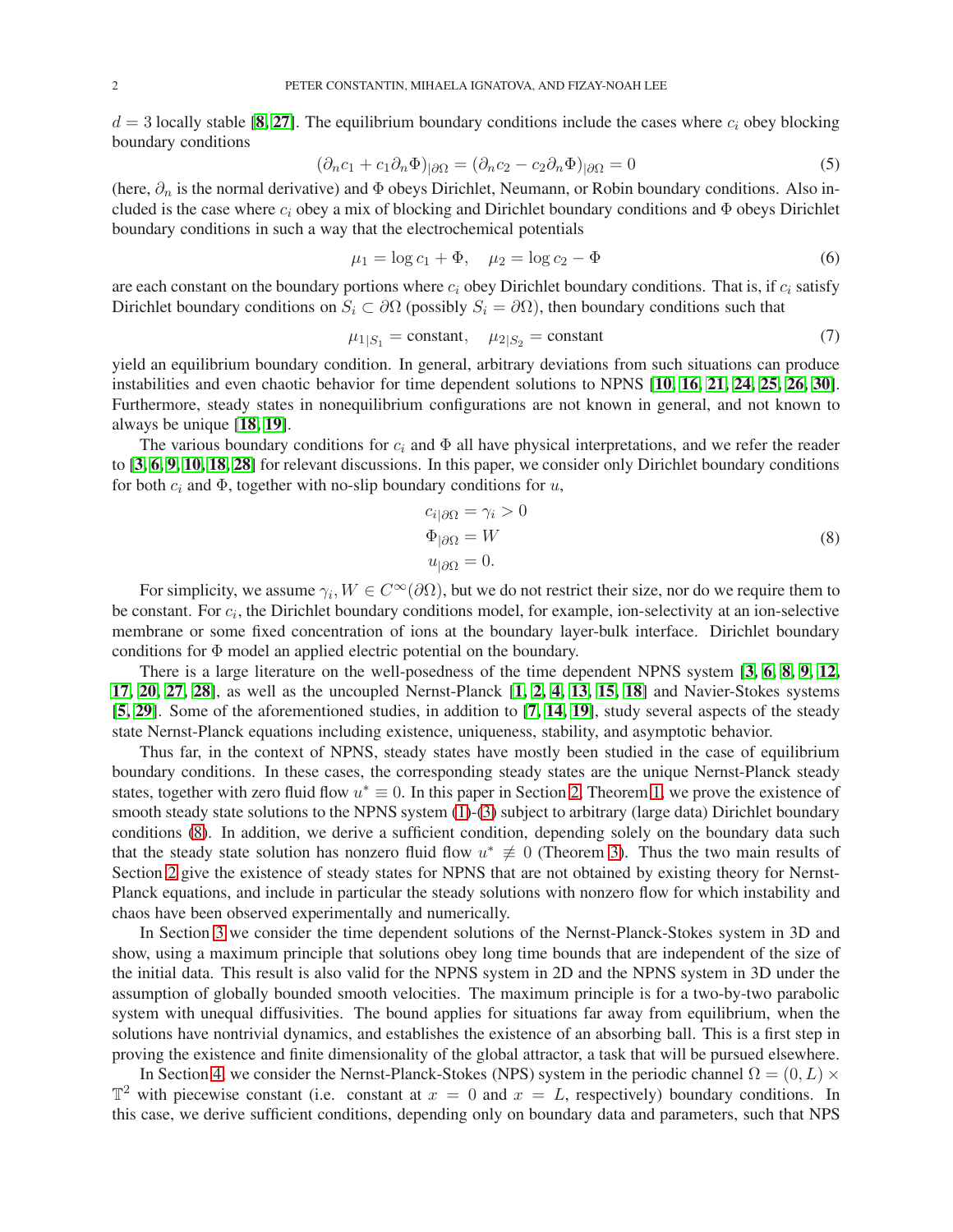admits a one dimensional, globally stable steady state solution that corresponds to a *steady (nonzero) current* solution with the fluid at rest. These are non-Boltzmann states (whose currents identically vanish). The stability condition can be thought of as a smallness condition on the magnitude of the ionic currents or, equivalently, as a small perturbation from equilibrium condition. The main result of Section [4,](#page-20-0) Theorem [5,](#page-25-0) is preceded by an analysis of one dimensional steady currents.

1.1. Notation. Unless otherwise stated, we denote by  $C$  a positive constant that depends only on the parameters of the system, the domain, and the initial and boundary conditions. The value of  $C$  may differ from line to line.

We denote by  $L^p = L^p(\Omega)$  the Lebesgue spaces and by  $W^{s,p} = W^{s,p}(\Omega)$ ,  $H^s = H^s(\Omega) = W^{s,2}$  the Sobolev spaces. We denote by  $\langle \cdot, \cdot \rangle$  the  $L^2(\Omega)$  inner product, and we write  $dV = dx dy dz$  for the volume element in three dimensions, and  $dx$  in one dimension. We write  $dS$  for the surface element.

We denote by  $\partial_x, \partial_y, \partial_z, \partial_t$  the partial derivaties with respect to  $x, y, z, t$ , respectively, and also use  $\partial_x$ to mean  $\frac{d}{dx}$  in a one dimensional setting.

<span id="page-2-0"></span>We denote  $z_1 = 1, z_2 = -1$  for the valences of the ionic species.

### 2. Steady State Nernst-Planck-Navier-Stokes

We consider the steady state Nernst-Planck-Navier-Stokes sytem

$$
u \cdot \nabla c_1 = \text{div} (\nabla c_1 + c_1 \nabla \Phi)
$$
 (9)

$$
u \cdot \nabla c_2 = \text{div} (\nabla c_2 - c_2 \nabla \Phi)
$$
 (10)

<span id="page-2-2"></span>
$$
-\Delta \Phi = c_1 - c_2 = \rho \tag{11}
$$

$$
u \cdot \nabla u - \Delta u + \nabla p = -\rho \nabla \Phi \tag{12}
$$

<span id="page-2-4"></span><span id="page-2-3"></span>
$$
\operatorname{div} u = 0 \tag{13}
$$

on a smooth, connected, bounded domain  $\Omega \subset \mathbb{R}^d$  ( $d = 2, 3$ ) together with boundary conditions

$$
c_{i|\partial\Omega} = \gamma_i > 0 \tag{14}
$$

$$
\Phi_{|\partial\Omega} = W \tag{15}
$$

<span id="page-2-5"></span>
$$
u_{|\partial\Omega} = 0 \tag{16}
$$

with  $\gamma_i, W \in C^{\infty}(\partial \Omega)$  not necessarily constant. In the above system, we have taken  $D_i = \epsilon = \nu = K = 1$ , as the values of these parameters do not play a significant role in the results of this section. In this section we first prove the existence of a smooth solution to  $(9)-(13)$  $(9)-(13)$  with boundary conditions  $(14)-(16)$  $(14)-(16)$  $(14)-(16)$ . Then, we derive a sufficient condition depending on just  $\gamma_i$  and W and their derivatives that guarantees that any steady state solution  $(c_i^*, \Phi^*, u^*)$  of [\(9\)](#page-2-2)[-13\)](#page-2-3) with [\(14\)](#page-2-4)-[\(16\)](#page-2-5) has nonzero fluid flow i.e.  $u^* \neq 0$ .

<span id="page-2-1"></span>THEOREM 1. *For arbitrary boundary conditions [\(14\)](#page-2-4)-[\(16\)](#page-2-5) on a smooth, connected, bounded domain*  $\Omega \subset \mathbb{R}$  ( $d = 2, 3$ ), there exists a smooth solution  $(c_i, \Phi, u)$  of the steady state Nernst-Planck-Navier-Stokes *system* [\(9\)](#page-2-2)-[\(13\)](#page-2-3) *such that*  $c_i \geq 0$ *.* 

REMARK 1. *For the steady state Nernst-Planck system, any regular enough solution is necessarily nonnegative (i.e.*  $c_i \geq 0$ ) if we assume  $\gamma_i \geq 0$ . This follows from the fact that the quantities  $c_1e^{\Phi}$ ,  $c_2e^{-\Phi}$ *each satisfy a maximum principle (see Section [4.1\)](#page-20-1). However, in the case of steady state NPNS, where such a maximum principle does not hold, the nonnegativity of* c<sup>i</sup> *must be built into the construction.*

PROOF. Throughout the proof, we assume  $d = 3$ . Some steps are streamlined if we assume  $d = 2$ , but the proof for  $d = 3$  nonetheless works for  $d = 2$ .

The proof consists of two main steps. We first show the existence of a solution to a parameterized approximate NPNS system. Then, we extract a convergent subsequence and show that the limit satisfies the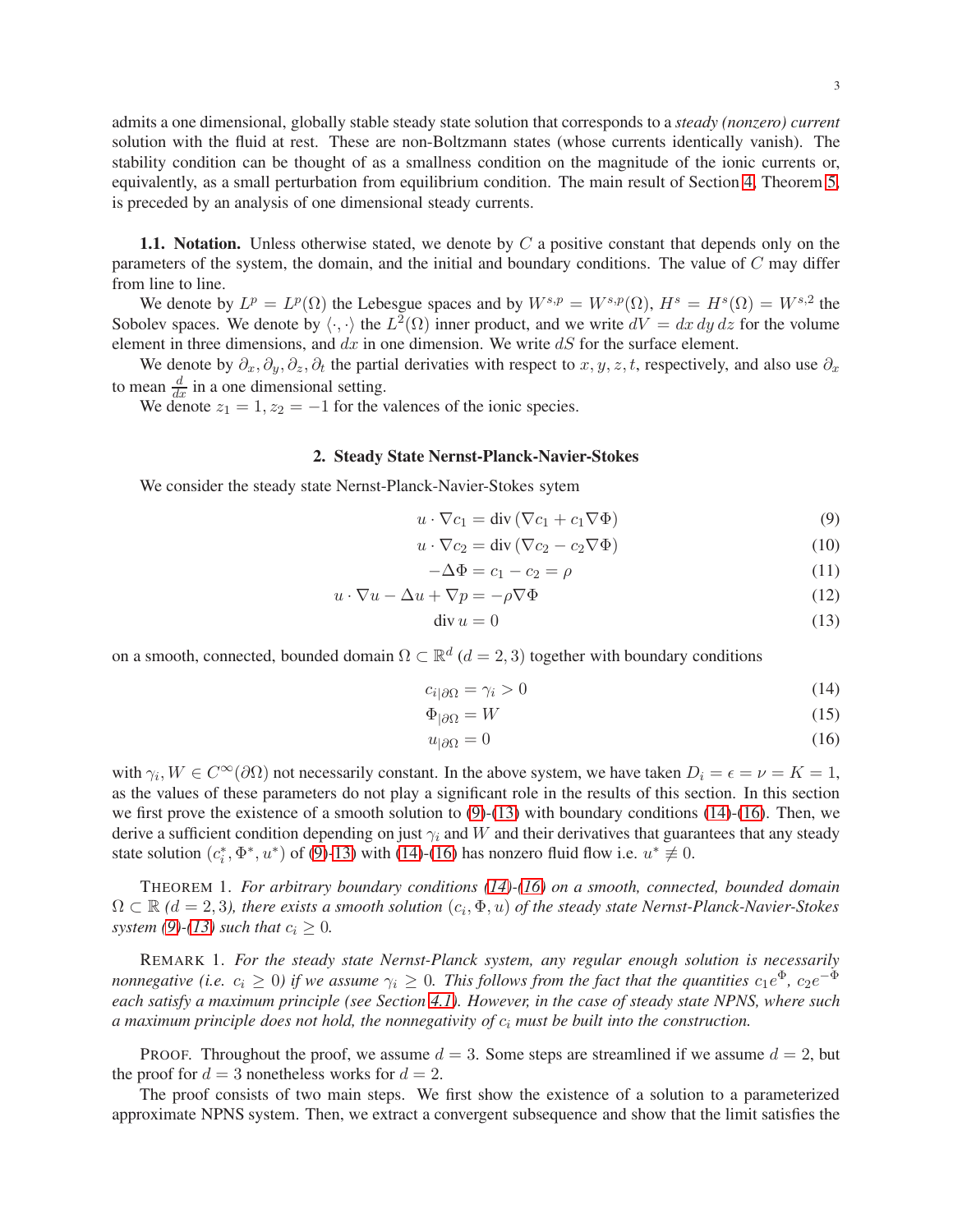original system. The approximate system is given by :

<span id="page-3-0"></span>
$$
0 = \operatorname{div} (\nabla c_1^{\delta} + \chi_{\delta}(c_1^{\delta}) \nabla \Phi^{\delta} - u^{\delta} \chi_{\delta}(c_1^{\delta}))
$$
 (17)

<span id="page-3-2"></span>
$$
0 = \operatorname{div} (\nabla c_2^{\delta} - \chi_{\delta}(c_2^{\delta}) \nabla \Phi^{\delta} - u^{\delta} \chi_{\delta}(c_2^{\delta}))
$$
\n(18)

$$
-\Delta \Phi^{\delta} = \chi_{\delta}(c_1^{\delta}) - \chi_{\delta}(c_2^{\delta}) = \rho^{\delta}
$$
\n(19)

$$
u^{\delta} \cdot \nabla u^{\delta} - \Delta u^{\delta} + \nabla p^{\delta} = -\rho^{\delta} \nabla \Phi^{\delta}
$$
 (20)

$$
\operatorname{div} u^{\delta} = 0 \tag{21}
$$

with boundary conditions

<span id="page-3-7"></span><span id="page-3-6"></span><span id="page-3-1"></span>
$$
c_i^{\delta}{}_{|\partial\Omega} = \gamma_i > 0\tag{22}
$$

$$
\Phi^{\delta}{}_{|\partial\Omega} = W \tag{23}
$$

$$
u^{\delta}{}_{|\partial\Omega} = 0. \tag{24}
$$

Here,  $\chi_{\delta}$  is a smooth cutoff function, which converges pointwise to the following function as  $\delta \to 0$ ,

$$
l: y \mapsto \begin{cases} y, & y \ge 0 \\ 0, & y \le 0. \end{cases}
$$
 (25)

We define  $\chi_{\delta}$  by first fixing a smooth, nondecreasing function  $\chi : \mathbb{R} \to \mathbb{R}^+$  such that

$$
\chi: y \mapsto \begin{cases} y, & y \ge 1 \\ 0, & y \le 0. \end{cases}
$$
 (26)

Then, we set  $\chi_{\delta}(y) = \delta \chi(\frac{y}{\delta})$  $\frac{y}{\delta}$ ). We state below some elementary properties of  $\chi_{\delta}$ :

1)  $\chi_{\delta} \geq 0$ 

2)  $\chi_{\delta}(y) = y$  for  $y \ge \delta$ ,  $\chi^{\delta}(y) = 0$  for  $y \le 0$ 

3)  $\chi_{\delta}$  is nondecreasing

4)  $|\chi'_{\delta}(y)| \le a$  where  $a = \sup \chi'$  and so  $\chi_{\delta}(y) \le a|y|, |\chi_{\delta}(x) - \chi_{\delta}(y)| \le a|x - y|$ .

The existence of a solution to [\(17\)](#page-3-0)-[\(24\)](#page-3-1) follows as an application of Schaefer's fixed point theorem [[11](#page-29-29)], which we state below:

THEOREM 2. *Suppose* X *is a Banach space and*  $E: X \to X$  *is continuous and compact. If the set* 

<span id="page-3-8"></span>
$$
\{v \in X \mid v = \lambda E(v) \text{ for some } 0 \le \lambda \le 1\}
$$
\n<sup>(27)</sup>

*is bounded in* X*, then* E *has a fixed point.*

In order to apply this fixed point theorem, we first reformulate the problem [\(17\)](#page-3-0)-[\(24\)](#page-3-1). Letting  $\Gamma_i$  be the unique harmonic function on  $\Omega$  satisfying  $\Gamma_{i|\partial\Omega} = \gamma_i$ , and introducing

<span id="page-3-5"></span><span id="page-3-4"></span><span id="page-3-3"></span>
$$
q_i^{\delta} = c_i^{\delta} - \Gamma_i \tag{28}
$$

we rewrite [\(17\)](#page-3-0)-[\(19\)](#page-3-2),

$$
-\Delta q_1^{\delta} = \text{div}\left(-u^{\delta}\chi_{\delta}(c_1^{\delta}) + \chi_{\delta}(c_1^{\delta})\nabla(-\Delta_W)^{-1}\rho^{\delta}\right) = R_1^{\delta}(q_1^{\delta}, q_2^{\delta}, u^{\delta})\tag{29}
$$

$$
-\Delta q_2^{\delta} = \text{div}\left(-u^{\delta}\chi_{\delta}(c_2^{\delta}) - \chi_{\delta}(c_2^{\delta})\nabla(-\Delta_W)^{-1}\rho^{\delta}\right) = R_2^{\delta}(q_1^{\delta}, q_2^{\delta}, u^{\delta})\tag{30}
$$

where  $(-\Delta_W)^{-1}$  maps g to the unique solution f of

$$
-\Delta f = g \text{ in } \Omega, \quad f_{|\partial\Omega} = W. \tag{31}
$$

Above we view  $R_i^{\delta}$  as functions of  $q_i^{\delta}$  and  $u^{\delta}$ , with  $c_i^{\delta}$  and  $\rho^{\delta}$  related to  $q_i^{\delta}$  via [\(28\)](#page-3-3) and  $\rho^{\delta} = \chi_{\delta}(c_1^{\delta}) - \chi_{\delta}(c_2^{\delta})$ . Thus we write  $(29)-(30)$  $(29)-(30)$  $(29)-(30)$  as

$$
q_i^{\delta} = (-\Delta_D)^{-1} R_i^{\delta} (q_1^{\delta}, q_2^{\delta}, u^{\delta}), \quad i = 1, 2
$$
\n(32)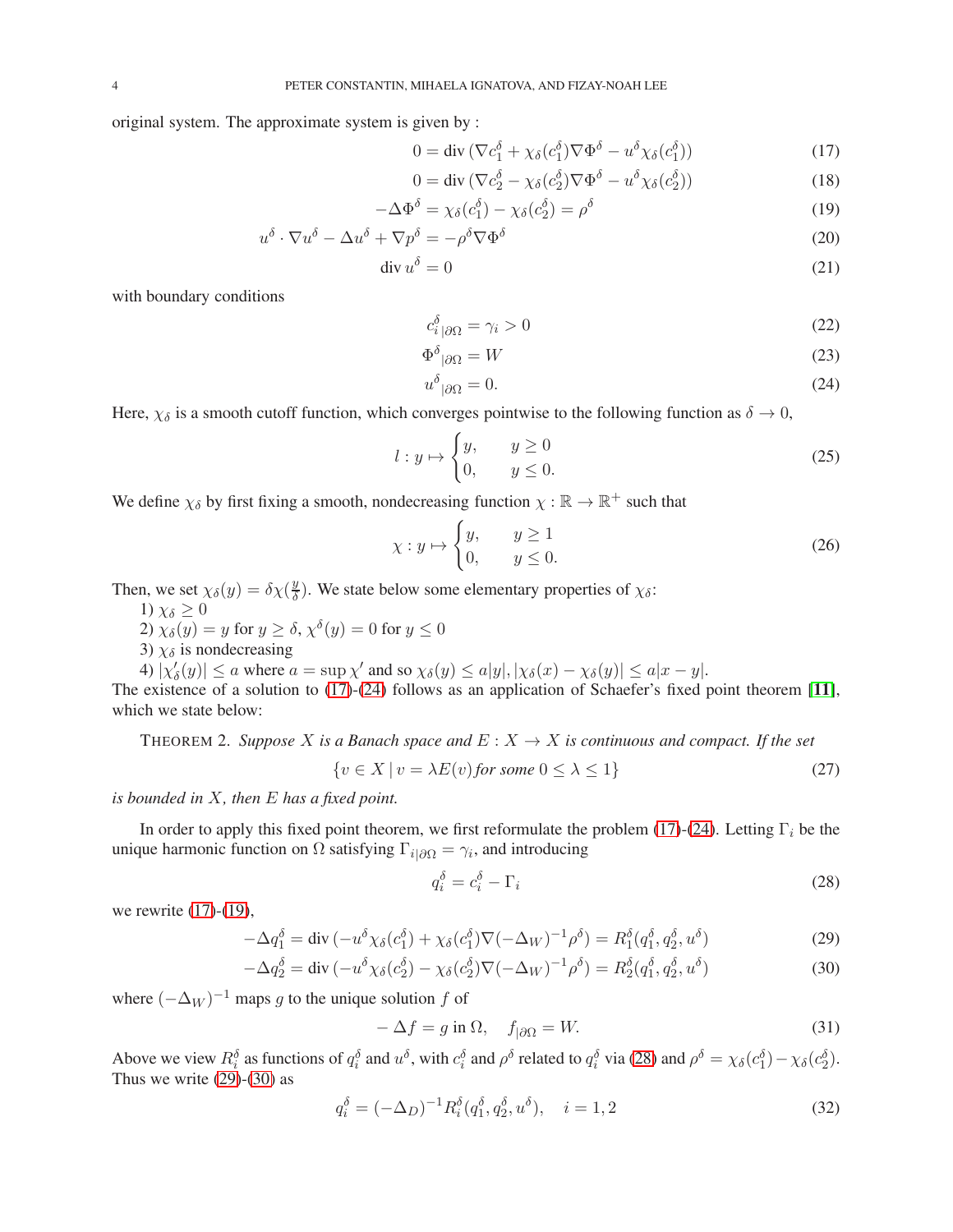where  $-\Delta_D$  is the Laplace operator on  $\Omega$  associated with homogeneous Dirichlet boundary conditions. As for the Navier-Stokes subsystem, we first project the equations onto the space of divergence free vector fields using the Leray projection [[5](#page-29-25)]

$$
\mathbb{P}: (L^2(\Omega))^3 \to H \tag{33}
$$

where  $H$  is the closure of

$$
\mathcal{V} = \{ f \in (C_0^{\infty}(\Omega))^3 \mid \text{div } f = 0 \}
$$
\n
$$
(34)
$$

in  $(L^2(\Omega))^3$  and is a Hilbert space endowed with the  $L^2$  inner product. Then [\(20\)](#page-3-6), [\(21\)](#page-3-7) is given by

<span id="page-4-0"></span>
$$
Au^{\delta} + B(u^{\delta}, u^{\delta}) = -\mathbb{P}(\rho^{\delta}\nabla\Phi^{\delta})
$$
\n(35)

where

$$
A = \mathbb{P}(-\Delta) : \mathcal{D}(A) = (H^2(\Omega))^3 \cap V \to H
$$
\n(36)

$$
V = \text{closure of } \mathcal{V} \text{ in } (H_0^1(\Omega))^3 = \{ f \in (H_0^1(\Omega))^3 \, | \, \text{div } f = 0 \}. \tag{37}
$$

As it is well known, the Stokes operator A is invertible and  $A^{-1}: H \to \mathcal{D}(A)$  is bounded and self-adjoint on  $H$  and compact as a mapping from  $H$  into  $V$ . The space  $V$  is a Hilbert space endowed with the Dirichlet inner product

$$
\langle f, g \rangle_V = \int \nabla f : \nabla g \, dV. \tag{38}
$$

For  $f, g \in V$ ,  $B(f, g) = \mathbb{P}(f \cdot \nabla g)$  and B may be viewed as a continuous, bilinear mapping such that

$$
B: (f,g) \in V \times V \mapsto \left(h \in V \mapsto \int_{\Omega} (f \cdot \nabla g) \cdot h \, dV\right) \in V'
$$
\n(39)

where V' is the dual space of V. We note that we may also view A as an invertible mapping  $A: V \to V'$ . It is with this viewpoint that we write [\(35\)](#page-4-0) as

$$
u^{\delta} = A^{-1} R_u^{\delta}(q_1^{\delta}, q_2^{\delta}, u^{\delta})
$$
\n(40)

$$
R_u^{\delta}(q_1^{\delta}, q_2^{\delta}, u^{\delta}) = -(B(u^{\delta}, u^{\delta}) + \mathbb{P}(\rho^{\delta} \nabla (-\Delta_W)^{-1} \rho^{\delta})). \tag{41}
$$

Thus, setting

$$
X = H_0^1(\Omega) \times H_0^1(\Omega) \times V \tag{42}
$$

and

$$
E = E_1 \times E_2 \times E_u : (f, g, h) \in X \mapsto ((-\Delta_D)^{-1} R_1^{\delta}(f, g, h), (-\Delta_D)^{-1} R_2^{\delta}(f, g, h), A^{-1} R_u^{\delta}(f, g, h))
$$
\n(43)

we seek to show the existence of a weak solution  $(\tilde{q}_1, \tilde{q}_2, \tilde{u}) = (\tilde{q}_1^{\delta}, \tilde{q}_2^{\delta}, \tilde{u}^{\delta}) \in X$  to [\(29\)](#page-3-4), [\(30\)](#page-3-5), [\(35\)](#page-4-0) by verifying the hypotheses of Theorem [2](#page-3-8) for the operator  $E$  and showing that  $E$  has a fixed point in  $X$ .

First we prove that  $E$  indeed maps  $X$  into  $X$  and does so continuously and compactly.

LEMMA 1. *The operator*  $E = E_1 \times E_2 \times E_u : X \to X$  *is continuous and compact.* 

PROOF. We start with compactness. Since  $(-\Delta_D)^{-1}$  (and  $A^{-1}$ ) maps  $L^{\frac{3}{2}}$  (resp.  $(L^{\frac{3}{2}})^3$ ) continuously into  $W^{2, \frac{3}{2}} \cap H_0^1$  (resp.  $(W^{2, \frac{3}{2}})^3 \cap V$ ), by Rellich's theorem, the maps  $(-\Delta_D)^{-1} : L^{\frac{3}{2}} \to H_0^1$  and  $A^{-1}$ :  $(L^{\frac{3}{2}})^3 \to V$  are compact. Thus for compactness of E, it suffices to show that

<span id="page-4-1"></span>
$$
(f, g, h) \in X \mapsto R_i^{\delta}(f, g, h) \in L^{\frac{3}{2}}
$$
  

$$
(f, g, h) \in X \mapsto R_u^{\delta}(f, g, h) \in (L^{\frac{3}{2}})^3
$$
 (44)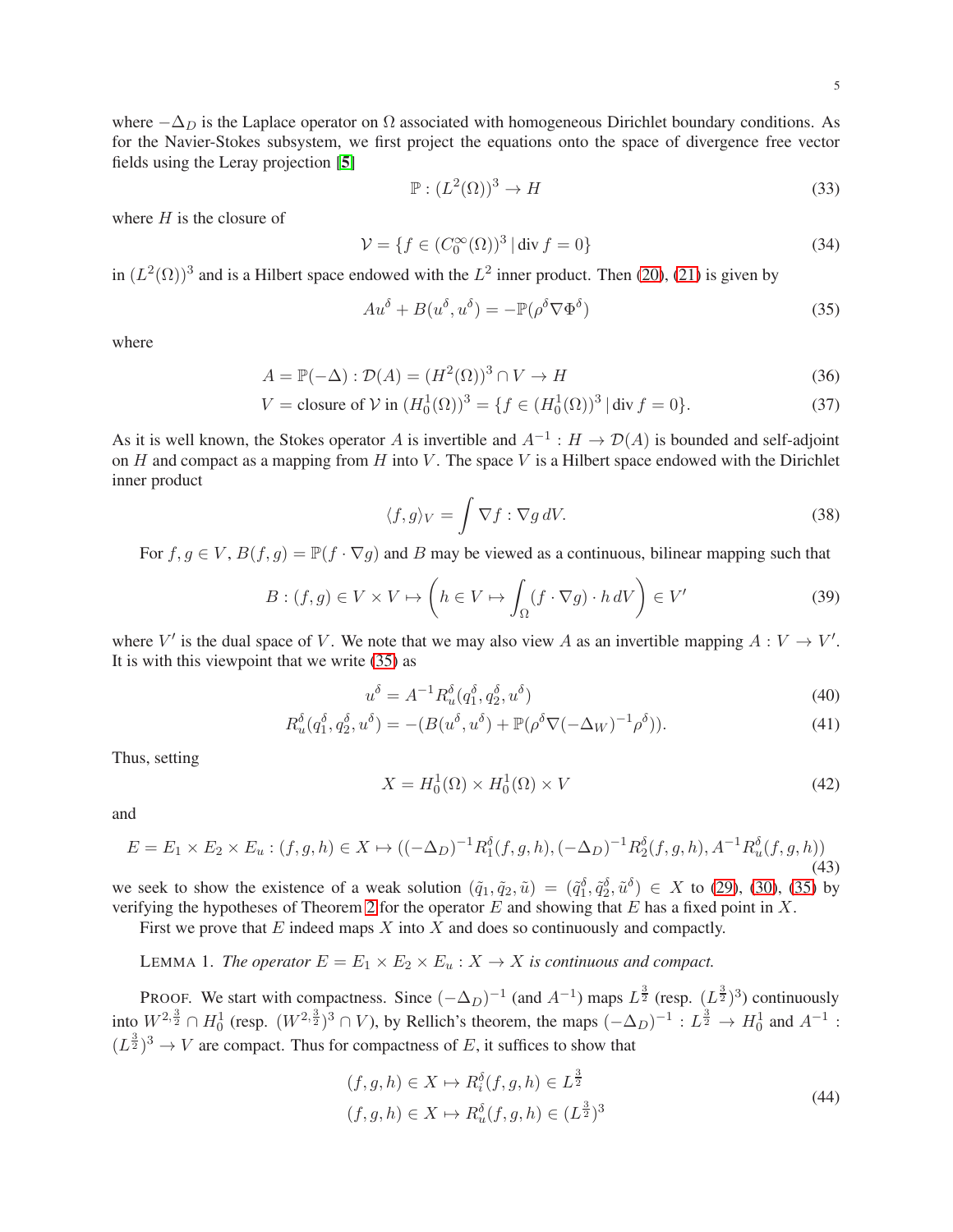are bounded. To this end, we compute

<span id="page-5-0"></span>
$$
||R_1^{\delta}(f,g,h)||_{L^{\frac{3}{2}}} \leq ||h||_{L^6} ||\nabla \chi_{\delta}(f+\Gamma_1)||_{L^2} + ||\nabla \chi_{\delta}(f+\Gamma)||_{L^2} ||\nabla(-\Delta_W)^{-1}(\chi_{\delta}(f+\Gamma_1) - \chi_{\delta}(g+\Gamma_2))||_{L^6} + ||\chi_{\delta}(f+\Gamma)||_{L^6} ||(\chi_{\delta}(f+\Gamma_1) - \chi_{\delta}(g+\Gamma_2))||_{L^2} \leq C(||h||_V + ||f||_{H^1} + ||g||_{H^1} + 1)(||f||_{H^1} + 1).
$$
\n(45)

In the last inequality we used the continuous embeddings  $H^1 \hookrightarrow L^6$  and the fact that  $|\chi'_\delta| \le a$ . Entirely similar estimates give

<span id="page-5-4"></span>
$$
||R_2^{\delta}(f,g,h)||_{L^{\frac{3}{2}}} \le C(||h||_V + ||f||_{H^1} + ||g||_{H^1} + 1)(||g||_{H^1} + 1).
$$
\n(46)

Lastly we estimate  $R_u^{\delta}$ ,

<span id="page-5-1"></span>
$$
\|R_u^{\delta}(f,g,h)\|_{L^{\frac{3}{2}}} \leq \|B(h,h)\|_{L^{\frac{3}{2}}} \n+ \|(\chi_{\delta}(f+\Gamma_1) - \chi_{\delta}(g+\Gamma_2))\nabla(-\Delta_W)^{-1}(\chi_{\delta}(f+\Gamma_1) - \chi_{\delta}(g+\Gamma_2))\|_{L^{\frac{3}{2}}} \n\leq \|h\|_{L^6} \|h\|_{V} \n+ \|(\chi_{\delta}(f+\Gamma_1) - \chi_{\delta}(g+\Gamma_2))\|_{L^2} \|\nabla(-\Delta_W)^{-1}(\chi_{\delta}(f+\Gamma_1) - \chi_{\delta}(g+\Gamma_2))\|_{L^6} \n\leq C(1 + \|h\|_{V}^2 + \|f\|_{L^2}^2 + \|g\|_{L^2}^2).
$$
\n(47)

The bounds  $(45)-(47)$  $(45)-(47)$  show that the operators from  $(44)$  are indeed bounded, and thus E is compact.

Continuity of  $E$  follows from the fact that the components of  $E$  are sums of compositions of the following continuous operations

$$
f \in H_1 \mapsto f + \Gamma_i \in H_1
$$
  
\n
$$
f \in H_1 \mapsto \chi_{\delta}(f) \in L^4
$$
  
\n
$$
f \in L^2 \mapsto \nabla(-\Delta_W)^{-1} f \in (H^1)^3 \subset (L^4)^3
$$
  
\n
$$
(f,g) \in L^4 \times L^4 \mapsto fg \in L^2
$$
  
\n
$$
f \in (L^2)^d \mapsto (-\Delta_D)^{-1} \text{div } f \in H_0^1
$$
  
\n
$$
(f,g) \in V \times V \mapsto B(f,g) \in V'
$$
  
\n
$$
f \in (L^2)^d \mapsto \mathbb{P}f \in H
$$
  
\n
$$
f \in V' \mapsto A^{-1}f \in V.
$$
  
\n(48)

This completes the proof of the lemma.  $\Box$ 

Now it remains to establish uniform a priori bounds (c.f. [\(27\)](#page-3-8)). We fix  $\lambda \in [0,1]$  and assume that for some  $(\tilde{q}_1, \tilde{q}_2, \tilde{u}) \in X$  we have

$$
(\tilde{q}_1, \tilde{q}_2, \tilde{u}) = \lambda E(\tilde{q}_1, \tilde{q}_2, \tilde{u}).
$$
\n<sup>(49)</sup>

That is, for all  $\psi_1, \psi_2 \in H_0^1(\Omega)$  and  $\psi_u \in V$  we assume we have

$$
\int_{\Omega} \nabla \tilde{q}_i \cdot \nabla \psi_i \, dV = \lambda \int_{\Omega} R_i^{\delta}(\tilde{q}_1, \tilde{q}_2, \tilde{u}) \psi_i \, dV, \quad i = 1, 2 \tag{50}
$$

$$
\int_{\Omega} \nabla \tilde{u} : \nabla \psi_u \, dV = \lambda \int_{\Omega} R_u^{\delta}(\tilde{q}_1, \tilde{q}_2, \tilde{u}) \cdot \psi_u \, dV. \tag{51}
$$

We make the choice of test functions  $\psi_i = \tilde{q}_i$  and first estimate the resulting integral on the right hand side of [\(50\)](#page-5-2) for  $i = 1$ , omitting for now the factor  $\lambda$ . Introducing the following primitive of  $\chi_{\delta}$ 

<span id="page-5-3"></span><span id="page-5-2"></span>
$$
Q_{\delta}(y) = \int_0^y \chi_{\delta}(s) \, ds \tag{52}
$$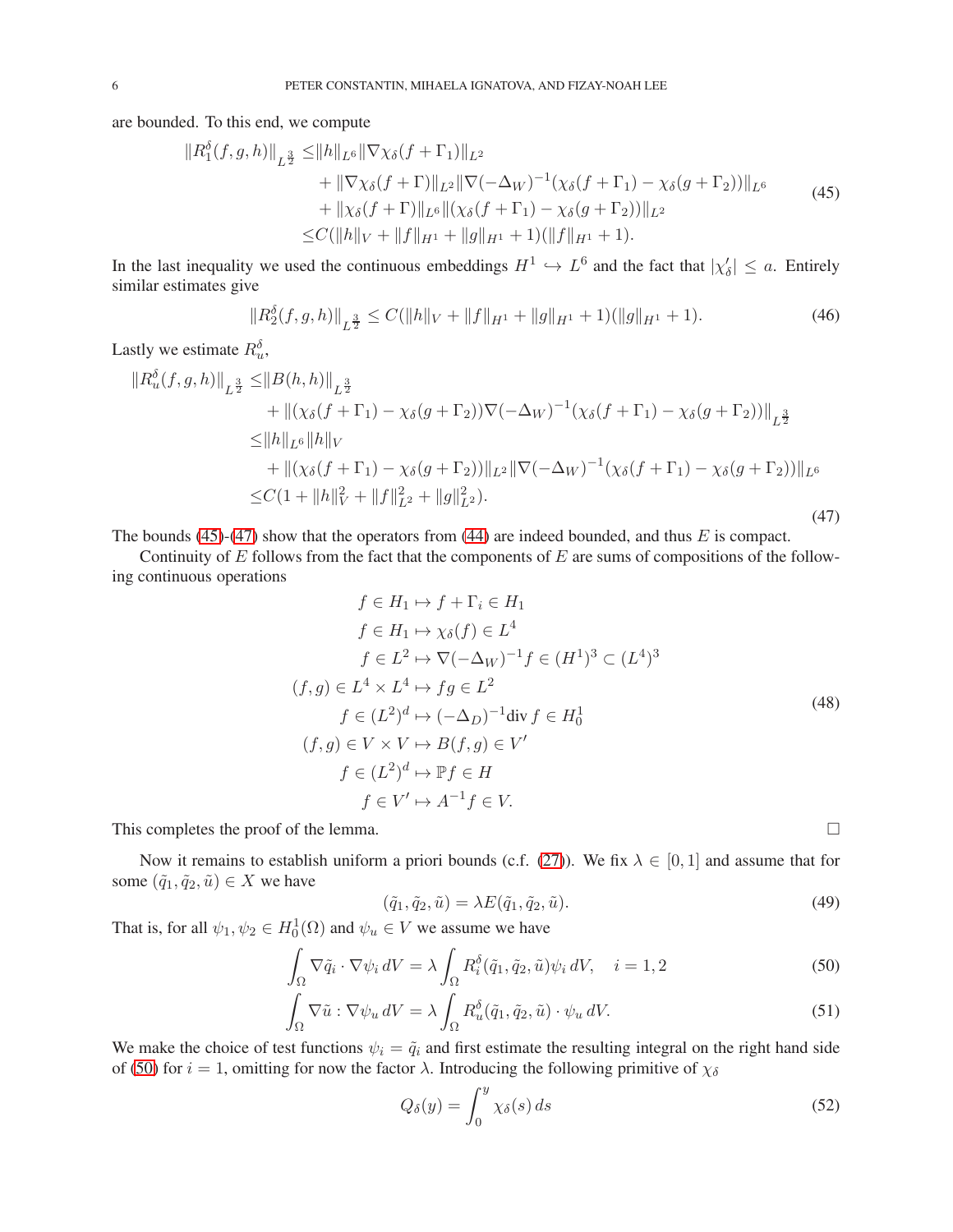we have, integrating by parts,

$$
\int_{\Omega} R_1^{\delta}(\tilde{q}_1, \tilde{q}_2, \tilde{u}) \tilde{q}_1 dV = \int_{\Omega} \tilde{u} \cdot \nabla Q_{\delta}(\tilde{c}_1) dV - \int_{\Omega} (\tilde{u} \cdot \nabla \Gamma_1) \chi_{\delta}(\tilde{c}_1) dV \n- \int_{\Omega} \chi_{\delta}(\tilde{c}_1) \nabla (-\Delta_W)^{-1} \tilde{\rho} \cdot \nabla \tilde{q}_1 dV \n= I_1^{(1)} + I_2^{(1)} + I_3^{(1)}
$$
\n(53)

where  $\tilde{q}_i = \tilde{c}_i - \Gamma_i$  and  $\tilde{\rho} = \chi_{\delta}(\tilde{c}_1) - \chi_{\delta}(\tilde{c}_2)$ . Because  $\tilde{u}$  is divergence-free, it follows after an integration by parts that

$$
I_1^{(1)} = 0.\t\t(54)
$$

Next, estimating  $I_2^{(1)}$  we have, using the Poincaré inequality twice,

$$
|I_2^{(1)}| = \left| \int_{\Omega} (\tilde{u} \cdot \nabla \Gamma_1) \chi_{\delta}(\tilde{c}_1) dV \right| \le C \|\tilde{u}\|_H \|\tilde{c}_1\|_{L^2} \le \frac{1}{2} \|\nabla \tilde{q}_1\|_{L^2}^2 + C \|\tilde{u}\|_V^2 + C. \tag{55}
$$

Lastly we estimate  $I_3^{(1)}$  $\frac{1}{3}$ ,

$$
I_3^{(1)} = -\int_{\Omega} \chi_{\delta}(\tilde{c}_1) \nabla (-\Delta_W)^{-1} \tilde{\rho} \cdot \nabla \tilde{c}_1 dV + \int_{\Omega} \chi_{\delta}(\tilde{c}_1) \nabla (-\Delta_W)^{-1} \tilde{\rho} \cdot \nabla \Gamma_1 dV
$$
  
\n
$$
= -\int_{\Omega} \nabla Q_{\delta}(\tilde{c}_1) \cdot \nabla (-\Delta_W)^{-1} \tilde{\rho} dV + \int_{\Omega} \chi_{\delta}(\tilde{c}_1) \nabla (-\Delta_W)^{-1} \tilde{\rho} \cdot \nabla \Gamma_1 dV
$$
  
\n
$$
= -\int_{\Omega} \nabla (Q_{\delta}(\tilde{c}_1) - Q_{\delta}(\Gamma_1)) \cdot \nabla (-\Delta_W)^{-1} \tilde{\rho} dV - \int_{\Omega} \nabla Q_{\delta}(\Gamma_1) \cdot \nabla (-\Delta_W)^{-1} \tilde{\rho} dV
$$
  
\n
$$
+ \int_{\Omega} \chi_{\delta}(\tilde{c}_1) \nabla (-\Delta_W)^{-1} \tilde{\rho} \cdot \nabla \Gamma_1 dV
$$
  
\n
$$
= -\int_{\Omega} (Q_{\delta}(\tilde{c}_1) - Q_{\delta}(\Gamma_1)) \tilde{\rho} dV - \int_{\Omega} \nabla Q_{\delta}(\Gamma_1) \cdot \nabla (-\Delta_W)^{-1} \tilde{\rho} dV
$$
  
\n
$$
+ \int_{\Omega} \chi_{\delta}(\tilde{c}_1) \nabla (-\Delta_W)^{-1} \tilde{\rho} \cdot \nabla \Gamma_1 dV.
$$
 (56)

Analogous computations for  $i = 2$  in [\(50\)](#page-5-2) yield on the right hand side

$$
\int_{\Omega} R_2^{\delta}(\tilde{q}_1, \tilde{q}_2, \tilde{u}) \tilde{q}_2 dV = I_1^{(2)} + I_2^{(2)} + I_3^{(2)}
$$
\n(57)

where  $I_i^{(2)}$  $j^{(2)}$ ,  $j = 1, 2, 3$  satisfy

$$
I_1^{(2)} = 0
$$
  
\n
$$
|I_2^{(2)}| \le \frac{1}{2} ||\nabla \tilde{q}_2||_{L^2}^2 + C ||\tilde{u}||_V^2 + C
$$
  
\n
$$
I_3^{(2)} = \int_{\Omega} (Q_\delta(\tilde{c}_2) - Q_\delta(\Gamma_2)) \tilde{\rho} dV + \int_{\Omega} \nabla Q_\delta(\Gamma_2) \cdot \nabla (-\Delta_W)^{-1} \tilde{\rho} dV
$$
  
\n
$$
- \int_{\Omega} \chi_\delta(\tilde{c}_2) \nabla (-\Delta_W)^{-1} \tilde{\rho} \cdot \nabla \Gamma_2 dV.
$$
\n(58)

Thus, summing  $(50)$  in *i* we obtain

<span id="page-6-0"></span>
$$
\frac{1}{2} \sum_{i} \|\nabla \tilde{q}_{i}\|_{L^{2}}^{2} + \lambda \int_{\Omega} (Q_{\delta}(\tilde{c}_{1}) - Q_{\delta}(\tilde{c}_{2})) \tilde{\rho} \, dV \leq C\lambda (1 + \|\tilde{\rho}\|_{L^{1}} + \|\nabla(-\Delta_{W})^{-1}\tilde{\rho}\|_{L^{1}} + \|\tilde{u}\|_{V}^{2} + \sum_{i} \|\tilde{c}_{i}\|_{L^{2}} \|\nabla(-\Delta_{W})^{-1}\tilde{\rho}\|_{L^{2}}).
$$
\n(59)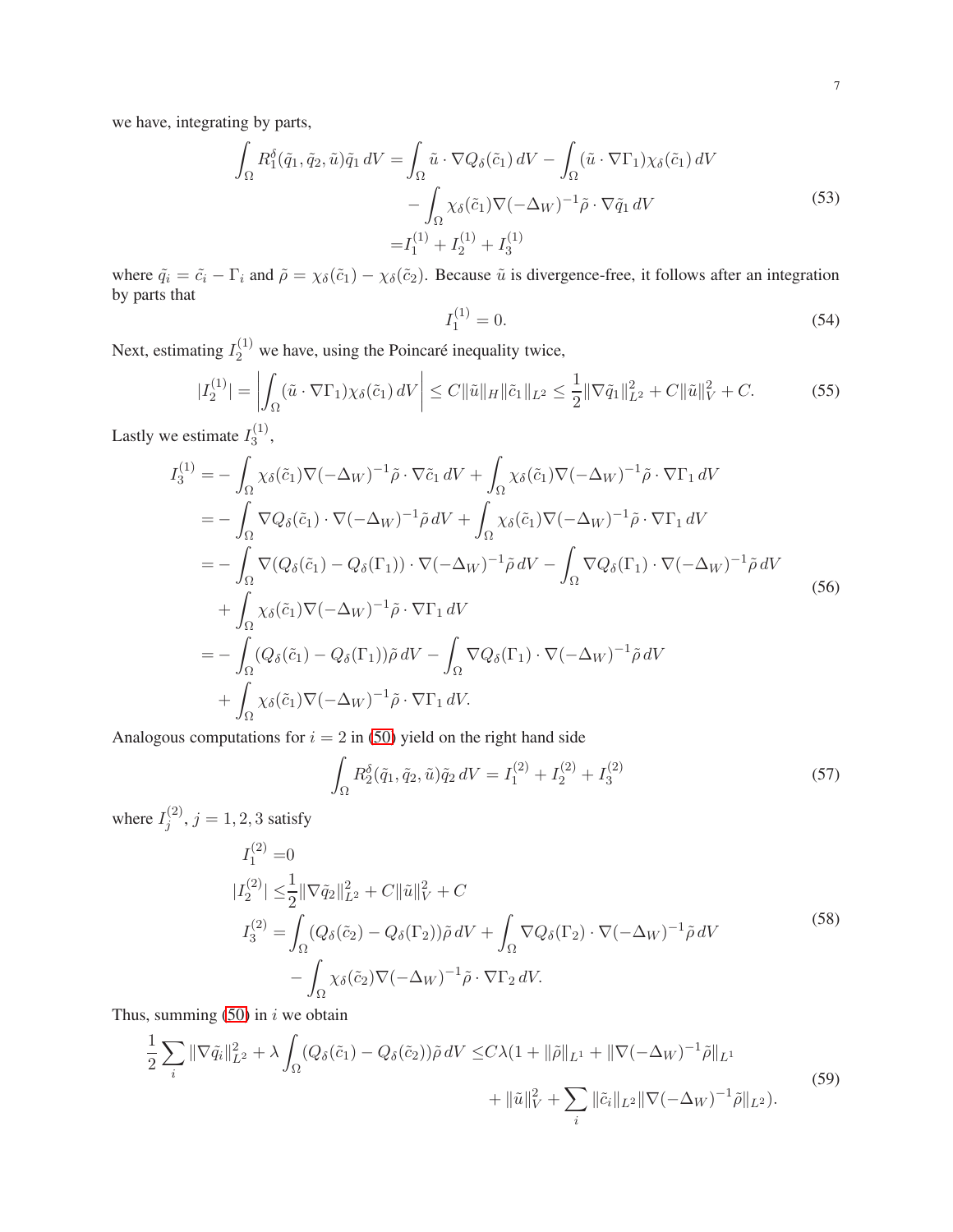Next, using the bounds

$$
\|\tilde{c}_{i}\|_{L^{2}} \leq \|\tilde{q}_{i}\|_{L^{2}} + C \leq C \|\nabla \tilde{q}_{i}\|_{L^{2}} + C
$$
  
\n
$$
\|\tilde{\rho}\|_{L^{1}} \leq C \|\tilde{\rho}\|_{L^{3}}
$$
  
\n
$$
\|\nabla(-\Delta_{W})^{-1}\tilde{\rho}\|_{L^{1}} \leq C \|\nabla(-\Delta_{W})^{-1}\tilde{\rho}\|_{L^{2}} \leq C \|\tilde{\rho}\|_{L^{3}} + C
$$
\n(60)

we obtain from [\(59\)](#page-6-0), using Young's inequalities

<span id="page-7-2"></span>
$$
\frac{1}{4}\sum_{i} \|\nabla \tilde{q}_{i}\|_{L^{2}} + \lambda \int_{\Omega} (Q_{\delta}(\tilde{c}_{1}) - Q_{\delta}(\tilde{c}_{2}))\tilde{\rho} \,dV \leq C + \theta\lambda \|\tilde{\rho}\|_{L^{3}}^{3} + C\lambda \|\tilde{u}\|_{V}^{2}
$$
\n
$$
\tag{61}
$$

where  $\theta$  is a small constant to be chosen later. Next we prove the following bound,

<span id="page-7-0"></span>
$$
\int_{\Omega} (Q_{\delta}(\tilde{c}_1) - Q_{\delta}(\tilde{c}_2)) \tilde{\rho} dV \ge \frac{1}{4} ||\tilde{\rho}||_{L^3}^3 - C.
$$
\n(62)

Prior to establishing this lower bound, we prove the following lemma, which shows that  $Q_\delta \approx \frac{\chi_\delta^2}{2}$ .

<span id="page-7-1"></span>LEMMA 2.  $|Q_\delta(y) - \frac{\chi_\delta^2}{2}(y)| \leq \frac{\delta^2}{2}$  $\frac{\delta^2}{2}$  for all  $y \in \mathbb{R}$ .

PROOF. For  $y \le 0$ , we have  $Q_{\delta}(y) = \chi_{\delta}(y) = 0$  so we may assume  $y > 0$ . Suppose  $y \ge \delta$ . Then

$$
Q_{\delta}(y) = \int_0^{\delta} \chi_{\delta}(s) \, ds + \int_{\delta}^y s \, ds \le \delta^2 + \frac{1}{2}(y^2 - \delta^2) = \frac{\delta^2}{2} + \frac{\chi_{\delta}^2(y)}{2} \tag{63}
$$

and similarly

$$
Q_{\delta}(y) = \int_0^{\delta} \chi_{\delta}(s) \, ds + \int_{\delta}^y s \, ds \ge \frac{1}{2} (y^2 - \delta^2) = -\frac{\delta^2}{2} + \frac{\chi_{\delta}^2(y)}{2}.
$$
\n(64)

Thus the lemma holds for  $y \ge \delta$ . Lastly, suppose  $y \in (0, \delta)$ . Then, using the monotonicity of  $\chi_{\delta}$ ,

$$
Q_{\delta}(y) = \int_0^y \chi_{\delta}(s) ds \le y \chi_{\delta}(y) \le \delta \chi_{\delta}(y) \le \frac{\delta^2}{2} + \frac{\chi_{\delta}^2(y)}{2}.
$$
 (65)

On the other hand, we have

$$
Q_{\delta}(y) \ge 0 \ge -\frac{\delta^2}{2} + \frac{\chi_{\delta}^2(y)}{2}.\tag{66}
$$

This completes the proof of the lemma.  $\Box$ 

Now we proceed with the proof of [\(62\)](#page-7-0). We split  $\Omega = {\tilde{\rho} \ge 0} \cup {\tilde{\rho} < 0}$ . Restricted to  ${\tilde{\rho} \ge 0}$ , we have, using Lemma [2,](#page-7-1)

$$
Q_{\delta}(\tilde{c}_1) - Q_{\delta}(\tilde{c}_2) \ge \frac{\chi_{\delta}^2(\tilde{c}_1)}{2} - \frac{\chi_{\delta}^2(\tilde{c}_2)}{2} - \delta^2 = \frac{1}{2}(\chi_{\delta}(\tilde{c}_1) + \chi_{\delta}(\tilde{c}_2))\tilde{\rho} - \delta^2
$$
\n(67)

and, restricted to  $\{\tilde{\rho} < 0\}$ , again using the lemma, we have

$$
Q_{\delta}(\tilde{c}_1) - Q_{\delta}(\tilde{c}_2) \le \frac{\chi_{\delta}^2(\tilde{c}_1)}{2} - \frac{\chi_{\delta}^2(\tilde{c}_2)}{2} + \delta^2 = \frac{1}{2}(\chi_{\delta}(\tilde{c}_1) + \chi_{\delta}(\tilde{c}_2))\tilde{\rho} + \delta^2.
$$
 (68)

It follows that

$$
\int_{\Omega} (Q_{\delta}(\tilde{c}_1) - Q_{\delta}(\tilde{c}_2)) \tilde{\rho} dV \ge \frac{1}{2} \int_{\Omega} \tilde{\rho}^2 (\chi_{\delta}(\tilde{c}_1) + \chi_{\delta}(\tilde{c}_2)) dV - \delta^2 ||\tilde{\rho}||_{L^1}
$$
  

$$
\ge \frac{1}{2} \int_{\Omega} |\tilde{\rho}|^3 dV - C ||\tilde{\rho}||_{L^3}
$$
  

$$
\ge \frac{1}{4} ||\tilde{\rho}||_{L^3}^3 - C
$$
 (69)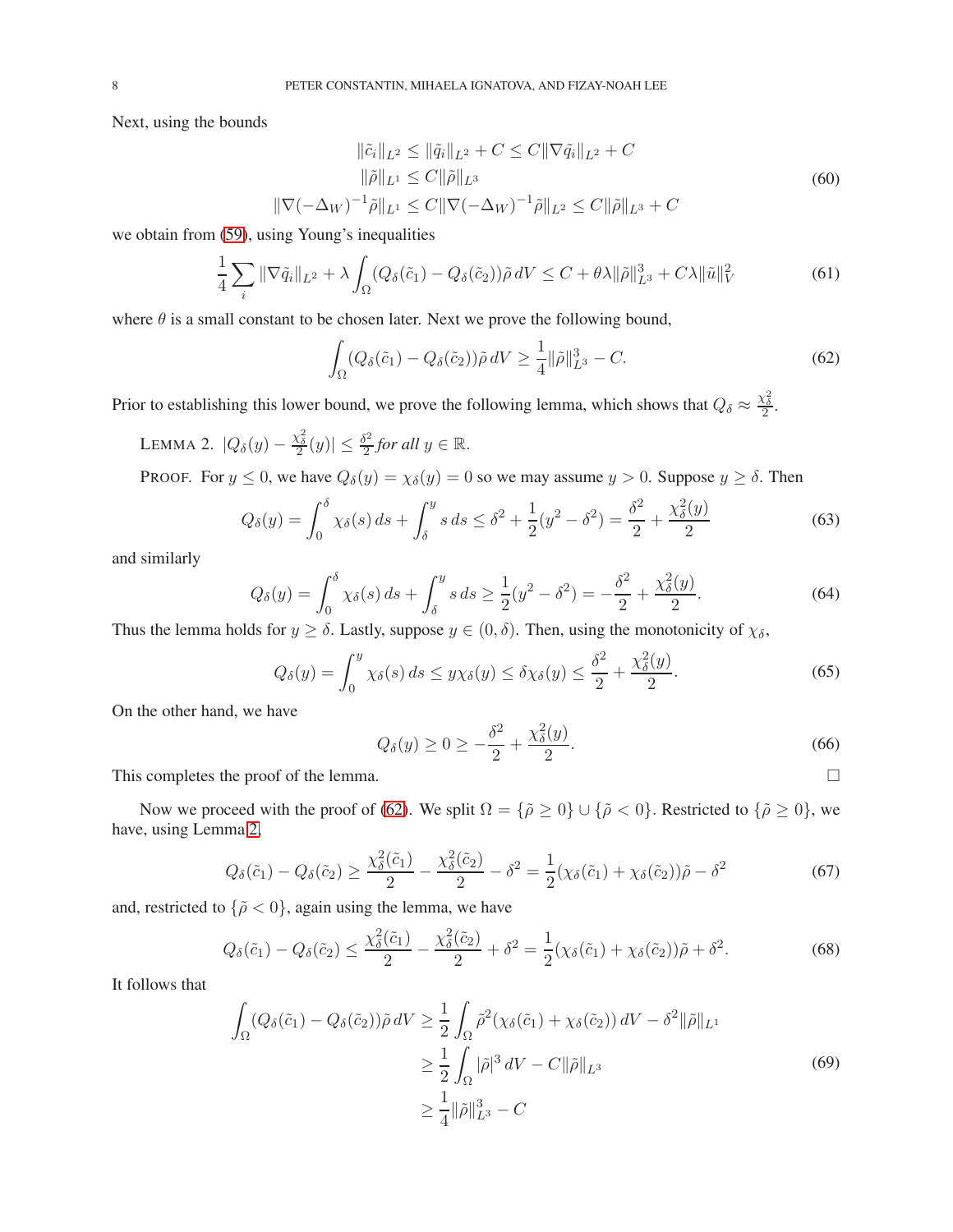where in the second inequality we used the fact that, because  $\chi_{\delta} \geq 0$ , we have  $|\tilde{\rho}| \leq \chi_{\delta}(\tilde{c}_1) + \chi_{\delta}(\tilde{c}_2)$ . Thus we have established [\(62\)](#page-7-0). Now we return to [\(61\)](#page-7-2) and select  $\theta = 1/8$ . Then using the bound [\(62\)](#page-7-0), we ultimately have

<span id="page-8-3"></span>
$$
\frac{1}{4} \sum_{i} \|\nabla \tilde{q}_{i}\|_{L^{2}}^{2} + \frac{\lambda}{8} \|\tilde{\rho}\|_{L^{3}}^{3} \leq C + \tilde{C}\lambda \|\tilde{u}\|_{V}^{2}
$$
\n(70)

with  $\tilde{C}$  depending only on data and parameters. Next, we proceed to [\(51\)](#page-5-3). Choosing  $\psi_u = \tilde{u}$ , we have on the right hand side, omitting for now the prefactor  $\lambda$ ,

$$
\int_{\Omega} R_u^{\delta}(\tilde{q}_1, \tilde{q}_2, \tilde{u}) \cdot \tilde{u} \, dV = -\int_{\Omega} B(\tilde{u}, \tilde{u}) \cdot \tilde{u} \, dV - \int_{\Omega} \mathbb{P}(\tilde{\rho} \nabla (-\Delta_W)^{-1} \tilde{\rho}) \cdot \tilde{u} \, dV. \tag{71}
$$

On one hand, using the self-adjointness of the projection  $\mathbb P$  and the fact that  $\tilde u$  is divergence-free we have

$$
\int_{\Omega} B(\tilde{u}, \tilde{u}) \cdot \tilde{u} \, dV = \int_{\Omega} (\tilde{u} \cdot \nabla \tilde{u}) \cdot \tilde{u} \, dV = \frac{1}{2} \int_{\Omega} \tilde{u} \cdot \nabla |\tilde{u}|^2 \, dV = 0. \tag{72}
$$

On the other hand, again using the self-adjointness of  $\mathbb{P}$ , we have

$$
\int_{\Omega} \mathbb{P}(\tilde{\rho} \nabla (-\Delta_W)^{-1} \rho) \cdot \tilde{u} \, dV = \int_{\Omega} \tilde{\rho} \nabla (-\Delta_W)^{-1} \tilde{\rho} \cdot \tilde{u} \, dV. \tag{73}
$$

Thus far, from [\(51\)](#page-5-3) we have

<span id="page-8-2"></span>
$$
\|\tilde{u}\|_{V}^{2} = -\lambda \int_{\Omega} \tilde{\rho} \nabla (-\Delta_{W})^{-1} \tilde{\rho} \cdot \tilde{u} \, dV. \tag{74}
$$

To control the integral on the right hand side, we return to [\(50\)](#page-5-2), taking this time the test functions  $\psi_1$  =  $-\psi_2 = \phi_0 = (-\Delta_D)^{-1} \tilde{\rho}$ . Then, on the right hand side, we have, summing in i, integrating by parts, and omitting for now the prefactor  $\lambda$ 

<span id="page-8-0"></span>
$$
\int_{\Omega} [R_1^{\delta}(\tilde{q}_1, \tilde{q}_2, \tilde{u}) - R_2^{\delta}(\tilde{q}_1, \tilde{q}_2, \tilde{u})] \phi_0 dV = \int_{\Omega} \tilde{u} \tilde{\rho} \cdot \nabla \phi_0 dV \n- \sum_{i} \int_{\Omega} \chi_{\delta}(\tilde{c}_i) |\nabla \phi_0|^2 dV - \sum_{i} \int_{\Omega} \chi_{\delta}(\tilde{c}_i) \nabla \phi_W \cdot \nabla \phi_0 dV \n\leq \int_{\Omega} \tilde{\rho} \nabla (-\Delta_W)^{-1} \tilde{\rho} \cdot \tilde{u} dV - \int_{\Omega} \tilde{\rho} \nabla \phi_W \cdot \tilde{u} dV \n- \frac{1}{2} \sum_{i} \int_{\Omega} \chi_{\delta}(\tilde{c}_i) |\nabla \phi_0|^2 dV + \frac{1}{2} \int_{\Omega} \chi_{\delta}(\tilde{c}_i) |\nabla \phi_W|^2 dV \n\leq C + \int_{\Omega} \tilde{\rho} \nabla (-\Delta_W)^{-1} \tilde{\rho} \cdot \tilde{u} dV + \frac{1}{2} ||\tilde{u}||_V^2 + \theta ||\tilde{\rho}||_{L^3}^3 \n- \frac{1}{2} \sum_{i} \int_{\Omega} \chi_{\delta}(\tilde{c}_i) |\nabla \phi_0|^2 dV + \theta \sum_{i} ||\nabla \tilde{q}_i||_{L^2}^2
$$
\n(75)

where  $\theta$  is a constant to be chosen. Above, we have denoted  $\phi_W = (-\Delta_W)^{-1} \tilde{\rho} - \phi_0$  i.e.  $\phi_W$  is the unique harmonic function on  $\Omega$  whose values on the boundary are given by W.

On the other hand, we bound the left hand side of [\(50\)](#page-5-2) in two different ways depending on whether  $0 \leq \lambda \leq \Lambda$  or  $\Lambda < \lambda \leq 1$ , where  $\Lambda$  is determined below (see [\(80\)](#page-9-0)). We first consider the case  $0 \leq \lambda \leq \Lambda$ . Then, we bound the left hand side of [\(50\)](#page-5-2) as follows,

<span id="page-8-1"></span>
$$
\sum_{i} \left| \int_{\Omega} \nabla \tilde{q}_i \cdot \nabla \phi_0 \, dV \right| \le C + C_q \sum_{i} \|\nabla \tilde{q}_i\|_{L^2}^2 \tag{76}
$$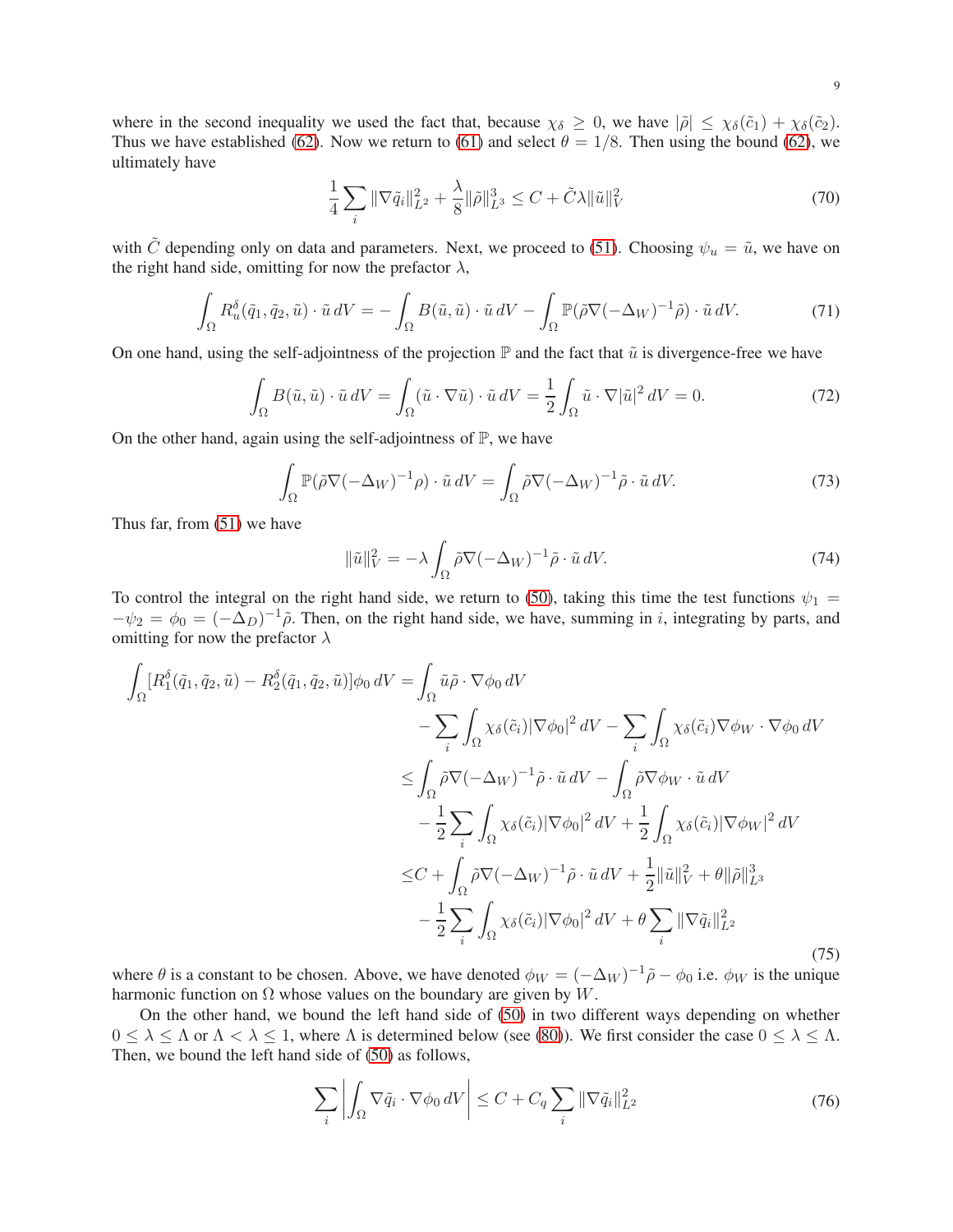where  $C_q > 0$  depends only on data and parameters. Collecting the estimates [\(75\)](#page-8-0), [\(76\)](#page-8-1), we have from [\(50\)](#page-5-2),

<span id="page-9-1"></span>
$$
0 \leq \frac{\lambda}{2} \sum_{i} \int_{\Omega} \chi_{\delta}(\tilde{c}_{i}) |\nabla \phi_{0}|^{2} dV \leq C + \lambda \int_{\Omega} \tilde{\rho} \nabla (-\Delta_{W})^{-1} \tilde{\rho} \cdot \tilde{u} dV + \frac{1}{2} ||\tilde{u}||_{V}^{2} + \lambda \theta ||\tilde{\rho}||_{L^{3}}^{3} + (C_{q} + \theta) \sum_{i} ||\nabla \tilde{q}_{i}||_{L^{2}}^{2}.
$$
\n
$$
(77)
$$

Above, we keep track of the prefactor  $\lambda$  only where needed and bound  $\lambda \leq 1$  if this suffices. Then, adding  $(77)$  to  $(74)$ , we obtain

$$
\frac{1}{2} \|\tilde{u}\|_{V}^{2} \leq C + \lambda \theta \|\tilde{\rho}\|_{L^{3}}^{3} + (C_{q} + \theta) \sum_{i} \|\nabla \tilde{q}_{i}\|_{L^{2}}^{2}.
$$
\n(78)

Choosing  $\theta = 1$  and multiplying this last inequality by  $\frac{1}{8(C_q+1)}$  and adding it to [\(70\)](#page-8-3), we obtain

<span id="page-9-5"></span>
$$
\frac{1}{8} \sum_{i} \|\nabla \tilde{q}_{i}\|_{L^{2}}^{2} + \frac{1}{32(C_{q}+1)} \|\tilde{u}\|_{V}^{2} \leq \tilde{R}
$$
\n(79)

for some  $\tilde{R}$  depending on data and parameters, but not on  $\lambda$  or  $\delta$ , provided (c.f. [\(70\)](#page-8-3))

<span id="page-9-0"></span>
$$
\lambda \le \Lambda = \frac{1}{32\tilde{C}(C_q + 1)}.\tag{80}
$$

Now we consider the case  $\Lambda < \lambda \leq 1$ . In this case, we estimate the left hand side of [\(50\)](#page-5-2) as follows,

<span id="page-9-2"></span>
$$
\sum_{i} \left| \int_{\Omega} \nabla \tilde{q}_{i} \cdot \nabla \phi_{0} \, dV \right| \leq C + \theta \sum_{i} \|\nabla \tilde{q}_{i}\|_{L^{2}}^{2} + \Lambda \theta \|\tilde{\rho}\|_{L^{3}}^{3}
$$
\n
$$
\leq C + \theta \sum_{i} \|\nabla \tilde{q}_{i}\|_{L^{2}}^{2} + \lambda \theta \|\tilde{\rho}\|_{L^{3}}^{3}.
$$
\n(81)

Then, combining [\(75\)](#page-8-0), [\(81\)](#page-9-2), we have

<span id="page-9-3"></span>
$$
0 \leq \frac{\lambda}{2} \sum_{i} \int_{\Omega} \chi_{\delta}(\tilde{c}_{i}) |\nabla \phi_{0}|^{2} dV \leq C + \lambda \int_{\Omega} \tilde{\rho} \nabla (-\Delta_{W})^{-1} \tilde{\rho} \cdot \tilde{u} dV + \frac{1}{2} \|\tilde{u}\|_{V}^{2} + 2\lambda \theta \|\tilde{\rho}\|_{L^{3}}^{3} + 2\theta \sum_{i} \|\nabla \tilde{q}_{i}\|_{L^{2}}^{2}.
$$
\n
$$
(82)
$$

Then adding [\(82\)](#page-9-3) to [\(74\)](#page-8-2), we obtain

<span id="page-9-4"></span>
$$
\frac{1}{2} \|\tilde{u}\|_{V}^{2} \le C + 2\lambda \theta \|\tilde{\rho}\|_{L^{3}}^{3} + 2\theta \sum_{i} \|\nabla \tilde{q}_{i}\|_{L^{2}}^{2}.
$$
\n(83)

Now we multiply [\(83\)](#page-9-4) by  $2(1 + \tilde{C})$  (c.f. [\(70\)](#page-8-3)) and choose  $\theta$  small enough so that

$$
4(1+\tilde{C})\theta \le \frac{1}{8}.\tag{84}
$$

Adding the resulting inequality to [\(70\)](#page-8-3), we obtain

<span id="page-9-6"></span>
$$
\frac{1}{8} \sum_{i} \|\nabla \tilde{q}_i\|_{L^2}^2 + \|\tilde{u}\|_{V}^2 \le \overline{R}
$$
 (85)

for some  $\overline{R}$  depending on data and parameters, but not on  $\lambda$  or  $\delta$ . The two estimates [\(79\)](#page-9-5) and [\(85\)](#page-9-6) verify the hypotheses of Theorem [2,](#page-3-8) and thus it follows that there exists a weak solution  $(q_1^{\delta}, q_2^{\delta}, u^{\delta}) \in X$  to [\(29\)](#page-3-4), [\(30\)](#page-3-5), [\(35\)](#page-4-0) satisfying

<span id="page-9-7"></span>
$$
\sum_{i} \|q_i^{\delta}\|_{H^1} + \|u^{\delta}\|_{V} \le R
$$
\n(86)

for some  $R > 0$  independent of  $\delta$ . Before proceeding, we establish that in fact  $(q_1^{\delta}, q_2^{\delta}, u^{\delta})$  is smooth and satisfies uniform  $H^2$  estimates.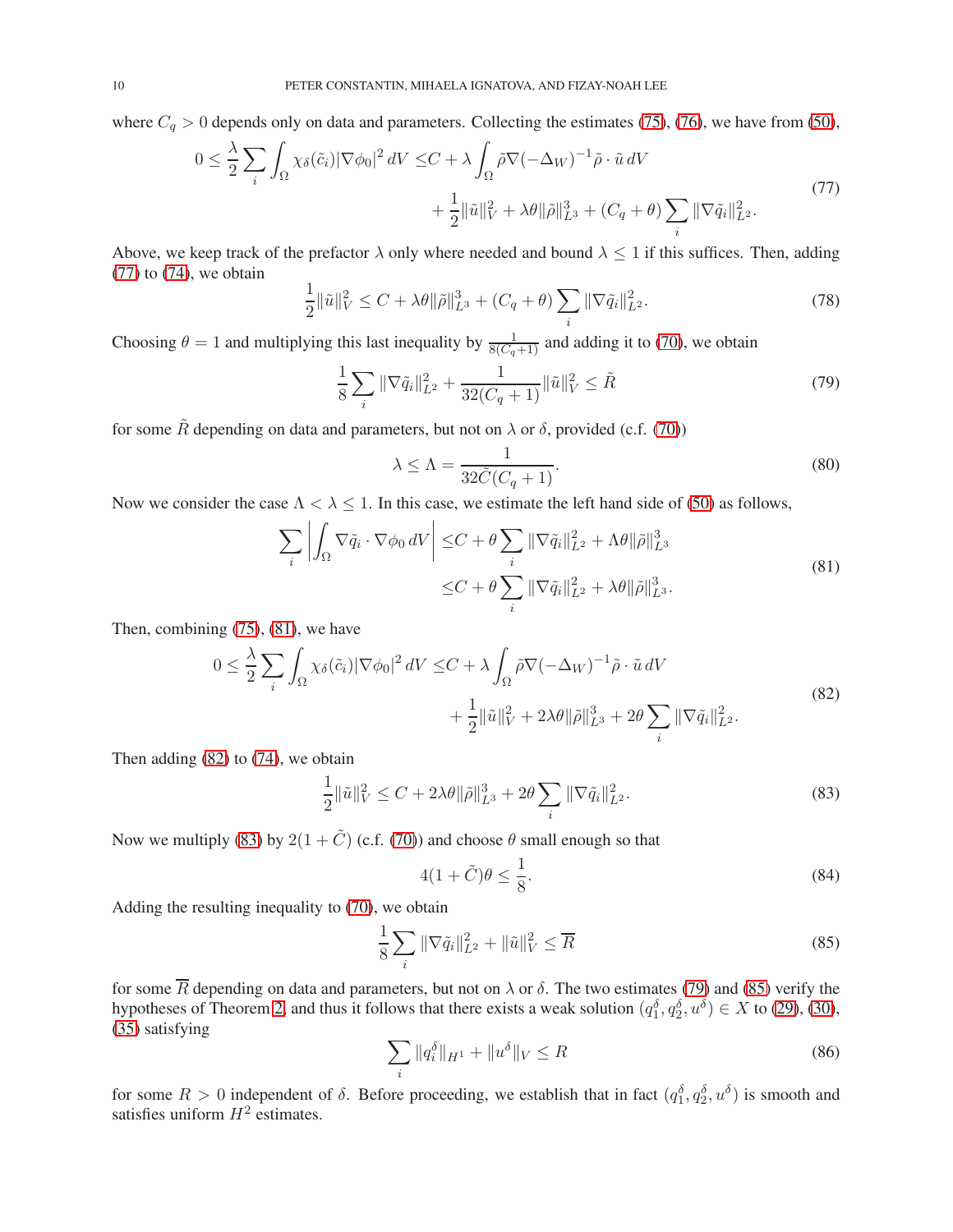LEMMA 3. If  $(q_1^{\delta}, q_2^{\delta}, u^{\delta}) \in X$  is a weak solution to [\(29\)](#page-3-4), [\(30\)](#page-3-5), [\(35\)](#page-4-0), then  $(q_1^{\delta}, q_2^{\delta}, u^{\delta})$  is smooth, that is,  $(q_1^{\delta}, q_2^{\delta}, u^{\delta}) \in X^k = H^k(\Omega) \times H^k(\Omega) \times (H^k(\Omega))^3$  *for all*  $k > 0$ . (87)

*Furthermore, there exists*  $C_R > 0$  *independent of*  $\delta$  *so that* 

<span id="page-10-0"></span>
$$
||q_1^{\delta}||_{H^2} + ||q_2^{\delta}||_{H^2} + ||u^{\delta}||_{H^2} \le C_R. \tag{88}
$$

PROOF. First we verify [\(88\)](#page-10-0). From the estimates [\(45\)](#page-5-0), [\(46\)](#page-5-4), [\(47\)](#page-5-1) (taking  $(f, g, h) = (q_1^{\delta}, q_2^{\delta}, u^{\delta})$ ) and the uniform bound [\(86\)](#page-9-7) it follows that

$$
\sum_{i} ||q_{i}^{\delta}||_{W^{2,\frac{3}{2}}} + ||u^{\delta}||_{W^{2,\frac{3}{2}}} \leq C \left( \sum_{i} ||\Delta q_{i}^{\delta}||_{L^{\frac{3}{2}}} + ||Au^{\delta}||_{L^{\frac{3}{2}}} \right)
$$
  

$$
= C \left( \sum_{i} ||R_{i}^{\delta}(q_{1}^{\delta}, q_{2}^{\delta}, u^{\delta})||_{L^{\frac{3}{2}}} + ||R_{u}^{\delta}(q_{1}^{\delta}, q_{2}^{\delta}, u^{\delta})||_{L^{\frac{3}{2}}} \right)
$$
  

$$
\leq C \left( 1 + \sum_{i} ||q_{i}^{\delta}||_{H^{1}}^{2} + ||u^{\delta}||_{V}^{2} \right)
$$
  

$$
\leq \bar{C}_{R}
$$
 (89)

where  $\bar{C}_R$  is independent of  $\delta$ . Then, due to the embedding  $W^{2, \frac{3}{2}} \hookrightarrow W^{1,3}$ , it follows that

<span id="page-10-1"></span>
$$
\sum_{i} \|q_i^{\delta}\|_{W^{1,3}} + \|u^{\delta}\|_{W^{1,3}} \le \tilde{C}_R
$$
\n(90)

for  $\tilde{C}_R$  independent of  $\delta$ . Now we estimate  $R_i^{\delta}, R_u^{\delta}$  in  $L^2$ ,

$$
\|R_i^{\delta}(q_1^{\delta}, q_2^{\delta}, u^{\delta})\|_{L^2} \leq C(\|u^{\delta}\|_{L^6} \|\nabla c_i^{\delta}\|_{L^3} + \|\nabla c_i^{\delta}\|_{L^3} \|\nabla (-\Delta_W)^{-1} \rho^{\delta}\|_{L^6} + \|c_i^{\delta}\|_{L^3} \|\rho^{\delta}\|_{L^6})
$$
  

$$
\|R_u^{\delta}(q_1^{\delta}, q_2^{\delta}, u^{\delta})\|_{L^2} \leq C(\|u^{\delta}\|_{L^6} \|\nabla u\|_{L^3} + \|\rho^{\delta}\|_{L^3} \|\nabla (-\Delta_W)^{-1} \rho^{\delta}\|_{L^6})
$$
 (91)

and since all the terms on the right hand sides are bounded independently of  $\delta$  due to [\(90\)](#page-10-1), we find that  $\Delta q_i^{\delta}$ ,  $Au^{\delta}$  are bounded in  $L^2$  independently of  $\delta$ , and [\(88\)](#page-10-0) follows.

Higher regularity follows by induction. Indeed, suppose

<span id="page-10-2"></span>
$$
(q_1^{\delta}, q_2^{\delta}, u^{\delta}) \in X^k \text{ for some integer } k \ge 3. \tag{92}
$$

We show that  $(q_1^{\delta}, q_2^{\delta}, u^{\delta}) \in X^{k+1}$  follows. By elliptic regularity, it suffices to show that  $R_i^{\delta}(q_1^{\delta}, q_2^{\delta}, u^{\delta})$  and  $R_u^{\delta}(q_1^{\delta}, q_2^{\delta}, u^{\delta})$  are in  $H^{k-1}$ , and so we compute

$$
\|R_i^{\delta}(q_1^{\delta}, q_2^{\delta}, u^{\delta})\|_{H^{k-1}} \leq C(\|u^{\delta} \cdot \nabla c_i^{\delta}\|_{H^{k-1}} + \|\nabla c_i^{\delta} \cdot \nabla (-\Delta_W)^{-1} \rho^{\delta}\|_{H^{k-1}} + \|c_i^{\delta} \rho^{\delta}\|_{H^{k-1}})
$$
  
\n
$$
\leq C(\|u^{\delta}\|_{H^{k-1}} \|\nabla c_i^{\delta}\|_{H^{k-1}} + \|\nabla c_i^{\delta}\|_{H^{k-1}} \|\nabla (-\Delta_W)^{-1} \rho^{\delta}\|_{H^{k-1}}
$$
  
\n
$$
+ \|c_i^{\delta}\|_{H^{k-1}} \|\rho^{\delta}\|_{H^{k-1}})
$$
  
\n
$$
\leq C(\|u^{\delta}\|_{H^{k-1}} \|\rho^{\delta}\|_{H^{k-1}})
$$
  
\n
$$
\leq C(\|u^{\delta}\|_{H^{k-1}} \|\rho^{\delta}\|_{H^{k}} + \|c_i^{\delta}\|_{H^{k}} (1 + \|\rho^{\delta}\|_{H^{k-2}}) + \|c_i^{\delta}\|_{H^{k-1}} \|\rho^{\delta}\|_{H^{k-1}})
$$
  
\n
$$
< \infty \text{ by (92)}
$$
  
\n(93)

where in the second inequality, we used the fact that  $H<sup>s</sup>$  is an algebra for  $s > \frac{3}{2}$ ; that is,

$$
||fg||_{H^s} \leq C||f||_{H^s}||g||_{H^s}.
$$

Similarly, we estimate

$$
\|R_u^{\delta}(q_1^{\delta}, q_2^{\delta}, u^{\delta})\|_{H^{k-1}} \le C(\|u^{\delta} \cdot \nabla u^{\delta}\|_{H^{k-1}} + \|\rho^{\delta} \nabla (-\Delta_W)^{-1} \rho^{\delta}\|_{H^{k-1}})
$$
  
\n
$$
\le C \|u^{\delta}\|_{H^{k-1}} \|u^{\delta}\|_{H^{k}} + \|\rho^{\delta}\|_{H^{k-1}} (1 + \|\rho^{\delta}\|_{H^{k-2}})
$$
  
\n
$$
< \infty \quad \text{by (92)}
$$
\n(94)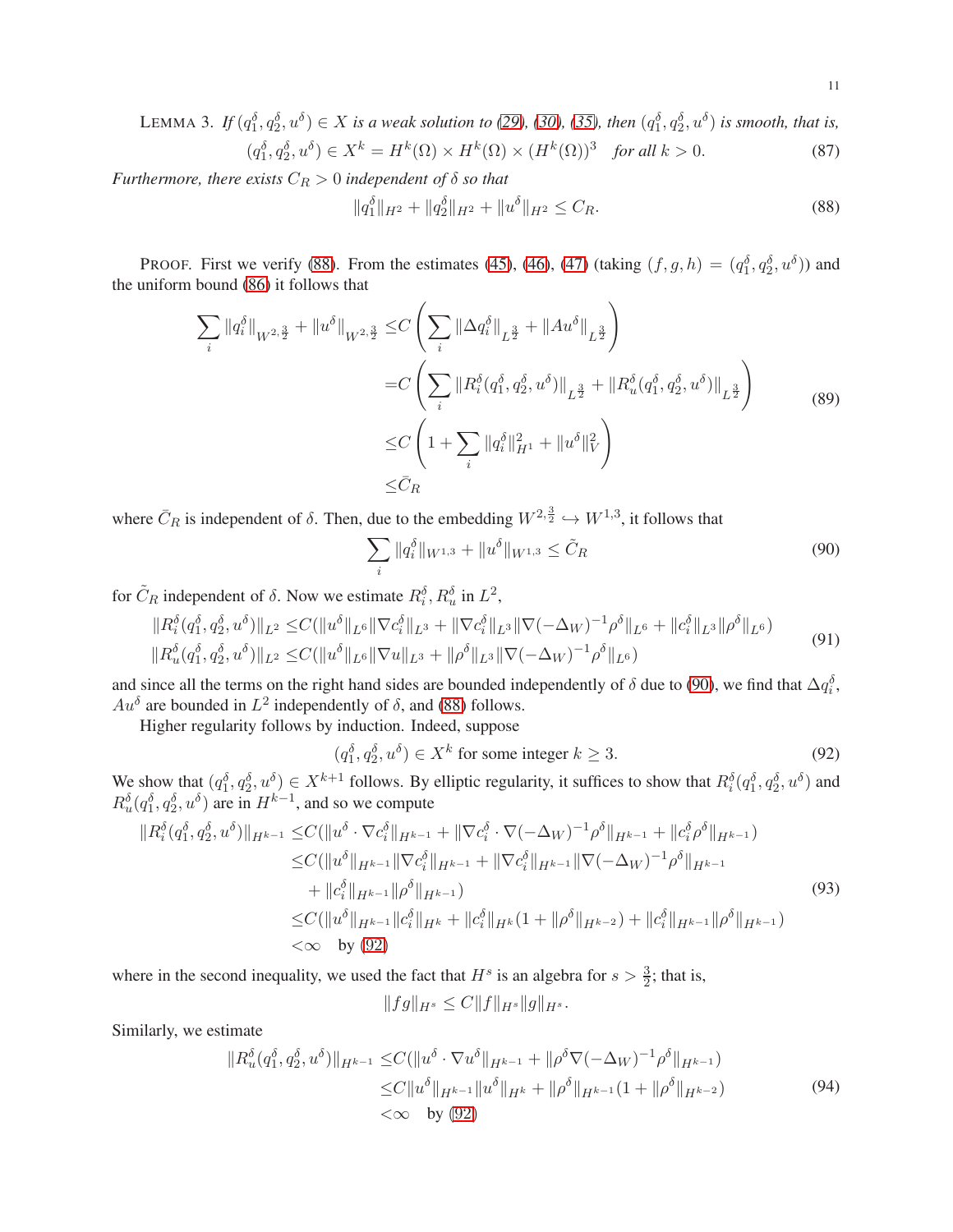where in the first inequality, we used the fact that  $\mathbb P$  is continuous as a mapping  $\mathbb P : H^{k-1} \to H^{k-1}$  [[29](#page-29-26)].

The proof of the smoothness of  $(q_1^{\delta}, q_2^{\delta}, u^{\delta})$  is thus complete once we verify the base case of  $k = 3$ . It suffices to show that  $R_i^{\delta}(q_1^{\delta}, q_2^{\delta}, u^{\delta})$  and  $R_u^{\delta}(q_1^{\delta}, q_2^{\delta}, u^{\delta})$  are in  $H^1$ :

$$
||R_{i}^{\delta}(q_{1}^{\delta}, q_{2}^{\delta}, u^{\delta})||_{H^{1}} \leq C(||u^{\delta} \cdot \nabla c_{i}^{\delta}||_{H^{1}} + ||div (\chi_{\delta}(c_{i}^{\delta})\nabla(-\Delta_{W})^{-1}\rho^{\delta})||_{H^{1}})\n\leq C(||u^{\delta} \cdot \nabla c_{i}^{\delta}||_{L^{2}} + ||\nabla(u^{\delta} \cdot \nabla c_{i}^{\delta})||_{L^{2}} + ||\chi_{\delta}(c_{i}^{\delta})\nabla(-\Delta_{W})^{-1}\rho^{\delta}||_{H^{2}})\n\leq C(||u^{\delta}||_{L^{\infty}}||\nabla c_{i}^{\delta}||_{L^{2}} + ||\nabla u^{\delta}||_{L^{4}}||\nabla c_{i}^{\delta}||_{L^{4}} + ||u^{\delta}||_{L^{\infty}}||\nabla\nabla c_{i}^{\delta}||_{L^{2}}\n+ ||\chi_{\delta}(c_{i}^{\delta})||_{H^{2}}||\nabla(-\Delta_{W})^{-1}\rho^{\delta}||_{H^{2}})\n $\leq \infty$  by (88)  
\n
$$
||R_{u}^{\delta}(q_{1}^{\delta}, q_{2}^{\delta}, u^{\delta})||_{H^{1}} \leq C||u^{\delta} \cdot \nabla u^{\delta}||_{H^{1}} + ||\rho^{\delta}\nabla(-\Delta_{W})^{-1}\rho^{\delta}||_{H^{1}})\n+ ||\rho^{\delta}\nabla(-\Delta_{W})^{-1}\rho^{\delta}||_{L^{2}} + ||\nabla(u^{\delta} \cdot \nabla u^{\delta})||_{L^{2}}\n+ ||\rho^{\delta}\nabla(-\Delta_{W})^{-1}\rho^{\delta}||_{L^{2}} + ||\nabla(\rho^{\delta}\nabla(-\Delta_{W})^{-1}\rho^{\delta}||_{L^{2}})\n\leq C(||u^{\delta}||_{L^{\infty}}||u^{\delta}||_{V} + ||\nabla u^{\delta}||_{L^{4}} + ||u^{\delta}||_{L^{\infty}}||\nabla\nabla u^{\delta}||_{L^{2}}\n+ ||\rho^{\delta}||_{L^{4}}||\nabla(-\Delta_{W})^{-1}\rho^{\delta}||_{L^{4}}
$$
$$

where again, we used the fact that  $\mathbb{P}: H^1 \to H^1$  is continuous. Thus the proof of the lemma is complete.  $\Box$ 

Now we finish the proof of Theorem [1.](#page-2-1) First, we establish the nonnegativity of  $c_i^{\delta}$ . We recall that  $c_i^{\delta}$ satisfies

$$
-\Delta c_i^{\delta} = -(u^{\delta} \cdot \nabla c_i^{\delta}) \chi_{\delta}'(c_i^{\delta}) + z_i (\nabla c_i^{\delta} \cdot \nabla \Phi^{\delta}) \chi_{\delta}'(c_i^{\delta}) - \chi_{\delta}(c_i^{\delta}) \rho^{\delta}
$$
(96)

where  $z_1 = 1 = -z_2$ . Suppose  $c_i^{\delta}$  attains a negative value in  $\Omega$ , and suppose that at  $x_0 \in \Omega$  we have  $c_i^{\delta}(x_0) = \inf_{\Omega} c_i^{\delta} < 0$ . Then consider the largest ball B centered at  $x_0$  so that  $c_i^{\delta}{}_{|B} \leq 0$ . Since  $c_i^{\delta}{}_{|\partial\Omega} = \gamma_i > 0$ 0, we necessarily have  $\bar{B}\subset\Omega$  and for some  $y\in\partial B$  we have  $c_i^{\delta}(y)=0$ . Furthermore,  $c_i^{\delta}$  satisfies

$$
-\Delta c_i^{\delta} = -(u^{\delta} \cdot \nabla c_i^{\delta}) \chi_{\delta}'(c_i^{\delta}) + z_i (\nabla c_i^{\delta} \cdot \nabla \Phi^{\delta}) \chi_{\delta}'(c_i^{\delta}). \tag{97}
$$

in B. However, since  $c_{i|B}^{\delta}$  attains its global minimum in B, the strong maximum principle implies that  $c_i^{\delta}{}_{|B} \equiv \inf_{\Omega} c_i^{\delta} < 0$ ; however this contradicts the fact that  $c_i^{\delta}(y) = 0$  for  $y \in \partial B$ . Therefore  $c_i^{\delta} \ge 0$ .

Now, due to [\(88\)](#page-10-0), there is a sequence  $\delta_j \to 0$  as  $j \to \infty$  and  $(c_1, c_2, u) \in X^2$  so that  $(c_1^{\delta_j})$  $\frac{\delta_j}{1}, c_2^{\delta_j}$  $\frac{\delta_j}{2}, u^{\delta_j} \rangle \rightarrow$  $(c_1, c_2, u)$  strongly in  $X^1$ , pointwise almost everywhere, and weakly in  $X^2$  as  $j \to \infty$ . And, we take

<span id="page-11-0"></span>
$$
\Phi = (-\Delta_W)^{-1} \rho. \tag{98}
$$

Since  $c_i$  is the pointwise almost everywhere limit of nonnegative functions, we have  $c_i \geq 0$  almost everywhere, and after redefining  $c_i$  on a set of measure zero, we assume henceforth that  $c_i \geq 0$  everywhere.

Now we verify that  $(c_1, c_2, u)$  together with [\(98\)](#page-11-0) is a weak solution of [\(9\)](#page-2-2)-[\(16\)](#page-2-5). Since the trace operator is continuous from  $H^1(\Omega)$  into  $H^{\frac{1}{2}}(\partial\Omega)$  and  $(c_1, c_2, u)$  is the strong  $X^1$  limit of  $(c_1^{\delta_1})$  $\frac{\delta_j}{1}, c_2^{\delta_j}$  $\frac{\delta_j}{2}$ ,  $u^{\delta_j}$ ), we have that the boundary conditions [\(14\)](#page-2-4)-[\(16\)](#page-2-5) are satisfied in the sense of traces. Next, we verify that  $(c_1, c_2, u)$  satisfies [\(9\)](#page-2-2)-[\(13\)](#page-2-3) in the weak sense: for any  $(\psi_1, \psi_2, \psi_u) \in X$ , we have

<span id="page-11-1"></span>
$$
\int_{\Omega} \nabla c_i \cdot \nabla \psi_i \, dV = -\int_{\Omega} (-uc_i + c_i \nabla (-\Delta_W)^{-1} \rho) \cdot \nabla \psi_i \, dV
$$
\n
$$
\int_{\Omega} \nabla u \cdot \nabla \psi_u \, dV = -\int_{\Omega} (B(u, u) + \mathbb{P}(\rho \nabla (-\Delta_W)^{-1} \rho)) \cdot \psi_u \, dV.
$$
\n(99)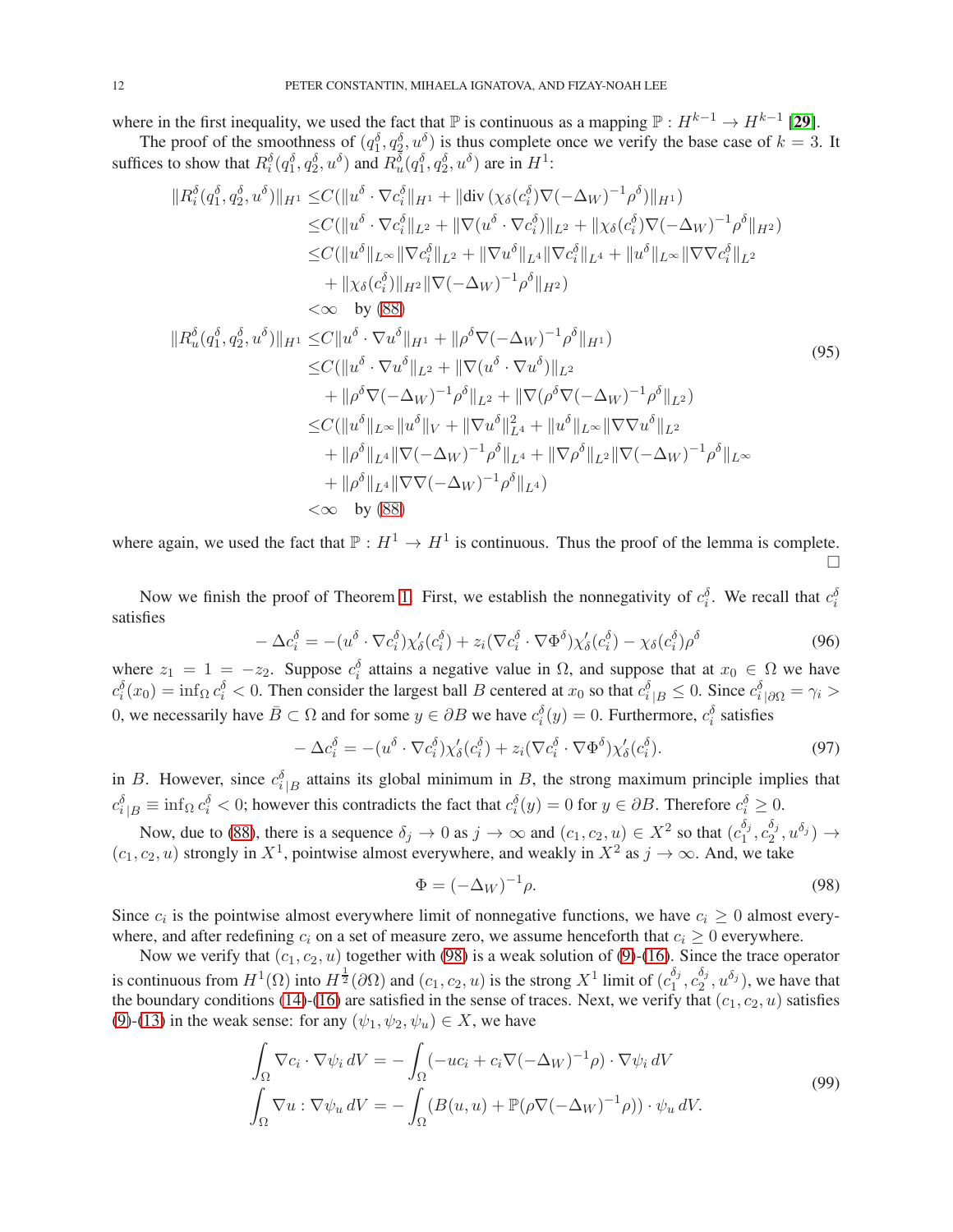Prior to establishing these equalities, we show that

$$
\|\chi_{\delta_j}(c_i^{\delta_j}) - c_i\|_{L^6} \to 0 \quad \text{as } j \to \infty.
$$
 (100)

Indeed, we have

$$
\int_{\Omega} |\chi_{\delta_j}(c_i^{\delta_j}) - c_i|^6 \, dV \leq C \left( \int_{\Omega} |\chi_{\delta_j}(c_i^{\delta_j}) - \chi_{\delta_j}(c_i)|^6 \, dV + \int_{\Omega} |\chi_{\delta_j}(c_i) - c_i|^6 \, dV \right). \tag{101}
$$

The first integral on the right hand side converges to 0 because

$$
\|\chi_{\delta_j}(c_i^{\delta_j}) - \chi_{\delta_j}(c_i)\|_{L^6} \le a \|c_i^{\delta_j} - c_i\|_{L^6} \le C \|c_i^{\delta_j} - c_i\|_{H^1} \to 0.
$$
\n(102)

The second integral also converges to 0 due to the dominated convergence theorem and the fact that for each  $x \in \Omega$ , we have  $\chi_{\delta_j}(c_i(x)) = c_i(x)$  for all j sufficiently large since  $\chi_{\delta}(y) = y$  for all  $\delta \leq y$  if  $y > 0$  and for all  $\delta$  if  $y = 0$ . Thus, we can now compute

$$
\left| \int_{\Omega} \nabla c_i \cdot \nabla \psi_i \, dV - \int_{\Omega} \nabla c_i^{\delta_j} \cdot \nabla \psi_i \, dV \right| \leq ||\psi_i||_{H^1} ||c_i - c_i^{\delta_j}||_{H^1} \to 0
$$
  

$$
\left| \int_{\Omega} u c_i \cdot \nabla \psi_i \, dV - \int_{\Omega} u^{\delta_j} \chi_{\delta_j}(c_i^{\delta_j}) \cdot \nabla \psi_i \, dV \right| \leq ||\psi_i||_{H^1} (||u||_{L^3} ||c_i - \chi_{\delta_j}(c_i^{\delta_j})||_{L^6}
$$
  

$$
+ ||\chi_{\delta_j}(c_i^{\delta_j})||_{L^3} ||u - u^{\delta_j}||_{L^6}) \to 0
$$

$$
\left| \int_{\Omega} c_i \nabla (-\Delta_W)^{-1} \rho \cdot \nabla \psi_i \, dV - \int_{\Omega} \chi_{\delta_j} (c_i^{\delta_j}) \nabla (-\Delta_W)^{-1} \rho^{\delta_j} \cdot \nabla \psi_i \, dV \right|
$$
  
\n
$$
\leq ||\psi_i||_{H^1} (||\nabla (-\Delta_W)^{-1} \rho||_{L^3} ||c_i - \chi_{\delta_j} (c_i^{\delta_j})||_{L^6} + ||\nabla (-\Delta_D)^{-1} (\rho - \rho^{\delta_j})||_{L^6} ||\chi_{\delta_j} (c_i^{\delta_j})||_{L^3}) \to 0
$$

$$
\left| \int_{\Omega} \nabla u : \nabla \psi_u \, dV - \int_{\Omega} \nabla u^{\delta_j} : \nabla \psi_u \, dV \right| \leq ||\psi_u||_V ||u - u^{\delta_j}||_V \to 0
$$

$$
\left| \int_{\Omega} B(u, u) \cdot \psi_u dV - \int_{\Omega} B(u^{\delta_j}, u^{\delta_j}) \cdot \psi_u \right| \leq ||\psi_u||_{L^6} (||u - u^{\delta_j}||_{L^3} ||u||_V + ||u^{\delta_j}||_{L^3} ||u - u^{\delta_j}||_V) \to 0
$$

$$
\left| \int_{\Omega} \rho \nabla (-\Delta_W)^{-1} \rho \cdot \psi_u dV - \int_{\Omega} \rho^{\delta_j} \nabla (-\Delta_W)^{-1} \rho^{\delta_j} \cdot \psi_u \right|
$$
  

$$
\leq ||\psi||_{L^6} (||\rho - \rho^{\delta_j}||_{L^2} ||\nabla (-\Delta_W)^{-1} \rho||_{L^3} + ||\rho^{\delta_j}||_{L^2} ||\nabla (-\Delta_D)^{-1} (\rho - \rho^{\delta_j})||_{L^3}) \to 0.
$$

The above computations, together with the fact that  $(c_1^{\delta}, c_2^{\delta}, u^{\delta})$  satisfy [\(17\)](#page-3-0)-[\(21\)](#page-3-7), imply [\(99\)](#page-11-1).

Finally, the smoothness of  $(c_1, c_2, u)$  follows from the same bootstrapping scheme as in the proof of Lemma [3.](#page-10-0) The proof of Theorem [1](#page-2-1) is now complete.

The equilibria of the Nernst-Planck-Navier-Stokes system are unique minimizers of a total energy that is nonincreasing in time on solutions [[6](#page-29-2)] and they arise when certain equilibrium boundary conditions [\(5\)](#page-1-0), [\(7\)](#page-1-1) are supplied. The potential then obeys Poisson-Boltzmann equations [\(4\)](#page-0-2) which provide the unique steady state solution  $(c_1^*, c_2^*)$  of the Nernst-Planck equations [\(1\)](#page-0-0) with zero fluid velocity  $u^* \equiv 0$ . However, in many cases of physical interest, the boundary conditions are not suitable for equilibrium, and an electrical potential gradient generates (experimentally or numerically) nontrivial fluid flow. Thus, it is relevant to derive conditions under which the steady state whose existence is guaranteed by Theorem [1](#page-2-1) has nonzero fluid velocity  $u^* \neq 0$ . We derive below one such condition.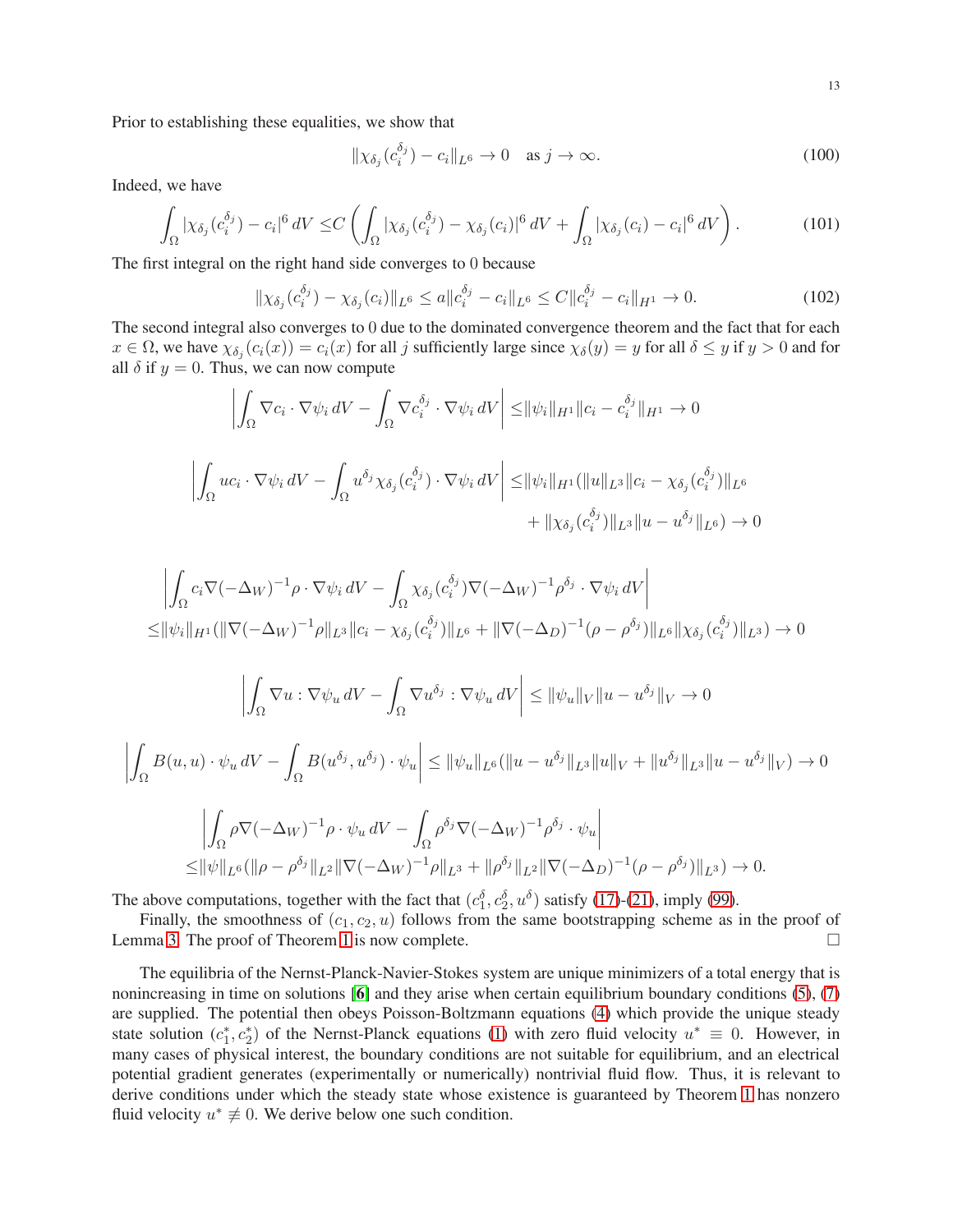THEOREM 3. Suppose  $(c_1^*, c_2^*, u^*)$  is a solution to  $(9)$ - $(13)$  with boundary conditions  $(14)$ - $(16)$ . Suppose *in addition that the boundary conditions satisfy*

<span id="page-13-0"></span>
$$
\int_{\partial\Omega} (\gamma_1 - \gamma_2)(n_i \partial_j - n_j \partial_i) W \, dS \neq 0 \quad \text{or} \quad \int_{\partial\Omega} W(n_i \partial_j - n_j \partial_i)(\gamma_1 - \gamma_2) \, dS \neq 0. \tag{103}
$$

*for some*  $i, j \in \{x, y, z\}, i \neq j$ , where  $n_i$  are the components of the unit normal vector along  $\partial\Omega$ . Then  $u^* \not\equiv 0.$ 

REMARK 2. *We note that if*  $i, j \in \{x, y, z\}$  *with*  $i \neq j$ , then  $n_i \partial_j - n_j \partial_i$  is a vector field tangent to  $∂Ω$ *, so that the integrals in* [\(103\)](#page-13-0) are well defined. Indeed, the characteristic directions of  $n_i∂_j - n_j∂_i$  are  $n_i e_j - n_j e_i$  *(with*  $e_k$  *the canonical basis of*  $\mathbb{R}^d$ *) and*  $n \cdot (n_i e_j - n_j e_i) = 0$  *shows that these are tangent to* ∂Ω*. Thus, the condition [\(103\)](#page-13-0) can be checked with just knowledge of the values of* c<sup>i</sup> *and* Φ *on* ∂Ω*.*

PROOF. If  $(c_1^*, c_2^*, u^* \equiv 0)$  is a solution to [\(9\)](#page-2-2)-[\(13\)](#page-2-3), then  $\rho^* \nabla \Phi$  must be a gradient force i.e.

$$
\rho^* \nabla \Phi^* = \nabla F \tag{104}
$$

for some smooth F. Thus a sufficient condition for  $u^* \not\equiv 0$  is

<span id="page-13-2"></span>
$$
\nabla \times (\rho^* \nabla \Phi^*) \not\equiv 0. \tag{105}
$$

In turn, a sufficient condition for [\(105\)](#page-13-2) is

<span id="page-13-3"></span>
$$
\int_{\Omega} \nabla \rho^* \times \nabla \Phi^* dV \neq 0. \tag{106}
$$

Integrating the above integral by parts, moving the derivative off  $\rho^*$ , we obtain the following equivalent condition

$$
\int_{\partial\Omega} \rho^*(n_i \partial_j - n_j \partial_i) \Phi \, dS \neq 0 \quad \text{for some } i, j \in \{x, y, z\}, i \neq j. \tag{107}
$$

And by the remark following the statement of Theorem [3,](#page-13-0) this is equivalent to the condition

$$
\int_{\partial\Omega} (\gamma_1 - \gamma_2)(n_i \partial_j - n_j \partial_i) W \, dS \neq 0 \quad \text{for some } i, j \in \{x, y, z\}, i \neq j. \tag{108}
$$

Similarly, by moving the derivative off  $\Phi^*$  in [\(106\)](#page-13-3), we obtain the equivalent condition

$$
\int_{\partial\Omega} W(n_i \partial_j - n_j \partial_i)(\gamma_1 - \gamma_2) dS \neq 0 \quad \text{for some } i, j \in \{x, y, z\}, i \neq j.
$$
 (109)

<span id="page-13-1"></span>This completes the proof.  $\Box$ 

### 3. Maximum principle and long time behavior of solutions

In this section we investigate the long time behavior of the system

$$
\partial_t c_1 + u \cdot \nabla c_1 = D_1 \text{div} (\nabla c_1 + c_1 \nabla \Phi) \tag{110}
$$

$$
\partial_t c_2 + u \cdot \nabla c_2 = D_2 \text{div} \left( \nabla c_2 - c_2 \nabla \Phi \right) \tag{111}
$$

<span id="page-13-8"></span><span id="page-13-6"></span><span id="page-13-4"></span>
$$
-\epsilon \Delta \Phi = \rho = c_1 - c_2 \tag{112}
$$

$$
\partial_t u - \nu \Delta u + \nabla p = -K \rho \nabla \Phi \tag{113}
$$

<span id="page-13-7"></span><span id="page-13-5"></span>
$$
\operatorname{div} u = 0. \tag{114}
$$

The global existence and uniqueness of smooths solutions of this system with Dirichlet boundary condi-tions is proved in [[9](#page-29-15)]. Here we prove a maximum/minimum principle for the ionic concentrations  $c_i$ , which in particular gives us time independent  $L^{\infty}$  bounds (see also [[7](#page-29-27)]). In addition, we show that the Dirichlet boundary data of  $c_i$  are *attracting* in the sense that max{sup<sub>Q</sub> c<sub>1</sub>, sup<sub>Q</sub> c<sub>2</sub>} and min{sup<sub>Q</sub> c<sub>1</sub>, sup<sub>Q</sub> c<sub>2</sub>} converge monotonically to the extremal values of the boundary values in the limit of  $t \to \infty$ .

The restriction to the Stokes subsystem is due to lack of information on global regularity for Navier-Stokes solutions in 3D, thus limiting the analysis of long time behavior. The results below do extend to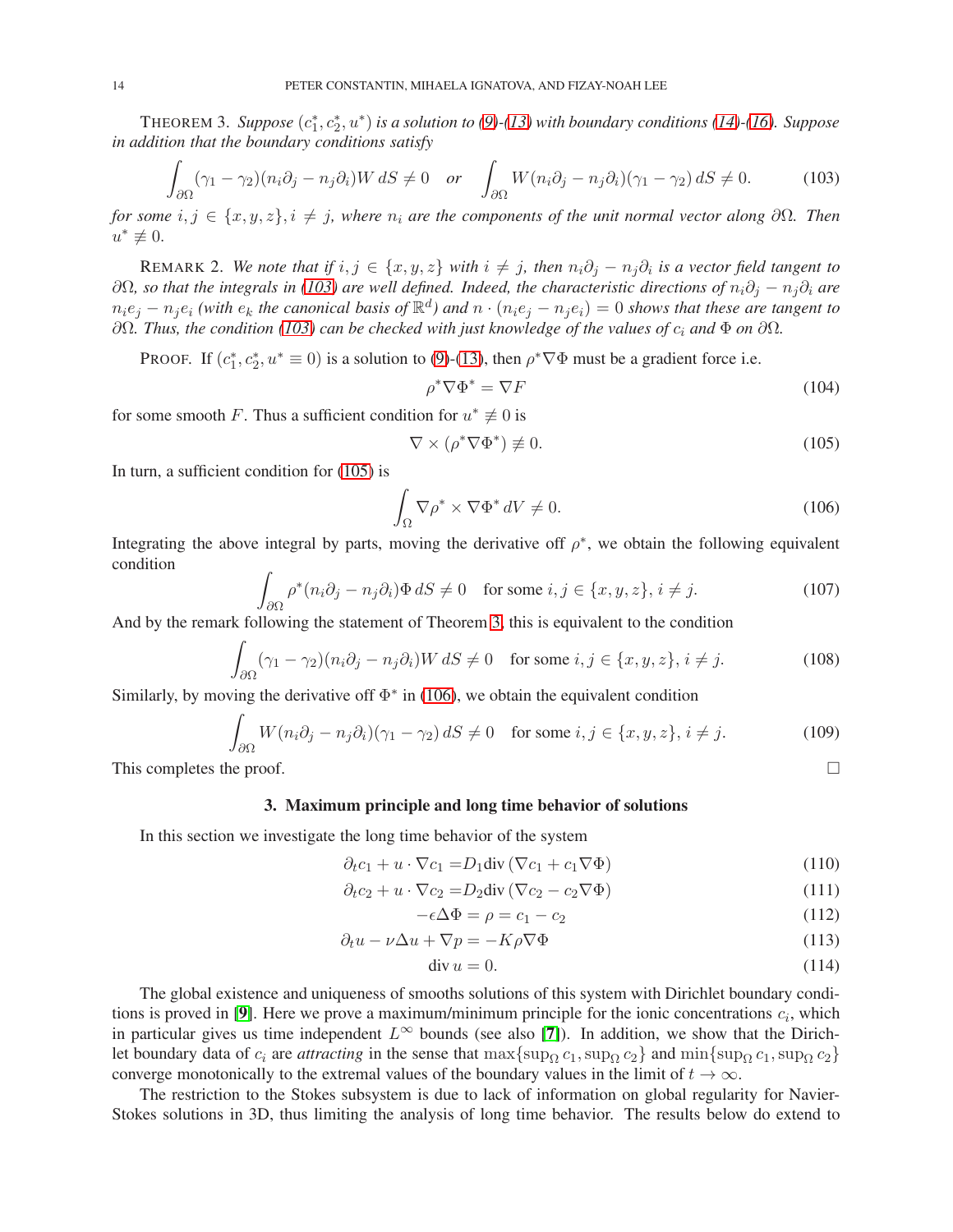2D NPNS and apply to 3D NPNS under the assumption of regularity of velocity. The modifications to the proofs required in these cases are straightforward but will not be pursued here.

We consider a general smooth, bounded, connected domain  $\Omega \subset \mathbb{R}^3$  with boundary conditions

<span id="page-14-0"></span>
$$
c_{i|\partial\Omega} = \gamma_i > 0
$$
  
\n
$$
\Phi_{|\partial\Omega} = W
$$
  
\n
$$
u_{|\partial\Omega} = 0
$$
\n(115)

where  $\gamma_i$  and W are smooth and not necessarily constant.

THEOREM 4. *Suppose*  $(c_1 \geq 0, c_2 \geq 0, u)$  *is the unique, global smooth solution to* [\(110\)](#page-13-4)<sup>*-*</sup>[\(114\)](#page-13-5)</sup> *on*  $\Omega$ *with smooth initial conditions*  $(c_1(0) \geq 0, c_2(0) \geq 0, u(0))$  *(with div*  $u(0) = 0$ *) and boundary conditions [\(115\)](#page-14-0). Then,*

$$
(I) For i = 1, 2 and all t \ge 0
$$

$$
\min\{\inf_{\Omega} c_1(0), \inf_{\Omega} c_2(0), \underline{\gamma}\} \le c_i(t, x) \le \max\{\sup_{\Omega} c_1(0), \sup_{\Omega} c_2(0), \overline{\gamma}\}\tag{116}
$$

where  $\underline{\gamma}=\min_i\inf_{\partial\Omega}\gamma_i$  and  $\overline{\gamma}=\max_i\sup_{\partial\Omega}\gamma_i.$  In particular

$$
\overline{M}(t) = \max_{i} \sup_{\Omega} c_i(t, x), \quad \underline{M}(t) = \min_{i} \inf_{\Omega} c_i(t, x)
$$
\n(117)

*are nonincreasing and nondecreasing on*  $(0, \infty)$ *, respectively.* 

<span id="page-14-1"></span>*(II) For all* δ > 0*, there exists* T *depending on* δ*,* Ω *and initial and boundary conditions such that for all*  $t > T$  *we have* 

$$
\underline{\gamma} - \delta \le \underline{M}(t) \le \overline{M}(t) \le \overline{\gamma} + \delta.
$$

The theorem is a consequence of the following proposition.

PROPOSITION 1. *Suppose*  $v_i : [0, \infty) \times \overline{\Omega} \to \mathbb{R}$ ,  $i = 1, 2$  *is a nonnegative, smooth solution to* 

$$
\partial_t v_1 = d_1 \Delta v_1 + b_1 \cdot \nabla v_1 - p_1 (v_1 - v_2) \n\partial_t v_2 = d_2 \Delta v_2 + b_2 \cdot \nabla v_2 + p_2 (v_1 - v_2)
$$
\n(118)

*with time independent, smooth Dirichlet boundary conditions*

$$
v_{i|\partial\Omega} = g_i > 0 \tag{119}
$$

*where*  $d_i > 0$  *are constants,*  $b_i = b_i(t, x)$  *are smooth vector fields, and*  $p_i = p_i(t, x) \geq 0$ *. Then* 

*(I')* For both *i* and all  $t \geq 0$ 

$$
\min\{\inf_{\Omega} v_1(0), \inf_{\Omega} v_2(0), \underline{g}\} \le v_i(t, x) \le \max\{\sup_{\Omega} v_1(0), \sup_{\Omega} v_2(0), \overline{g}\}
$$
(120)

 $where \underline{g} = \min_i \inf_{\partial \Omega} g_i$  and  $\overline{g} = \max_i \sup_{\partial \Omega} g_i$ *. In particular* 

$$
\overline{V}(t) = \max_{i} \sup_{\Omega} v_i(t, x), \quad \underline{V}(t) = \min_{i} \inf_{\Omega} v_i(t, x)
$$
\n(121)

*are nonincreasing and nondecreasing on*  $(0, \infty)$ *, respectively.* 

<span id="page-14-2"></span> $(H')$  Suppose, in addition to the preceding hypotheses, that  $b_i$  is uniformly bounded in time. Then for all  $\delta > 0$ , there exists  $0 < T^* = T^*(\delta, d_i, \sup_t ||b_i(t)||_{L^{\infty}}, g_i, v_i(t = 0), \Omega)$  such that for all  $t \geq T^*$  we *have*

$$
\underline{g} - \delta \le \underline{V}(t) \le \overline{V}(t) \le \overline{g} + \delta.
$$

PROOF. We prove just the lower bound in (I') as the upper bound can be established analogously. If either inf<sub>Ω</sub>  $v_1(t = 0) = 0$  or inf<sub>Ω</sub>  $v_2(t = 0) = 0$  then the lower bound holds trivially as we are assuming that  $v_i \ge 0$ . So we assume  $v_1(t = 0), v_2(t = 0) > 0$ .

We define

$$
\underline{\underline{V}}(t) = \min_{0 \le s \le t} \underline{V}(s).
$$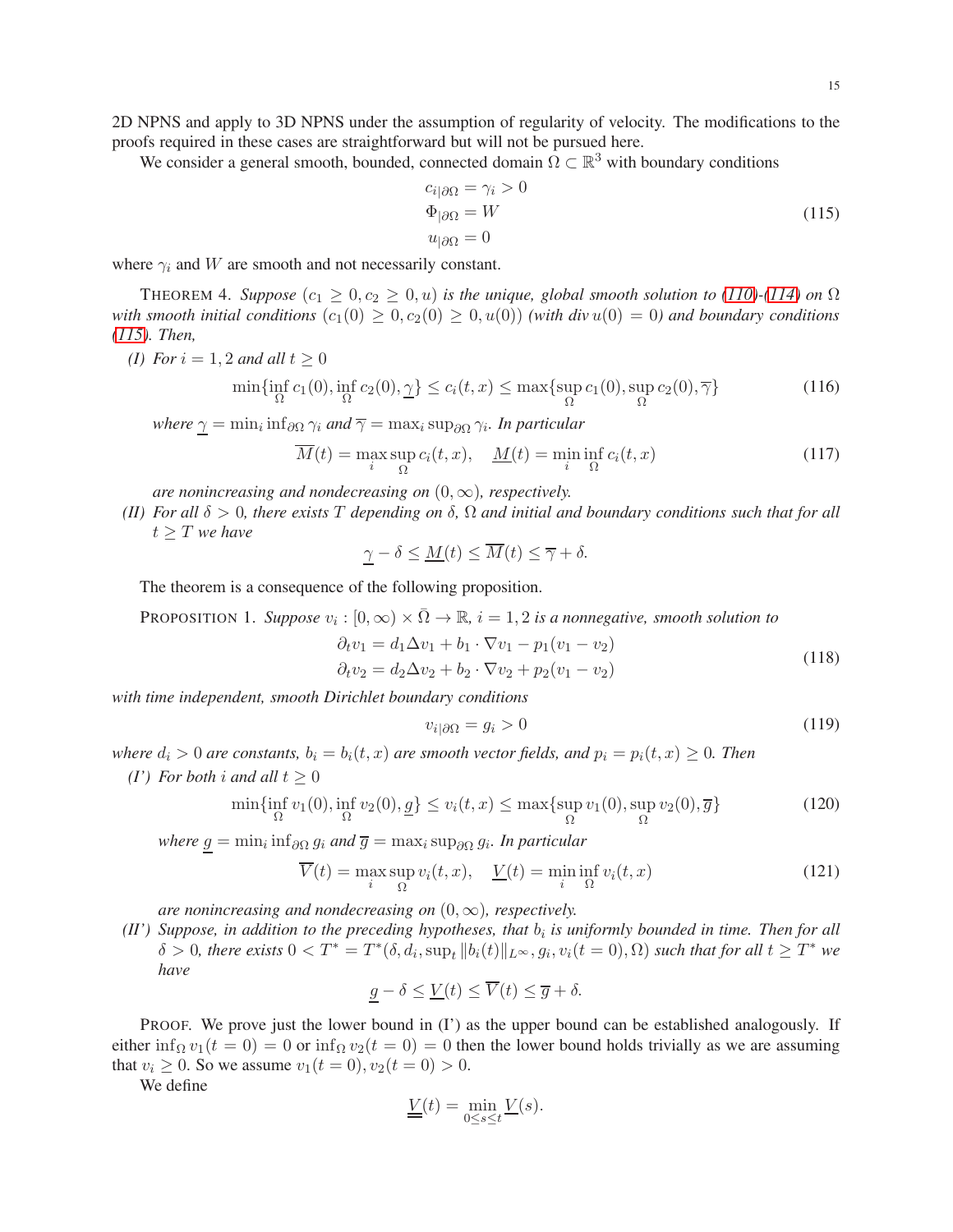We show that  $\underline{V}$  and  $\underline{V}$  are both locally Lipschitz (i.e. Lipschitz continuous on every interval  $[0, T]$ ). Indeed, assigning to each  $t \geq 0$  a point  $x_i(t) \in \overline{\Omega}$  such that  $v_i(t, x_i(t)) = \underline{V}_i(t) = \inf_{\Omega} v_i(t, x)$ , we have for  $s < t \leq T$ 

$$
\frac{v_i(t, x_i(t)) - v_i(s, x_i(t))}{t - s} \le \frac{V_i(t) - V_i(s)}{t - s} \le \frac{v_i(t, x_i(s)) - v_i(s, x_i(s))}{t - s}
$$
(122)

and so

$$
\left|\frac{V_i(t) - V_i(s)}{t - s}\right| \le \sup_{[0,T] \times \bar{\Omega}} |\partial_t v_i(t, x)| = \underline{L}_i^T
$$
\n(123)

implying that  $\underline{V}_i(t)$  is locally Lipschitz. Next, assigning to each  $t \ge 0$  an  $i(t) \in \{1,2\}$  such that  $\underline{V}_{i(t)}(t) =$  $\underline{V}(t)$  we have for  $s < t \leq T$ 

$$
\frac{V_{i(t)}(t) - V_{i(t)}(s)}{t - s} \le \frac{V(t) - V(s)}{t - s} \le \frac{V_{i(s)}(t) - V_{i(s)}(s)}{t - s}
$$
\n(124)

and thus

$$
\left| \frac{V(t) - V(s)}{t - s} \right| \le \max_{i} \underline{L}_{i}^{T} = \underline{L}^{T}.
$$
\n(125)

Thus  $\underline{V}_i$  is locally Lipschitz. Lastly consider  $\underline{V}$ . Fixing  $s < t \leq T$ , we assume without loss of generality that  $\underline{V}(t) \neq \underline{V}(s)$ . In particular since  $\underline{V}$  is nonincreasing, this implies  $\underline{V}(t) < \underline{V}(s)$ . Then consider

$$
t^* = \inf\{t' \in [s, t] | \underline{V}(t') = \underline{V}(t)\}.
$$
\n(126)

Since  $\underline{V}(s) \ge \underline{V}(s) > \underline{V}(t)$ , we necessarily have  $t^* > s$ . Thus,

$$
\left| \frac{\underline{V}(t) - \underline{V}(s)}{t - s} \right| = \frac{\underline{V}(s) - \underline{V}(t)}{t - s} \le \frac{\underline{V}(s) - \underline{V}(t^*)}{t - s} \le \frac{\underline{V}(s) - \underline{V}(t^*)}{t^* - s} \le \underline{L}^T
$$
(127)

and local Lipschitz continuity of  $\underline{V}$  follows.

Due to the Lipschitz continuity, we have in particular that  $\underline{V}_i, \underline{V}, \underline{V}$  are differentiable almost everywhere and the set  $A_T = \{t \in (0,T) | U_1'(t), U_2'(t), U'(t), U'(t) \leq (t) \text{ exist} \}$  has full measure,  $|A_T| = T$ . To complete the proof of the lower bound in (I'), we prove the following lemma.

LEMMA 4. *For all*  $t \in A_T$  *we have* 

<span id="page-15-0"></span>(i)  $\underline{V}'_i(t) = \partial_t v_i(t, x)$  *for all*  $x \in \overline{\Omega}$  *such that*  $v_i(t, x) = \underline{V}_i(t)$ (*ii*)  $\underline{V}'(t) = \underline{V}'_i(t)$  for all *i* such that  $\underline{V}(t) = \underline{V}_i(t)$ (*iii*) *if*  $\underline{V}'(t) < 0$ , then  $\underline{V}(t) = \underline{V}(t)$  and  $\underline{V}'(t) = \underline{V}'(t)$ .

PROOF. To see (i), we fix  $x \in \overline{\Omega}$  such that  $v_i(t, x) = \underline{V}_i(t)$  and compute for  $0 < s < t < T$ 

$$
\frac{V_i(t) - V_i(s)}{t - s} \ge \frac{v_i(t, x) - v_i(s, x)}{t - s} \tag{128}
$$

and taking the limit  $s \to t^-$  we see that  $\underline{V_i'}(t) \ge \partial_t v_i(t, x)$ . Similarly for  $0 < t < s < T$  we have

$$
\frac{V_i(s) - V_i(t)}{s - t} \le \frac{v_i(s, x) - v_i(t, x)}{s - t}
$$
\n(129)

and we obtain  $\underline{V}'_i(t) \leq \partial_t v_i(t, x)$  upon taking the limit  $s \to t^+$ . An analogous argument gives us (ii).

Now we show (iii). Assume  $V'(t) < 0$ , then for all  $s < t$  we have  $V(s) > V(t)$  for otherwise, since V is nonincreasing we have  $\overline{Y(s)} = V(t)$  for some  $s < t$ . But then, again since V is nonincreasing we have  $\underline{V}(r) = \underline{V}(t)$  for all  $r \in [s, t]$ . However, it then follows that the left sided derivative of  $\underline{V}$  at t is zero, which contradicts our assumption  $V'(t) < 0$ . By the same argument we see that for all  $s > t$  we have  $\underline{V}(s) < \underline{V}(t).$ 

It now follows that  $\underline{V}(t) = \underline{V}(t)$ . Indeed, otherwise, there exists  $s < t$  such that  $\underline{V}(s) = \underline{V}(t)$ . But by the argument in the previous paragraph, we have  $\underline{V}(s) \ge \underline{V}(s) > \underline{V}(t)$ , which gives us a contradiction.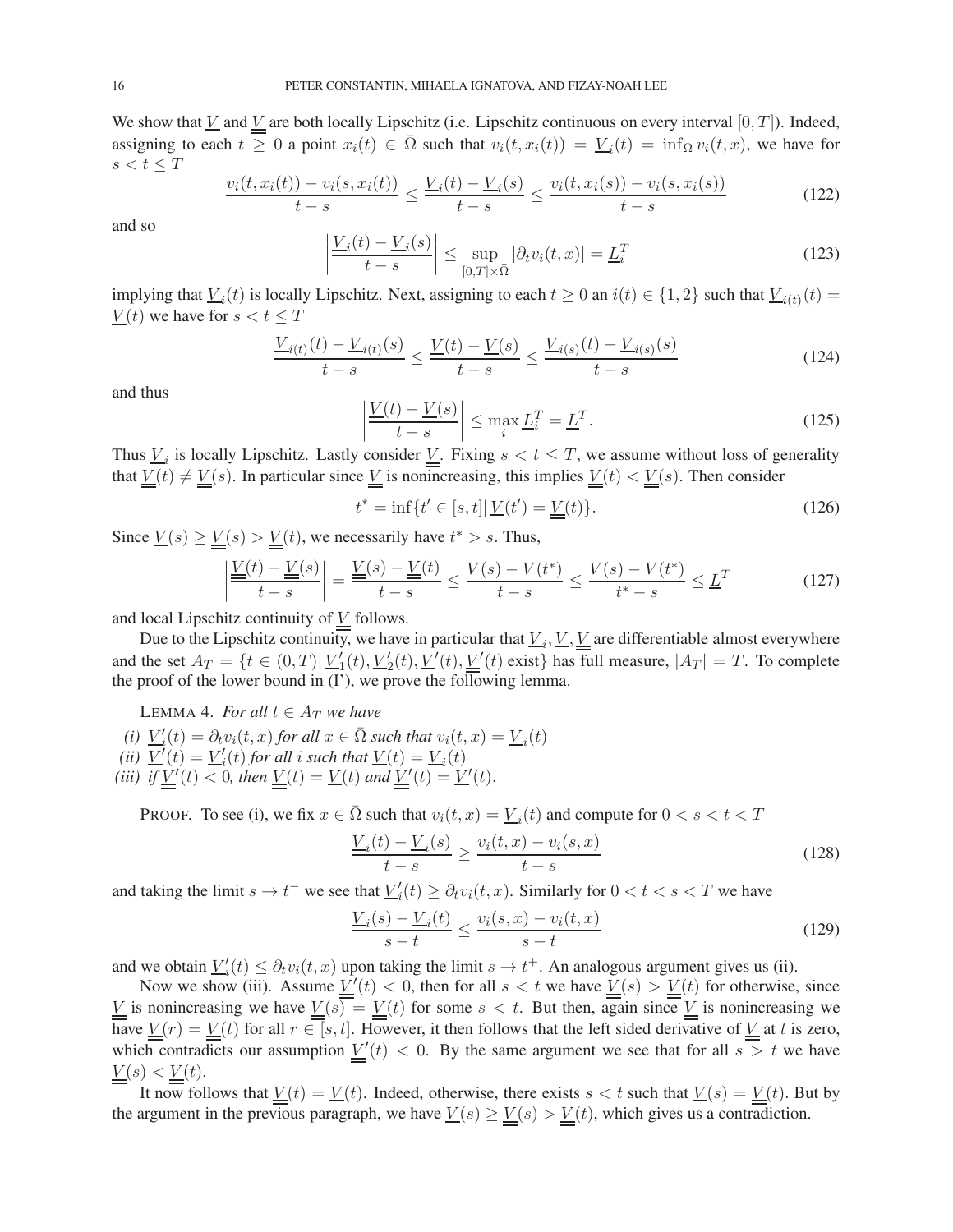Now to prove that  $\underline{V}'(t) = \underline{V}'(t)$ , we compute for  $s < t$ , using  $\underline{V}(t) = \underline{V}(t)$ 

$$
\frac{\underline{V}(t) - \underline{V}(s)}{t - s} \ge \frac{\underline{V}(t) - \underline{V}(s)}{t - s} \tag{130}
$$

which gives us  $\underline{V}'(t) \ge \underline{V}'(t)$  upon taking the limit  $s \to t^-$ . Similarly, considering  $s > t$  we obtain the opposite inequality, thus completing the proof of (iii).  $\Box$ 

Now we complete the proof of the lower bound in (I'). Suppose for the sake of contradiction that there exists  $T > 0$  such that  $V(T) < \min{\{\inf_{\Omega} v_1(0), \inf_{\Omega} v_2(0), g\}}$ . Then since V is locally Lipschitz and hence satisfies the fundamental theorem of calculus, there exists  $t \in A^T$  such that  $\underline{\underline{V}}'(t) < 0$  and  $V(t) < \min\{\inf_{\Omega} v_1(0), \inf_{\Omega} v_2(0), g\}.$  Then it follows from Lemma [4](#page-15-0) that for some i and some  $x \in \overline{\Omega}$ , we have  $v_i(t, x) = \underline{V}(t)$  and  $\partial_t v_i(t, x) < 0$ . Also, since  $\underline{V}(t) < \underline{g}$  we have that  $x \in \Omega$ . We assume without loss of generality that  $i = 1$ . Then evaluating [\(110\)](#page-13-4) at  $(t, x)$  and using the fact that  $v_2(t, x) \ge V(t)$  we find that

$$
0 > \partial_t v_1 = d_1 \Delta v_1 + b_1 \cdot \nabla v_1 - p_1 (v_1 - v_2)
$$
  
\n
$$
\geq - p_1 (\underline{V}(t) - \underline{V}(t))
$$
  
\n
$$
= 0
$$
\n(131)

which gives us a contradiction. Therefore  $\underline{V}(t) \ge \underline{V}(t) \ge \min\{\inf_{\Omega} v_1(0), \inf_{\Omega} v_2(0), g\}$  for all t. The monotonicity of  $\underline{V}$  follows from the same argument by replacing the initial time 0 by some arbitrary time  $s > 0$ . Then we obtain for all  $t > s$ 

$$
\underline{V}(t) \ge \underline{V}(t) \ge \min\{\inf_{\Omega} v_1(s), \inf_{\Omega} v_2(s)\} = \underline{V}(s). \tag{132}
$$

Above we removed the  $\gamma$  from the minimum, as this is redundant for  $s > 0$ .

Now we prove the lower bound statement of  $(II')$ . The upper bound statement is proved similarly.

We assume without loss of generality that  $0 \notin \Omega$  so that there exists  $\alpha, \overline{\alpha} > 0$  such that  $\alpha \leq |x| \leq \overline{\alpha}$  for all  $x \in \Omega$ . Then we define

$$
w_i = v_i - \epsilon |x|^\lambda \tag{133}
$$

where  $\lambda > 0$  is chosen large enough so that for each i we have

<span id="page-16-2"></span>
$$
\frac{d_i}{2}(\lambda + 1) \ge \sup_{t \ge 0, x \in \Omega} |b_i(t, x) \cdot x|.
$$
\n(134)

and  $\epsilon > 0$  is chosen small enough that

<span id="page-16-0"></span>
$$
\epsilon \overline{\alpha}^{\lambda} \le \delta. \tag{135}
$$

The functions  $w_i$  satisfy the equations

<span id="page-16-1"></span>
$$
\partial_t w_i = d_i \Delta w_i + b_i \cdot \nabla w_i + \epsilon d_i \lambda (\lambda + 1) |x|^{\lambda - 2} + \epsilon \lambda |x|^{\lambda - 2} b_i \cdot x - z_i p_i (w_1 - w_2)
$$
(136)

where  $z_1 = 1 = -z_2$ .

By the same proof as in Lemma [4](#page-15-0) and the discussion leading up to it, we know that the functions

$$
\underline{W}_i(t) = \inf_{\Omega} w_i(t, x), \quad \underline{W}(t) = \min_i \underline{W}_i(t)
$$
\n(137)

are locally Lipschitz and thus differentiable almost everywhere. In addition, for each  $t > 0$  where  $W'(t)$ ,  $\underline{W}'_1(t)$ ,  $\underline{W}'_2(t)$  all exist, we have that for each i and  $x \in \overline{\Omega}$  such that  $w_i(x,t) = \underline{W}(t)$ , the time derivatives coincide,  $\partial_t w_i(x,t) = \underline{W}'(t)$ .

Now, if initially, at time  $t = 0$ , we have  $\underline{g} - \epsilon \sup_{\partial \Omega} |x|^{\lambda} \leq \underline{W}(0)$ , then since  $\underline{W} \leq \underline{V}$  we have, using [\(135\)](#page-16-0),

$$
\underline{g} - \delta \le \underline{g} - \epsilon \overline{\alpha}^{\lambda} \le \underline{V}(0). \tag{138}
$$

Then, since  $\underline{V}$  is monotone nondecreasing, the lower bound in (II') follows.

Now suppose  $\underline{W}(0) < \underline{g} - \epsilon \sup_{\partial \Omega} |x|^{\lambda}$ . Then in particular, we have

$$
\underline{W}(0) < \min_{i} \inf_{\partial \Omega} w_i = \min_{i} \inf_{\partial \Omega} (g_i - \epsilon |x|^\lambda). \tag{139}
$$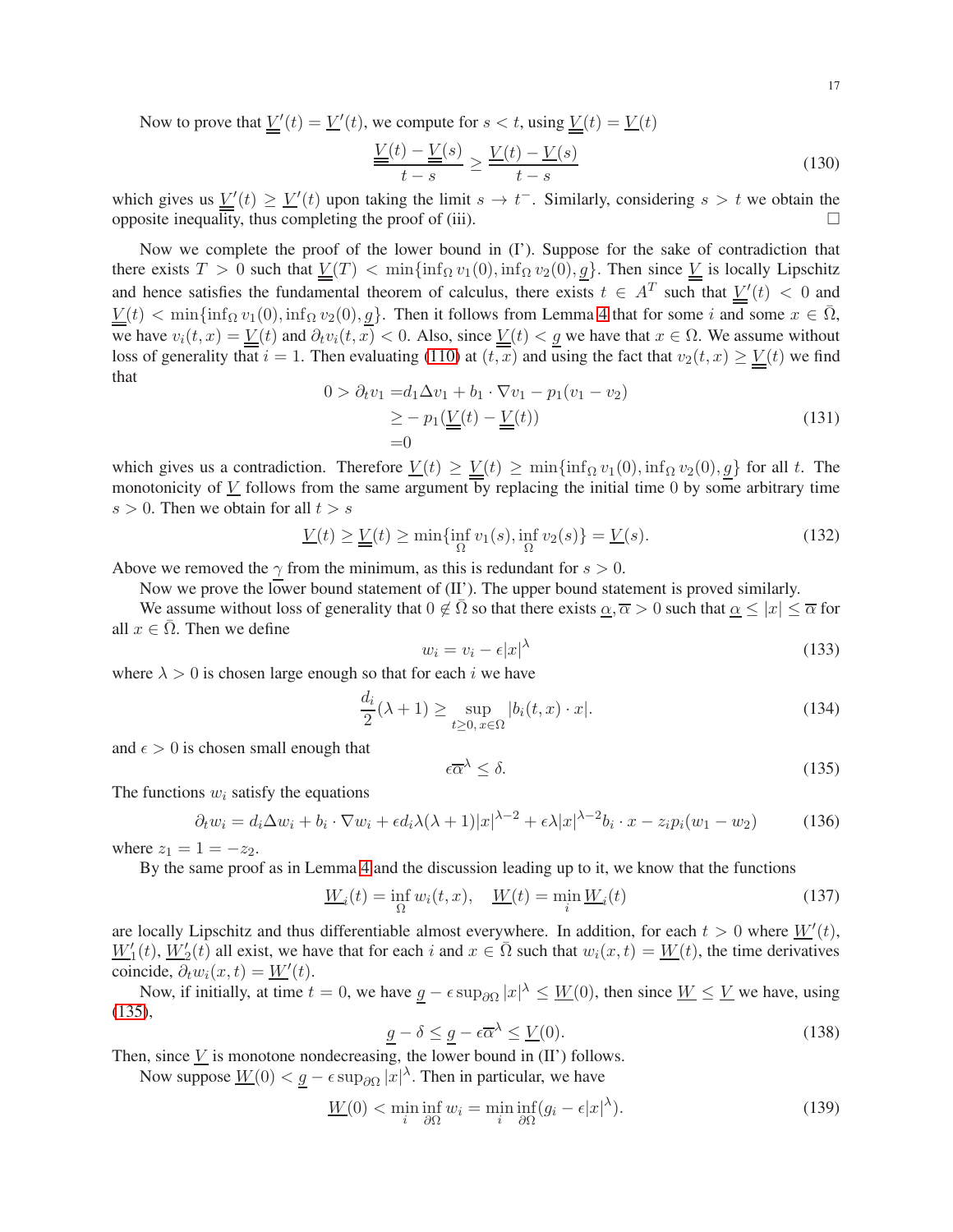Thus by continuity, we have that

<span id="page-17-0"></span>
$$
\underline{W}(t) < \min_{i} \inf_{\partial \Omega} (g_i - \epsilon |x|^\lambda) \tag{140}
$$

holds on some interval  $[0, T^*)$  where  $T^* \in (0, \infty]$  can be chosen to be maximal so that if  $T^*$  is finite, we have  $\underline{W}(T^*) = \min_i \inf_{\partial \Omega} (g_i - \epsilon |x|^\lambda).$ 

We claim that indeed  $T^* < \infty$ . The lower bound of (II') follows from this claim since

$$
\underline{W}(T^*) = \min_{i} \inf_{\partial \Omega} (g_i - \epsilon |x|^{\lambda}) \Rightarrow \min_{i} \inf_{\Omega} (v_i(T^*) - \epsilon |x|^{\lambda}) \ge \underline{g} - \epsilon \sup_{\partial \Omega} |x|^{\lambda} \ge \underline{g} - \delta
$$
\n
$$
\Rightarrow \underline{V}(T^*) \ge \underline{g} - \delta
$$
\n(141)

and the lower bound continues to hold for all  $t \geq T^*$  due to the monotonicity of  $\underline{V}$ .

It remains to prove the claim that  $T^* < \infty$ . Indeed, let us fix a time t such that [\(140\)](#page-17-0) holds. Then at time t, the value  $\underline{W}(t)$  is attained by  $w_i$ , for some i, at some interior point  $x \in \Omega$ . This point is a global minimum of  $w_i$  at time t. We assume without loss of generality that  $i = 1$ . Thus evaluating [\(136\)](#page-16-1) at  $(t, x)$ and using [\(134\)](#page-16-2) and the fact that  $w_2(t, x) \geq w_1(t, x)$  we have

$$
\partial_t w_1 = d_1 \Delta w_1 + b_1 \cdot \nabla w_1 + \epsilon d_1 \lambda (\lambda + 1) |x|^{\lambda - 2} + \epsilon \lambda |x|^{\lambda - 2} b_1 \cdot x - p_1 (w_1 - w_2)
$$
  
\n
$$
\geq \epsilon d_1 \lambda (\lambda + 1) |x|^{\lambda - 2} - \epsilon \lambda |x|^{\lambda - 2} \sup_{y \in \Omega} |b_1(t, y) \cdot y|
$$
  
\n
$$
\geq \frac{1}{2} \epsilon d_1 \lambda (\lambda + 1) |x|^{\lambda - 2}
$$
  
\n
$$
\geq \frac{1}{2} \epsilon d_1 \lambda (\lambda + 1) \underline{\alpha}^{\lambda - 2}.
$$
\n(142)

If  $t \in A_{T^*} = \{t \in (0, T^*) | W'(t), W_1'(t), W_2'(t) \text{ exist}\}$ , then by the same argument as in Lemma [4,](#page-15-0) we have  $\underline{W}'(t) = \partial_t w_1(t,x)$  and thus

$$
\underline{W}'(t) \ge \frac{1}{2} \epsilon d_1 \lambda (\lambda + 1) \underline{\alpha}^{\lambda - 2}.
$$
\n(143)

∗

In general, the relation

$$
\underline{W}'(t) \ge \min_{i} \frac{1}{2} \epsilon d_i \lambda (\lambda + 1) \underline{\alpha}^{\lambda - 2} = \tilde{\beta}.
$$
 (144)

holds for every time  $t \in A_{T^*}$ . Since  $\underline{W}, \underline{W}_1, \underline{W}_2$  are each locally Lipschitz (and hence differentiable almost everwhere and satisfy the fundamental theorem of calculus), if [\(140\)](#page-17-0) holds on [0,  $\infty$ ) (i.e. if  $T^* = \infty$ ), then we obtain

$$
\infty > \liminf_{t \to \infty} \underline{W}(t) = \underline{W}(0) + \liminf_{t \to \infty} \int_0^t \underline{W}'(s) \, ds \ge \underline{W}(0) + \liminf_{t \to \infty} (t\tilde{\beta}) = \infty \tag{145}
$$

which gives us a contradiction. Thus  $T^* < \infty$ , and in fact since, by (I'),

$$
\max\{\sup_{\Omega} v_1(0), \sup_{\Omega} v_2(0), \overline{g}\} - \epsilon \underline{\alpha}^{\lambda} \ge \underline{V}(T^*) - \epsilon \underline{\alpha}^{\lambda} \ge \underline{W}(T^*) = \underline{W}(0) + \int_0^{T^*} \underline{W}'(s) ds
$$
\n
$$
\ge \underline{W}(0) + T^*\tilde{\beta},
$$
\n(146)

we have that  $T^*$  is bounded above by a constant depending ultimately on  $\delta, d_i$ ,  $\sup_t ||b_i(t)||_{L^{\infty}}$ , the intitial and boundary conditions, and the domain,

$$
T^* \le \frac{1}{\tilde{\beta}} (\max\{\sup_{\Omega} v_1(0), \sup_{\Omega} v_2(0), \overline{g}\} - \underline{W}(0) - \epsilon \underline{\alpha}^{\lambda}). \tag{147}
$$

This completes the proof of the lower bound of  $(II')$  and thus of the proposition.

We now prove Theorem [4](#page-14-1) using Proposition [1.](#page-14-2)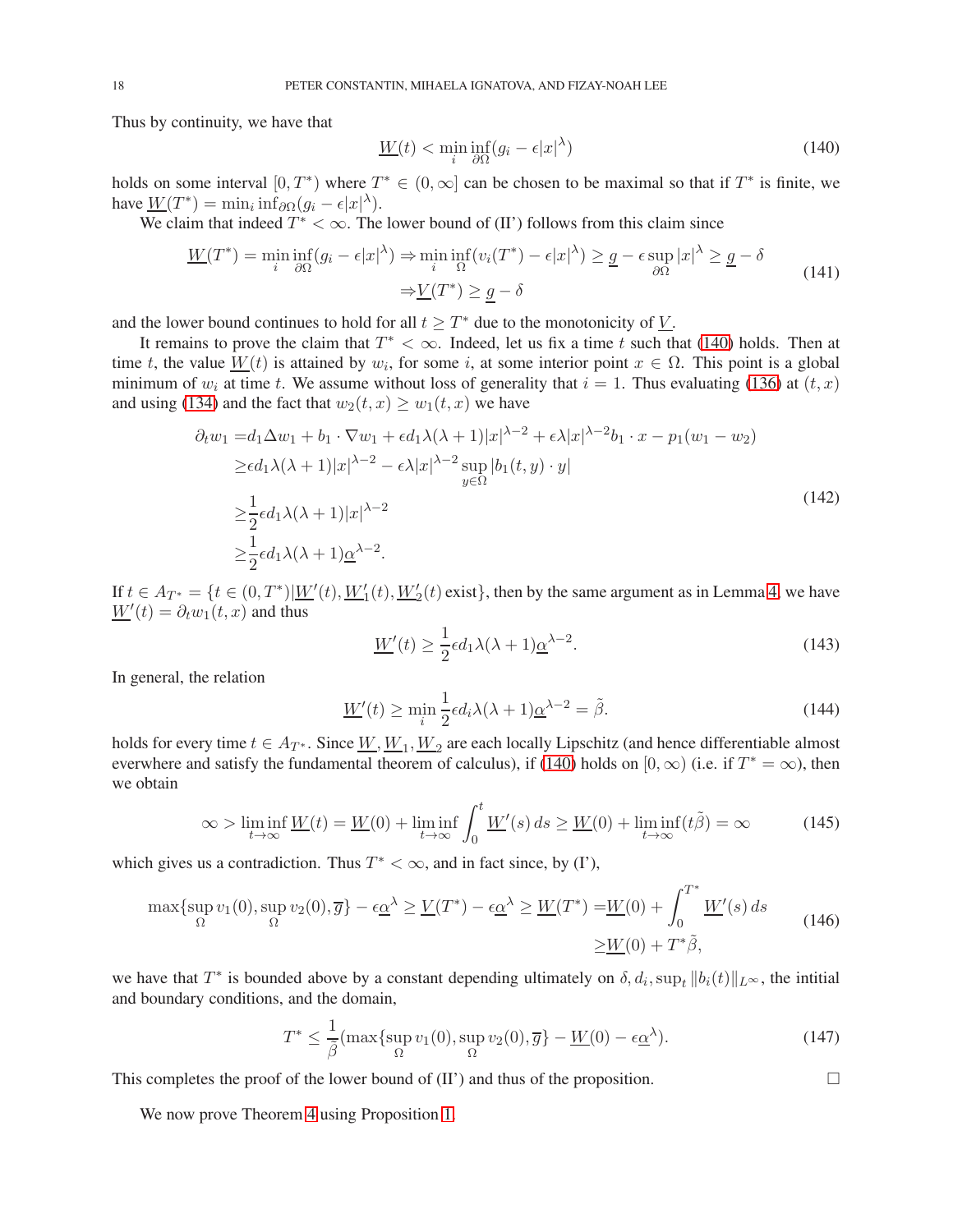PROOF. We take  $v_i = c_i$ ,  $d_i = D_i$ ,  $g_i = \gamma_i$ ,  $p_i = c_i / \epsilon$ , and

$$
b_i = -u + D_i z_i \nabla \Phi \tag{148}
$$

in the proposition, and thus (I) follows. In order to show (II), it suffices to verify that  $b_i$  is uniformly bounded in time. By (I) and [\(112\)](#page-13-6), we have that  $\sup_t \|\nabla \Phi(t)\|_{L^\infty} < \infty$ . Thus it only remains to establish a uniform bound on  $||u||_{L^{\infty}}$ . To this end, we prove below that  $||Au||_{L^2}$  is uniformly bounded in time, from which the desired result follows due to the embedding  $H^2 \hookrightarrow L^{\infty}$ .

**Step 1. Uniform**  $L_t^{\infty} H_x^1$  **bound on** u. Applying the Leray projection to [\(113\)](#page-13-7), we obtain

<span id="page-18-0"></span>
$$
\partial_t u + \nu Au = -K \mathbb{P}(\rho \nabla \Phi). \tag{149}
$$

Multiplying [\(149\)](#page-18-0) by  $Au$  and integrating by parts, we obtain, using (I),

$$
\frac{1}{2}\frac{d}{dt}\|u\|_{V}^{2} + \frac{\nu}{2}\|Au\|_{H}^{2} \le C'\|\mathbb{P}(\rho\nabla\Phi)\|_{H}^{2} \le C,
$$
\n(150)

Then using the Stokes regularity estimate

$$
||u||_V \le C||Au||_H \tag{151}
$$

we have

$$
\frac{d}{dt}||u|_V^2 \le -C||u|_V^2 + C\tag{152}
$$

from which it follows that

<span id="page-18-3"></span>
$$
\sup_{t} \|u(t)\|_{V} < \infty. \tag{153}
$$

**Step 2. Local uniform**  $L_t^2 H_x^1$  **bounds on**  $c_i$ . Multiplying [\(110\)](#page-13-4) by  $c_1$  and integrating by parts we obtain

$$
\frac{1}{2}\frac{d}{dt}\|c_1\|_{L^2}^2 - D_1 \int_{\Omega} c_1 \Delta c_1 \, dV = D_1 \int_{\Omega} c_1 \nabla c_1 \cdot \nabla \Phi - \frac{c_1^2 \rho}{\epsilon} \, dV \tag{154}
$$

and writing  $\Delta c_1 = \Delta (c_1 - \Gamma_1)$  where  $\Gamma_1$  is the unique harmonic function on  $\Omega$  satisfying  $\Gamma_1 = \gamma_1$ , we obtain after integrations by parts, Young's inequalities, and the uniform bounds on  $c_i$ ,

$$
\frac{1}{2}\frac{d}{dt}\|c_1\|_{L^2}^2 + \frac{D_1}{2}\|\nabla c_1\|_{L^2}^2 \le C.
$$
\n(155)

Then, integrating in time and again using the uniform bound on  $c_1$ , we obtain for all  $t \geq 0$  and  $\tau > 0$ ,

$$
\int_{t}^{t+\tau} \|\nabla c_{1}(s)\|_{L^{2}}^{2} ds \le C(1+\tau)
$$
\n(156)

where C is independent of t and  $\tau$ . Similar estimates for  $i = 2$  give us

<span id="page-18-1"></span>
$$
\int_{t}^{t+\tau} \|\nabla c_{i}(s)\|_{L^{2}}^{2} ds \leq \bar{C}(1+\tau), \quad i=1,2
$$
\n(157)

with  $\overline{C}$  independent of t and  $\tau$ .

**Step 3. Uniform**  $L_t^{\infty} H_x^1$  **bounds on**  $c_i$  Multiplying [\(110\)](#page-13-4) by  $-\Delta c_1$ , integrating by parts, and using uniform bounds on  $c_i$ , we obtain

<span id="page-18-2"></span>
$$
\frac{d}{dt} \|\nabla c_1\|_{L^2}^2 + \|\Delta c_1\|_{L^2}^2 \le C + C \|\nabla c_1\|_{L^2}^2.
$$
\n(158)

Now fix any  $t > 1$ . By [\(157\)](#page-18-1), there exists  $t_0 \in (\lfloor t \rfloor - 1, \lfloor t \rfloor)$  such that  $\|\nabla c_1(t_0)\|_{L^2}^2 \leq 2\overline{C}$  (here  $\lfloor t \rfloor$  denotes the largest integer not exceeding  $t$ ). Then from [\(158\)](#page-18-2) and [\(157\)](#page-18-1), we have

$$
\|\nabla c_1(t)\|_{L^2}^2 \le \|\nabla c_1(t_0)\|_{L^2}^2 + C(t - t_0) + C \int_{t_0}^t \|\nabla c_1(s)\|_{L^2}^2 ds
$$
  
 
$$
\le 2\bar{C} + 2C + 3C\bar{C}
$$
 (159)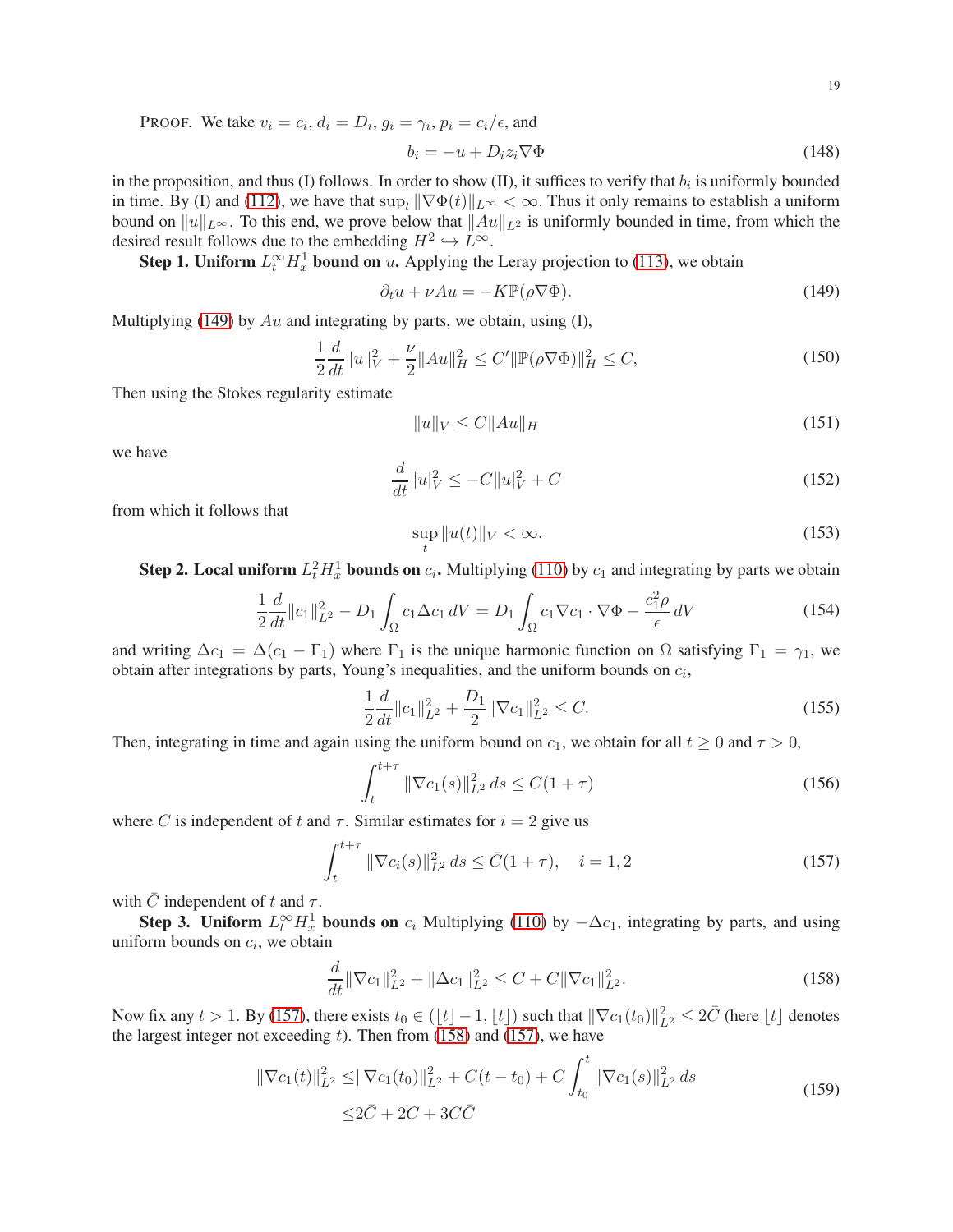where the final term does not depend on t. After similar estimates for  $\nabla c_2$ , we obtain

<span id="page-19-0"></span>
$$
\sup_{t} \|\nabla c_i(t)\|_{L^2} < \infty, \quad i = 1, 2. \tag{160}
$$

**Step 4. Local uniform**  $L_t^2 H_x^2$  **bounds on**  $c_i$  Integrating [\(158\)](#page-18-2) and using [\(160\)](#page-19-0), we obtain

$$
\int_{t}^{t+\tau} \|\Delta c_1(s)\|_{L^2}^2 ds \le C(1+\tau)
$$
\n(161)

for C independent of t and  $\tau$ . The same method yields the corresponding estimate for  $i = 2$ , and thus we have for C independent of t and  $\tau$ 

<span id="page-19-1"></span>
$$
\int_{t}^{t+\tau} \|\Delta c_{i}(s)\|_{L^{2}}^{2} ds \le C(1+\tau), \quad i=1,2.
$$
 (162)

**Step 5. Local uniform**  $L_t^2 L_x^2$  **bounds on**  $\partial_t c_i$ . Multiplying [\(110\)](#page-13-4) by  $\partial_t c_1$  and integrating by parts, we obtain, using the uniform bounds on  $u$ ,  $c_i$  and  $\nabla c_i$ ,

$$
\frac{D_1}{2} \frac{d}{dt} \|\nabla c_1\|_{L^2}^2 + \frac{1}{2} \|\partial_t c_1\|_{L^2}^2 \le C(\|u\|_V^2 \|\nabla c_1\|_{L^3}^2 + \|\nabla c_1\|_{L^2}^2 \|\nabla \Phi\|_{L^\infty}^2 + \|c_1 \rho\|_{L^2}^2) \le C(1 + \|\Delta c_1\|_{L^2}^2)
$$
\n(163)

and integrating in time and using [\(160\)](#page-19-0), [\(162\)](#page-19-1), we obtain

$$
\int_{t}^{t+\tau} \|\partial_{s}c_{1}(s)\|_{L^{2}}^{2} ds \le C(1+\tau). \tag{164}
$$

Similar estimates for  $i = 2$  give us

<span id="page-19-3"></span>
$$
\int_{t}^{t+\tau} \|\partial_{s}c_{i}(s)\|_{L^{2}}^{2} ds \leq \tilde{C}(1+\tau), \quad i=1,2
$$
\n(165)

for  $\tilde{C}$  independent t and  $\tau$ .

**Step 6. Local uniform**  $L_t^2 L_x^2$  **bounds on**  $\partial_t u$ . Multiplying [\(149\)](#page-18-0) by  $\partial_t u$  and integrating by parts, we have

$$
\frac{\nu}{2}\frac{d}{dt}\|u\|_{V}^{2} + \frac{1}{2}\|\partial_{t}u\|_{H}^{2} \le \|\rho \nabla \Phi\|_{L^{2}}^{2} \le C
$$
\n(166)

and thus integrating in time, it follows from [\(153\)](#page-18-3) that

<span id="page-19-4"></span>
$$
\int_{t}^{t+\tau} \|\partial_{s}u(s)\|_{H}^{2} ds \le C'(1+\tau)
$$
\n(167)

where  $C'$  is independent of t and  $\tau$ .

Step 7. Uniform  $L_t^{\infty} L_x^2$  bounds on  $\partial_t c_i$  and  $\partial_t u$ . Differentiating [\(110\)](#page-13-4) in time, multiplying by  $\partial_t c_1$ and integrating by parts, we obtain

$$
\frac{1}{2}\frac{d}{dt}\|\partial_t c_1\|_{L^2}^2 + D_1 \|\nabla \partial_t c_1\|_{L^2}^2 = -\int_{\Omega} (u \cdot \nabla \partial_t c_1) \partial_t c_1 \, dV - \int_{\Omega} (\partial_t u \cdot \nabla c_1) \partial_t c_1 \, dV \n- D_1 \int_{\Omega} \partial_t c_1 \nabla \Phi \cdot \nabla \partial_t c_1 \, dV - D_1 \int_{\Omega} c_1 \nabla \partial_t \Phi \cdot \nabla \partial_t c_1 \, dV.
$$
\n(168)

The first integral on the right hand side vanishes because div  $u = 0$ . We integrate the second integral by parts once more, and using Young's inequalities and uniform bounds on  $c_i$  we obtain

<span id="page-19-2"></span>
$$
\frac{1}{2}\frac{d}{dt}\|\partial_t c_1\|_{L^2}^2 + \frac{D_1}{2}\|\nabla\partial_t c_1\|_{L^2}^2 \le C(\|\partial_t u\|_H^2 + \|\partial_t c_1\|_{L^2}^2 + \|\partial_t c_2\|_{L^2}^2). \tag{169}
$$

Similarly for  $i = 2$  we obtain

$$
\frac{1}{2}\frac{d}{dt}\|\partial_t c_2\|_{L^2}^2 + \frac{D_2}{2}\|\nabla\partial_t c_2\|_{L^2}^2 \le C(\|\partial_t u\|_H^2 + \|\partial_t c_1\|_{L^2}^2 + \|\partial_t c_2\|_{L^2}^2). \tag{170}
$$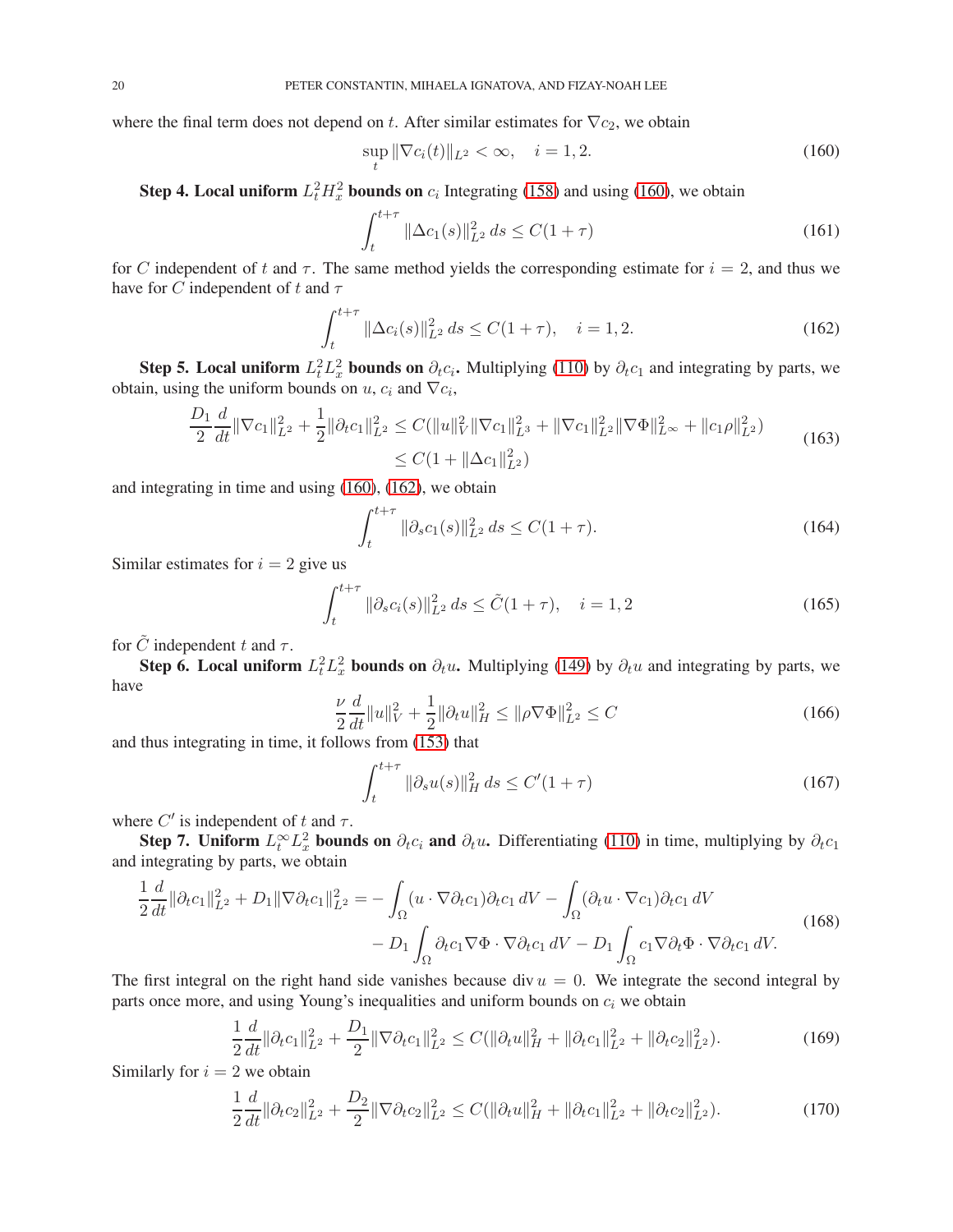<span id="page-20-2"></span>
$$
\frac{1}{2}\frac{d}{dt}\|\partial_t u\|_H^2 + \frac{\nu}{2}\|\partial_t u\|_V^2 \le C(\|\partial_t \rho\|_{L^2}^2 \|\nabla \Phi\|_{L^\infty}^2 + \|\rho\|_{L^\infty}^2 \|\nabla \partial_t \Phi\|_{L^2}^2) \le C(\|\partial_t c_1\|_{L^2}^2 + \|\partial_t c_2\|_{L^2}^2). \tag{171}
$$

Now adding  $(169)-(171)$  $(169)-(171)$  $(169)-(171)$ , we obtain

<span id="page-20-3"></span>
$$
\frac{d}{dt}(\|\partial_t c_1\|_{L^2}^2 + \|\partial_t c_2\|_{L^2}^2 + \|\partial_t u\|_{H}^2) \le C(\|\partial_t c_1\|_{L^2}^2 + \|\partial_t c_2\|_{L^2}^2 + \|\partial_t u\|_{H}^2). \tag{172}
$$

Finally, using the same method as in Step 3, we use [\(165\)](#page-19-3), [\(167\)](#page-19-4) and [\(172\)](#page-20-3) to obtain

$$
\sup_{t}(\|\partial_t c_1(t)\|_{L^2} + \|\partial_t c_2(t)\|_{L^2} + \|\partial_t u(t)\|_{H}) < \infty. \tag{173}
$$

**Step 8. Uniform**  $L_t^{\infty} H_x^2$  **bounds on** u. From [\(149\)](#page-18-0), we have

$$
||Au||_H \le C(||\partial_t u||_H + ||\rho \nabla \Phi||_{L^2})
$$
\n(174)

and it follows from the preceding estimates that

<span id="page-20-4"></span>
$$
\sup_{t} \|Au(t)\|_{H} < \infty. \tag{175}
$$

<span id="page-20-0"></span>With this bound, the proof of the uniform boundededness of  $b_i = -u + D_i z_i \nabla \Phi$  is complete, and thus (II) of Proposition 4. of the theorem follows from (II') of Proposition [4.](#page-14-1)

## 4. Global Stability of Weak Steady Currents

In this section we consider the long time behavior of solutions to the time dependent Nernst-Planck-Stokes (NPS) system [110\)](#page-13-4)-[\(114\)](#page-13-5). In this section we take the domain to be the three dimensional periodic strip  $\Omega = (0, L) \times \mathbb{T} \times \mathbb{T}$  where  $\mathbb{T}$  has period 1, and boundary conditions

$$
c_i(t,0,y,z) = \alpha_i, \quad c_i(t,L,y,z) = \beta_i \tag{176}
$$

$$
\Phi(t,0,y,z) = -V, \quad \Phi(t,L,y,z) = 0 \tag{177}
$$

$$
u(t,0,y,z) = u(t,L,y,z) = 0.
$$
\n(178)

Here, we take  $\alpha_i, \beta_i, V > 0$  to be *constants*.

In the first subsection of this section, we analyze one dimensional solutions to NPS with boundary conditions [\(176\)](#page-20-4)-[\(178\)](#page-20-5) and establish uniform bounds. In the second subsection, we show that *weak current* one dimensional solutions are globally stable. This latter result yields as a corollary the uniqueness of steady state solutions in the setting of small perturbations from equilibrium.

<span id="page-20-1"></span>4.1. One Dimensional Steady States. We consider the one dimensional steady state Nernst-Planck system for  $x \in (0, L)$ 

<span id="page-20-10"></span><span id="page-20-9"></span><span id="page-20-7"></span><span id="page-20-6"></span><span id="page-20-5"></span>
$$
0 = \partial_x(\partial_x c_1^* + c_1^* \partial_x \Phi^*)
$$
\n(179)

<span id="page-20-8"></span>
$$
0 = \partial_x(\partial_x c_2^* - c_2^* \partial_x \Phi^*)
$$
\n(180)

$$
-\epsilon \partial_{xx} \Phi^* = \rho^* = c_1^* - c_2^* \tag{181}
$$

with boundary conditions corresponding to  $(176)$ ,  $(177)$ 

$$
c_i^*(0) = \alpha_i > 0, \quad c_i^*(L) = \beta_i > 0 \tag{182}
$$

$$
\Phi^*(0) = -V < 0, \quad \Phi^*(L) = 0. \tag{183}
$$

As we will see in Section [4.2,](#page-23-0) one dimensional Nernst-Planck steady states, with zero fluid flow  $u^* \equiv 0$ , are also steady state solutions to the full three dimensional NPNS system in our current setting of a three dimensional periodic strip with boundary conditions [\(176\)](#page-20-4)-[\(178\)](#page-20-5). This is the motivation for the study of these one dimensional solutions.

While the computations of the previous section could be significantly simplified for this one dimen-sional, no fluid setting, nonetheless the existence of a smooth solution to [\(179\)](#page-20-7)-[\(183\)](#page-20-8), with  $c_i^* \ge 0$ , follows from a streamlined version of the proof of Theorem [1](#page-2-1) (see also [[18](#page-29-13)]).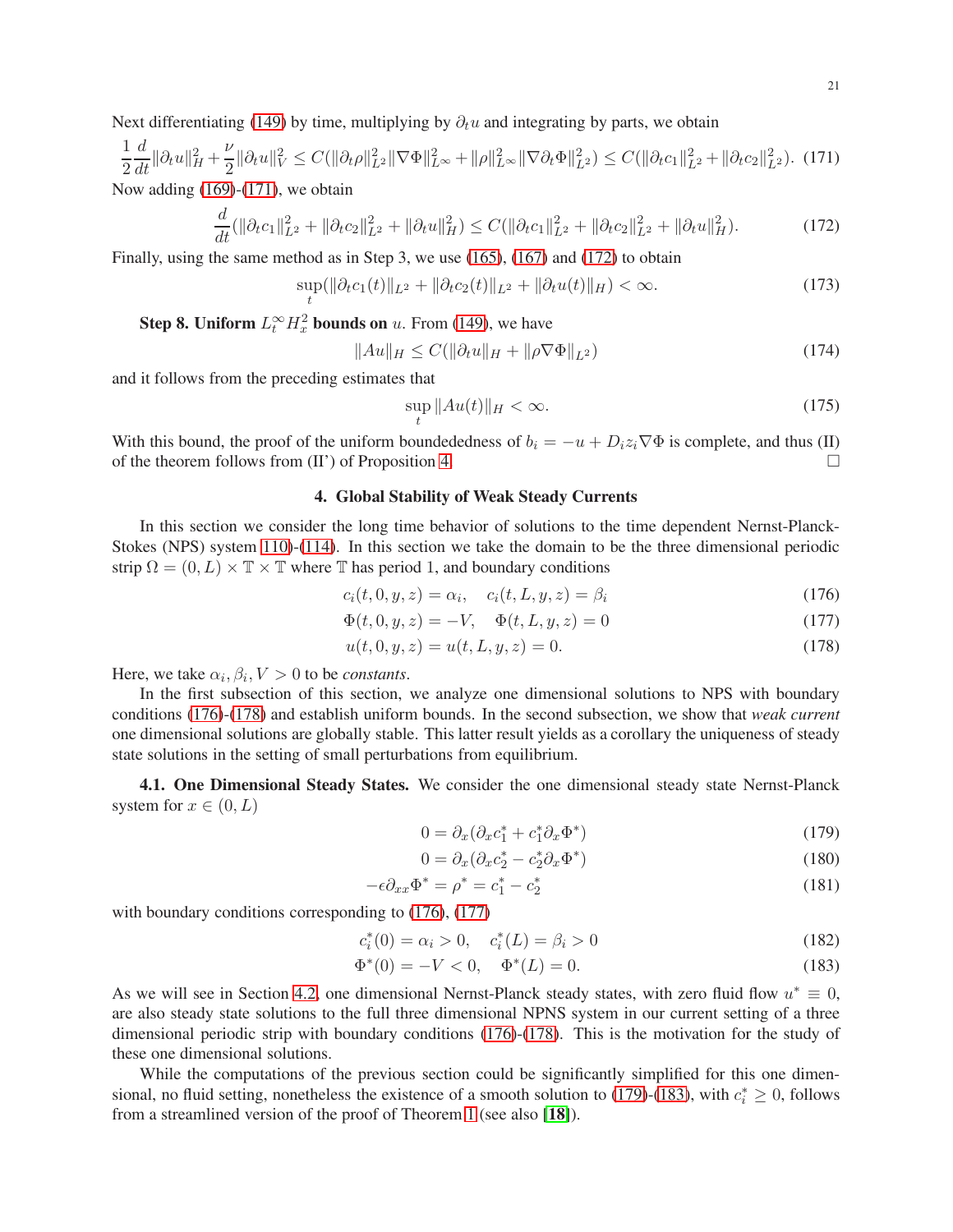In this subsection, we establish uniform bounds on  $c_i^*$  and  $\Phi^*$  that depend exclusively on boundary data. To this end, we recall the electrochemical potentials

<span id="page-21-4"></span>
$$
\mu_i^* = \log c_i^* + z_i \Phi^* \tag{184}
$$

and the related variables (a.k.a. Slotboom variables in the semiconductor literature)

<span id="page-21-5"></span>
$$
\eta_i^* = \exp \mu_i^* = c_i^* e^{z_i \Phi^*} \tag{185}
$$

where  $z_1 = 1 = -z_2$ . We refer the reader to [[19](#page-29-14)] for a more complete study on the one dimensional steady state Nernst-Planck system.

PROPOSITION 2. Suppose  $(c_1^*, c_2^*, \Phi^*)$  is a smooth solution to [\(179\)](#page-20-7) $\text{-}(183)$  $\text{-}(183)$ . Then, the solution satisfies *the following uniform bounds:*

*(I)*  $\min\{\alpha_i e^{-z_i V}, \beta_i\} = \lambda_i \leq \eta_i^* \leq \Lambda_i = \max\{\alpha_i e^{-z_i V}, \beta_i\}$ 

<span id="page-21-3"></span>*(II)*  $\min\{-V, \log(\lambda_1/\Lambda_2)^{\frac{1}{2}}\} = -v \leq \Phi^* \leq \mathcal{V} = \max\{0, \log(\Lambda_1/\lambda_2)^{\frac{1}{2}}\}$ 

(III)  $\min\{\alpha_1, \alpha_2, \beta_1, \beta_2\} = \underline{\gamma} \le c_i^* \le \overline{\gamma} = \max\{\alpha_1, \alpha_2, \beta_1, \beta_2\}$  *for*  $i = 1, 2$ .

PROOF. Writing [\(179\)](#page-20-7), [\(180\)](#page-20-9) in terms of  $\eta_i^*$  we have

$$
0 = \partial_x (e^{-z_i \Phi^*} \partial_x \eta_i^*) = e^{-z_i \Phi^*} (-z_i \partial_x \Phi^* \partial_x \eta_i^* + \partial_{xx} \eta_i^*).
$$
 (186)

And thus (I) follows from the weak maximum principle and the fact that

$$
\eta_i^*(0) = \alpha_i e^{-z_i V}, \quad \eta_i^*(L) = \beta_i.
$$
\n(187)

To show (II), we rewrite [\(181\)](#page-20-10) as

$$
- \epsilon \partial_{xx} \Phi^* = \eta_1^* e^{-\Phi^*} - \eta_2^* e^{\Phi^*}.
$$
 (188)

So if  $\Phi^*$  attains its global maximum at an interior point  $x_0 \in (0, L)$ , then

$$
0 \le -\epsilon \partial_{xx} \Phi^*(x_0) = \eta_1^*(x_0) e^{-\Phi^*(x_0)} - \eta_2^*(x_0) e^{\Phi^*(x_0)}
$$
  

$$
\Rightarrow \Phi^*(x_0) \le \log \left(\frac{\eta_1^*(x_0)}{\eta_2^*(x_0)}\right)^{\frac{1}{2}} \le \log(\Lambda_1/\lambda_2)^{\frac{1}{2}}
$$
(189)

and the upper bound in (II) follows. Similarly, if  $\Phi^*$  attains its global minimum at an interior point  $x_0 \in$  $(0, L)$ , then

$$
0 \ge \eta_1^*(x_0)e^{-\Phi^*(x_0)} - \eta_2^*(x_0)e^{\Phi^*(x_0)}
$$
  
\n
$$
\Rightarrow -\Phi^*(x_0) \le \log\left(\frac{\eta_2^*(x_0)}{\eta_1^*(x_0)}\right)^{\frac{1}{2}} \le \log(\Lambda_2/\lambda_1)^{\frac{1}{2}}
$$
\n(190)

and the lower bound in (II) follows.

Lastly, prior to proving (III), we note that by combining (I) and (II) and using the definition of  $\eta_i^*$ , it is possible to obtain upper and lower bounds on  $c_i^*$  that depend on boundary data for  $c_i$  and  $\Phi^*$ . Here, instead we establish the bounds in (III), which in particular does not depend on boundary data for  $\Phi^*$ . We prove only the upper bound as the lower bound can be shown analogously. To do so, we introduce the rescaling  $X = x/\epsilon^{\frac{1}{2}}$  so that we can rewrite [\(179\)](#page-20-7), [\(180\)](#page-20-9) as

<span id="page-21-2"></span>
$$
-\partial_{XX}c_1^* = \partial_Xc_1^*\partial_X\Phi^* - c_1^*(c_1^* - c_2^*)
$$
\n(191)

<span id="page-21-1"></span>
$$
-\partial_{XX}c_2^* = -\partial_X c_2^* \partial_X \Phi^* + c_2^* (c_1^* - c_2^*).
$$
 (192)

Suppose that  $\max\{c_1^*, c_2^*\}$  attains a global maximal value,  $c > \overline{\gamma}$ , at an interior point  $X_0 \in (0, L/\epsilon^{\frac{1}{2}})$ . Assume without loss of generality that this maximum is attained by  $c_1^*$ . Then we have

<span id="page-21-0"></span>
$$
0 \le -\partial_{XX}c_1^*(X_0) = \partial_{X}c_1^*(X_0)\partial_{X}\Phi^*(x_0) - c_1^*(X_0)(c_1^*(X_0) - c_2^*(X_0))
$$
  
=  $-c(c - c_2^*(X_0)).$  (193)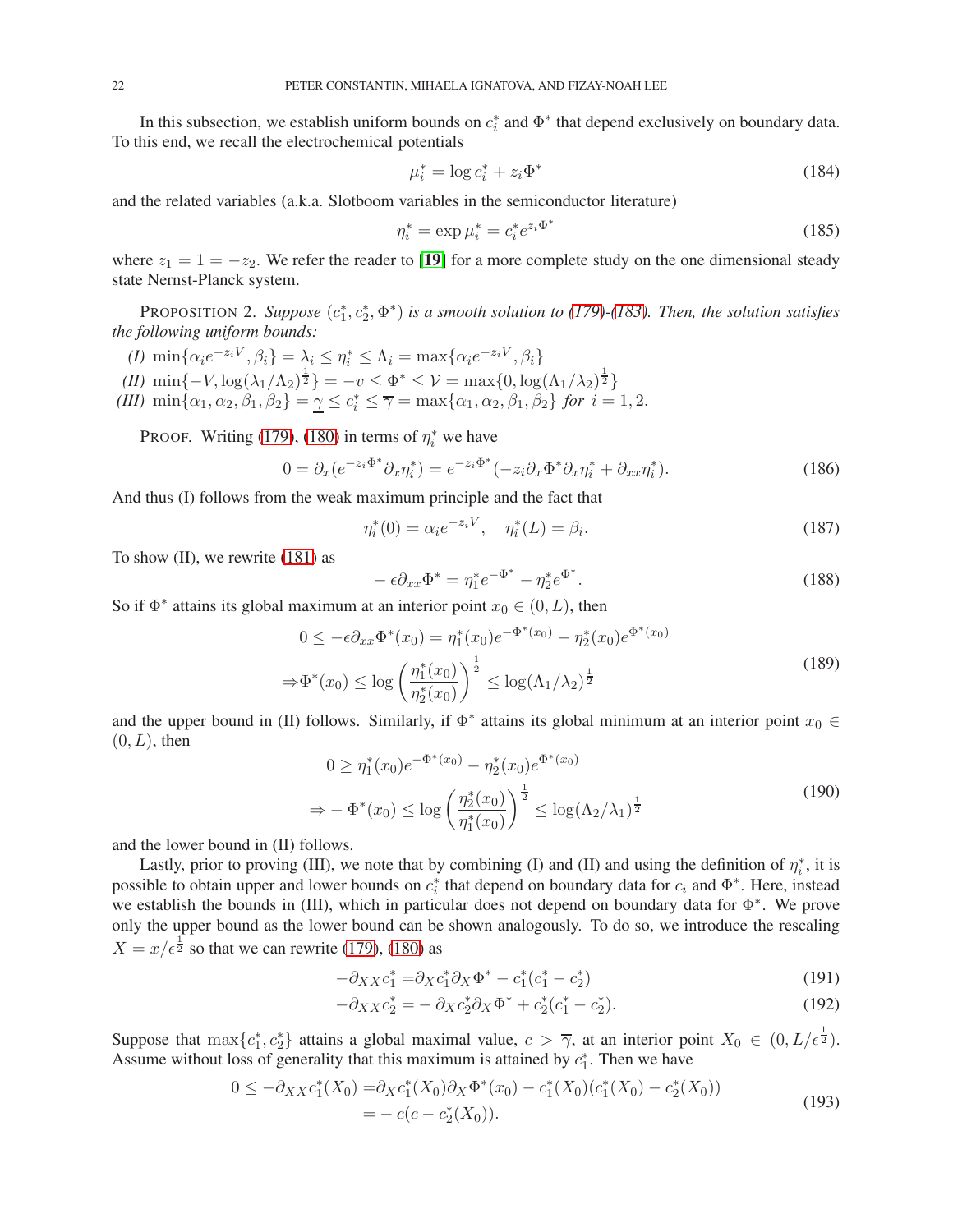Then since by assumption we have  $c \geq c_2^*(X_0)$ , we necessarily have that  $c = c_2^*(X_0)$ , for otherwise, the right hand side of [\(193\)](#page-21-0) becomes strictly negative. Furthermore, the inequality in [\(193\)](#page-21-0) is an equality, and we conclude that  $\partial_{XX} c_1^*(X_0) = 0$ . And since we have shown that  $c_2^*$  also attains its global maximum at  $X_0$ , by evaluating [\(192\)](#page-21-1) at  $X_0$  we conclude that  $\partial_X c_2^*(X_0) = \partial_{XX} c_2^*(X_0) = 0$ .

It follows by induction that for  $i = 1, 2$  we have

<span id="page-22-1"></span>
$$
\partial_X^k c_i^*(X_0) = 0 \quad \text{for all } k \ge 1. \tag{194}
$$

Indeed, assume, for the sake of induction, that this is true for all  $1 \leq k' \leq k$  where  $k \geq 2$ . Then differentiating [\(191\)](#page-21-2),

<span id="page-22-0"></span>
$$
-\partial_X^{k+1}c_1^* = \sum_{j=0}^{k-1} {k-1 \choose j} \left(\partial_X^{j+1}c_1^*\partial_X^{k-j}\Phi^* - \partial_X^jc_1^*\partial_X^{k-1-j}(c_1^*-c_2^*)\right)
$$
(195)

and evaluating [\(195\)](#page-22-0) at  $X_0$  and using the induction hypothesis together with the fact that  $c_1^*(X_0) = c_2^*(X_0)$ , we conclude  $\partial_X^{k+1} c_1^*(X_0) = 0$  as desired. Similarly by differentiating [\(192\)](#page-21-1) we obtain  $\partial_X^{k+1} c_2^*(X_0) = 0$ .

Now *if*  $c_i^*$  is real analytic, then [\(194\)](#page-22-1) implies that in fact  $c_1^* \equiv c_2^* \equiv c$ , but we assumed that  $c > \overline{\gamma}$ , so this contradiction implies the upper bound  $\max\{c_1^*, c_2^*\} \leq \overline{\gamma}$ .

So to complete the proof of (III) it suffices to establish the real analyticity of  $c_i^*$ . To this end, we prove that there exists  $C > 0$  such that for all integers  $k \geq 0$ 

<span id="page-22-2"></span>
$$
A^{-1} = \sup_{X} |\partial_X \Phi^*| \le \frac{1}{4}C
$$
  
\n
$$
A^k = \sup_{X} |\partial_X^k c_1^*| + \sup_{X} |\partial_X^k c_2^*| \le \frac{1}{4}(k+1)!C^{k+2}.
$$
\n(196)

We choose C so that [\(196\)](#page-22-2) holds for  $A^k$ ,  $k = -1, 0, 1$ . Now we prove the implication

(196) holds for all 
$$
k'
$$
 less than or equal to  $k \ge 1 \Rightarrow (196)$  holds for  $k + 1$ . (197)

To show this, we see from [\(195\)](#page-22-0) that

$$
|\partial_{X}^{k+1}c_{i}^{*}| \leq \sum_{j=0}^{k-1} {k-1 \choose j} (A^{j+1}A^{k-j-2} + A^{j}A^{k-1-j})
$$
  
\n
$$
\leq \frac{1}{16} \sum_{j=0}^{k-1} \frac{(k-1)!}{j!(k-1-j)!} ((j+2)!(k-j-1)!C^{k+3} + (j+1)!(k-j)!C^{k+3})
$$
  
\n
$$
= \frac{C^{k+3}}{16} (k-1)! \sum_{j=0}^{k-1} ((j+2)(j+1) + (j+1)(k-j))
$$
  
\n
$$
\leq \frac{C^{k+3}}{16} (k-1)!k((k+1)k+k^{2})
$$
  
\n
$$
\leq \frac{1}{8} (k+2)!C^{k+3}
$$
  
\n(198)

and summing in  $i$  we obtain

$$
A^{k+1} \le \frac{1}{4}(k+2)!C^{k+3} \tag{199}
$$

as desired. Thus  $c_i^*$  is real analytic and the proof of the upper bound in (III) and of the proposition is  $\Box$ complete.  $\Box$ 

REMARK 3. *Proposition [2](#page-21-3) (I), (II) directly extend to higher dimensional settings when no fluid is involved (see also* [[18](#page-29-13)] *for further generalizations). On the other hand, it is unclear if (III) holds in higher dimensions as the proof provided above relies on a property of one dimensional real analytic functions.*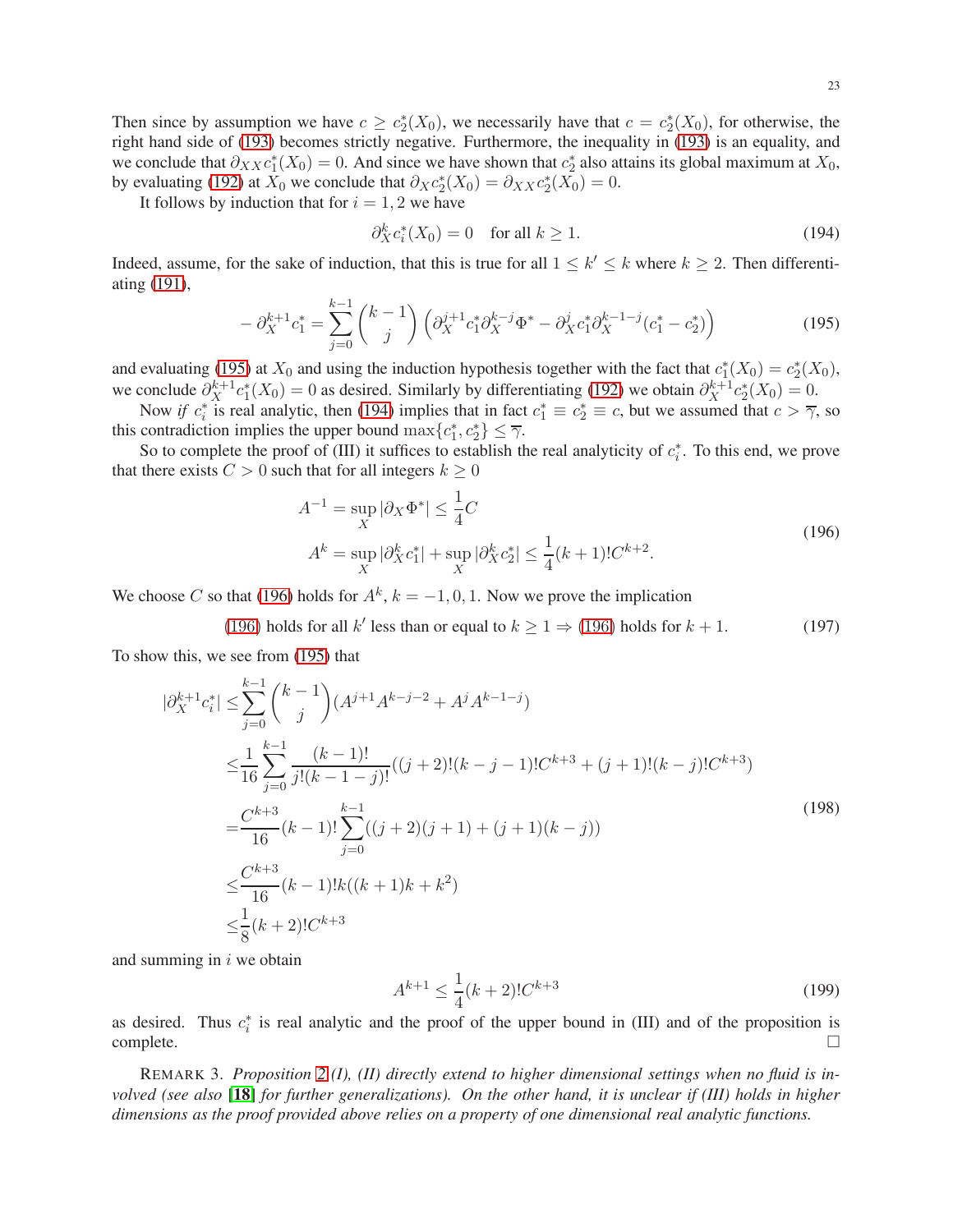<span id="page-23-0"></span>4.2. Global Stability. In this last subsection, we study the problem of stability of one dimensional steady currents on the domain  $\Omega = (0, L) \times \mathbb{T}^2$ .

DEFINITION 1. We say that  $(c_1^*, c_2^*, u^* \equiv 0)$  is a **(one dimensional) steady current** solution to [\(110\)](#page-13-4)-*[\(114\)](#page-13-5)* with boundary conditions [\(176\)](#page-20-4)- $(178)$  on the three dimensional periodic strip  $\Omega = (0, L) \times T^2$  if  $c_i^*$  is *independent of the spatial variables* y *and* z*, independent of time, and solves the one dimensional problem [\(179\)](#page-20-7)-[\(183\)](#page-20-8).*

REMARK 4. A solution  $c_i^*(x)$  to the one dimensional system [\(179\)](#page-20-7) $\text{-}(183)$  $\text{-}(183)$ , seen as a three dimensional *function on* Ω*, independent of* y, z*, together with* u <sup>∗</sup> ≡ 0*, is indeed a solution to the three dimensional steady state NPNS system because*

<span id="page-23-2"></span>
$$
\partial_x c_1^* + c_1^* \partial_x \Phi^* = j_1 \n\partial_x c_2^* - c_2^* \partial_x \Phi^* = j_2
$$
\n(200)

*for constants* j<sup>i</sup> *. It follows from this that*

$$
\rho^* \nabla \Phi^* = -\nabla (c_1^* + c_2^*) + (j_1 + j_2, 0, 0) = -\nabla (c_1^* + c_2^* - (j_1 + j_2)x), \tag{201}
$$

*and thus*  $u^*(x, y, z) \equiv 0$  *and*  $p^*(x, y, z) = K(c_1^*(x) + c_2^*(x) - (j_1 + j_2)x)$  *solve the Stokes equations [\(113\)](#page-13-7)-[\(114\)](#page-13-5).*

In general, it is not known whether solutions to the one dimensional system [\(179\)](#page-20-7)-[\(183\)](#page-20-8) are unique, and therefore it is also unknown whether any given one dimensional steady current solution  $(c_1^*, c_2^*, u^* \equiv 0)$ to the three dimensional NPNS system is unique (in general one cannot rule out the existence of other one dimensional steady current solutions nor the existence of solutions that depend also on  $\gamma$  and/or z).

For the remainder of this subsection, we study the stability of a *fixed* one dimensional steady current solution. However, using the a priori estimates of Section [4.1](#page-20-1) and under a *weak current* or *small perturbation from equilibrium* assumption, c.f. [\(216\)](#page-25-1), we obtain the global stability of the fixed steady current solution (Theorem [5\)](#page-25-0). As a consequence of stability it follows that the fixed steady current solution is the unique steady state solution of the full three dimensional system [\(110\)](#page-13-4)-[\(114\)](#page-13-5) with boundary conditions [\(176\)](#page-20-4)-[\(178\)](#page-20-5) (Theorem [6\)](#page-25-2).

REMARK 5. *It seems somewhat unusual to first establish the global stability of a steady state solution, and then its uniqueness. This is due to the absence of certain a priori information. This difficulty does not arise if we consider the Nernst-Planck system, uncoupled to Navier-Stokes equations. In this case, a straightforward generalization of the estimates in Section [4.1](#page-20-1) give simple, explicit a priori bounds on steady state solutions depending also on* y, z*, thus allowing uniqueness to be established independently of global stability.*

The main tool in proving global stability is the following log-Sobolev type inequality, which is also used in [[14](#page-29-28)] in an equilibrium setting.

LEMMA 1. Suppose  $f_i, g_i$ ,  $i = 1, 2$  and  $p^f, p^g$  are smooth real valued functions on a bounded domain  $\Omega \subset \mathbb{R}^3$  satisfying the bounds

$$
0 < f_1, f_2 \le M_f, \quad 0 < g_1, g_2 \le M_g. \tag{202}
$$

*and the relations*

<span id="page-23-1"></span>
$$
f_{1|\partial\Omega} = g_{1|\partial\Omega}
$$
  
\n
$$
f_{2|\partial\Omega} = g_{2|\partial\Omega}
$$
  
\n
$$
p^f|_{\partial\Omega} = p^g|_{\partial\Omega}
$$
  
\n
$$
-\epsilon \Delta p^f = f_1 - f_2
$$
  
\n
$$
-\epsilon \Delta p^g = g_1 - g_2, \quad i = 1, 2.
$$
\n(203)

*Then the functions*

$$
\pi_i^f = \log f_i + z_i p^f, \quad \pi_i^g = \log g_i + z_i p^g, \quad i = 1, 2 \tag{204}
$$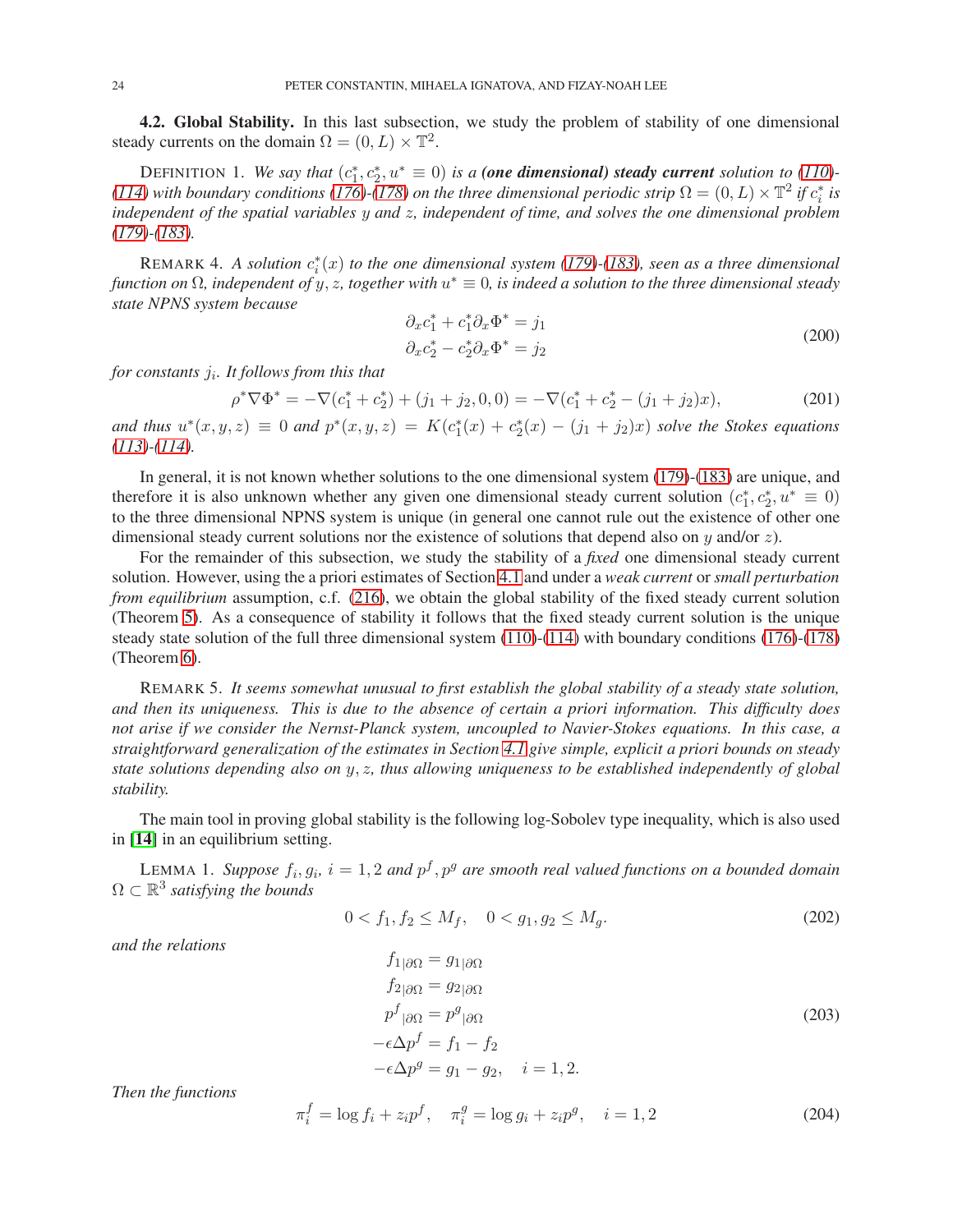*where*  $z_1 = 1 = -z_2$ *, satisfy the bound* 

$$
\frac{\omega}{l^2} \left( \sum_{i=1}^2 \frac{1}{2} \int_{\Omega} g_i \psi \left( \frac{f_i}{g_i} \right) dV + \epsilon \int_{\Omega} |\nabla (p^f - p^g)|^2 dV \right) \le \sum_{i=1}^2 \int_{\Omega} |\nabla (\pi_i^f - \pi_i^g)|^2 dV \tag{205}
$$

*where*

<span id="page-24-1"></span>
$$
\psi(s) = s \log s - s + 1, \quad s > 0 \tag{206}
$$

<span id="page-24-0"></span>
$$
\omega = \frac{2}{\max\{M_f, M_g\}}\tag{207}
$$

*and* l *can be chosen to be the height of any infinite slab in*  $\mathbb{R}^3$  *that contains*  $\Omega$  *(i.e.*  $\Omega \subset \{x_0 + s_1e_1 + s_2e_2 +$  $s_3e_3 | s_1 \in (0, l), s_2, s_3 \in (-\infty, \infty) \}$  *for some*  $x_0 \in \mathbb{R}^3$  *and orthonormal basis*  $\{e_i\}$  *of*  $\mathbb{R}^3$ .

Prior to proving Lemma [1,](#page-24-0) we first establish an interpolation inequality that interpolates  $L^2$  between  $L \log L$  and  $L^{\infty}$ .

LEMMA 2. *For positive, real valued, bounded, measurable functions* f, g *defined on* Ω*, we have*

<span id="page-24-2"></span>
$$
\int_{\Omega} (f - g)^2 \, dV \le \max\{\|f\|_{L^{\infty}}, \|g\|_{L^{\infty}}\} \int_{\Omega} g\psi\left(\frac{f}{g}\right) \, dV \tag{208}
$$

*with*  $\psi$  *defined in [\(206\)](#page-24-1).* 

PROOF. Taylor expanding  $\psi(s)$  around  $s = 1$ , we have

$$
\psi(s) \ge \min\{1, s^{-1}\}(s-1)^2 \Rightarrow (s-1)^2 \le \max\{1, s\}\psi(s),\tag{209}
$$

so taking  $s = f/g$  we have

$$
\left(\frac{f}{g} - 1\right)^2 \le \max\left\{1, \frac{f}{g}\right\} \psi\left(\frac{f}{g}\right)
$$
  
\n
$$
\Rightarrow (f - g)^2 \le \max\{f, g\} g \psi\left(\frac{f}{g}\right)
$$
\n(210)

and thus the lemma follows after integrating over  $\Omega$ .

Now we prove Lemma [1.](#page-24-0)

PROOF. We consider the following expression

$$
\sum_{i=1}^{2} \left\langle f_i - g_i, \pi_i^f - \pi_i^g \right\rangle.
$$
\n(211)

On one hand we have, using the Poisson equation [\(203\)](#page-23-1),

<span id="page-24-3"></span>
$$
\sum_{i} \left\langle f_{i} - g_{i}, \pi_{i}^{f} - \pi_{i}^{g} \right\rangle = \sum_{i} \left\langle f_{i} - g_{i}, \log \frac{f_{i}}{g_{i}} + z_{i} (p^{f} - p^{g}) \right\rangle
$$
  

$$
= \sum_{i} \int_{\Omega} g_{i} \left( \frac{f_{i}}{g_{i}} - 1 \right) \log \frac{f_{i}}{g_{i}} dV + \epsilon \int_{\Omega} |\nabla (p^{f} - p^{g})|^{2} dV \qquad (212)
$$
  

$$
\geq \sum_{i} \int_{\Omega} g_{i} \psi \left( \frac{f_{i}}{g_{i}} \right) dV + \epsilon \int_{\Omega} |\nabla (p^{f} - p^{g})|^{2} dV
$$

where in the last inequality we used the inequality

$$
(s-1)\log s \ge \psi(s), \quad s > 0. \tag{213}
$$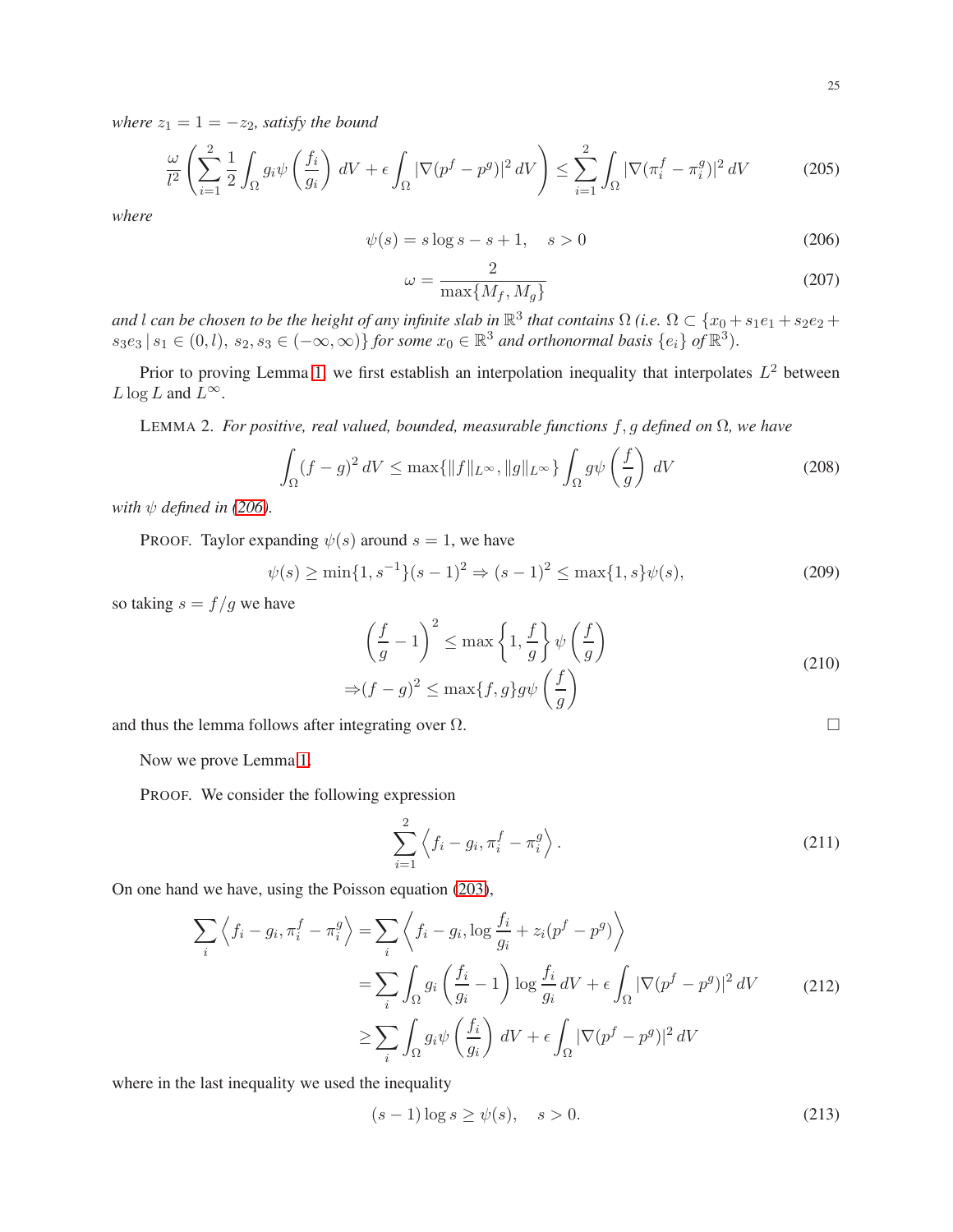On the other hand, we have due to Young's inequality, Poincaré's inequality, and Lemma [2,](#page-24-2)

<span id="page-25-3"></span>
$$
\sum_{i} \left\langle f_{i} - g_{i}, \pi_{i}^{f} - \pi_{i}^{g} \right\rangle \leq \sum_{i} \frac{\omega}{4} \|f_{i} - g_{i}\|_{L^{2}}^{2} + \sum_{i} \frac{1}{\omega} \|\pi_{i}^{f} - \pi_{i}^{g}\|_{L^{2}}^{2}
$$
\n
$$
\leq \sum_{i} \frac{\omega \max\{M_{f}, M_{g}\}}{4} \int_{\Omega} g_{i} \psi \left(\frac{f_{i}}{g_{i}}\right) dV + \sum_{i} \frac{l^{2}}{\omega} \|\nabla(\pi_{i}^{f} - \pi_{i}^{g})\|_{L^{2}}^{2}.
$$
\n(214)

Therefore, choosing  $\omega > 0$  as in [\(207\)](#page-24-0), we have, combining [\(212\)](#page-24-3) and [\(214\)](#page-25-3),

$$
\frac{\omega}{l^2} \left( \sum_i \frac{1}{2} \int_{\Omega} g_i \psi \left( \frac{f_i}{g_i} \right) dV + \epsilon \int_{\Omega} |\nabla (p^f - p^g)|^2 dV \right) \le \sum_i \int_{\Omega} |\nabla (\pi_i^f - \pi_i^g)|^2 dV. \tag{215}
$$

We now state the global stability theorem.

THEOREM 5. Suppose  $(c_1^*, c_2^*, u^* \equiv 0)$  is a one dimensional steady current solution to the NPS system *[\(110\)](#page-13-4)-[\(114\)](#page-13-5) with boundary conditions [\(176\)](#page-20-4)-[\(178\)](#page-20-5). Suppose furthermore that the corresponding p-current*  $j_1$  *and n***-current**  $j_2$  (*c.f.* [\(200\)](#page-23-2)) satisfy

<span id="page-25-1"></span>
$$
\max_{i} |j_i| LG_i < \frac{1}{\sqrt{2}}\tag{216}
$$

*where*

$$
G_i = \sqrt{\frac{1}{D} \left( \frac{D_i \overline{\gamma}^2}{2 \underline{\gamma}^4} + \frac{KL^2 \overline{\gamma}^2}{\nu \underline{\gamma}^3} \right)}
$$
(217)

and  $D = \min_i D_i$ . Then  $(c_1^*, c_2^*, u^* \equiv 0)$  is globally asymptotically stable. That is, for any smooth initial *conditions*  $c_1(0) \ge 0$ ,  $c_2(0) \ge 0$ ,  $u(0)$  *(with div*  $u(0) = 0$ *), the corresponding solution*  $(c_1, c_2, u)$  *to* [\(110\)](#page-13-4)*-[\(114\)](#page-13-5) satisfies*

<span id="page-25-0"></span>
$$
\sum_{i=1}^{2} \int_{\Omega} c_i^* \psi \left( \frac{c_i(t)}{c_i^*} \right) dV + \int_{\Omega} |\nabla (\Phi - \Phi^*)|^2 dV + \int_{\Omega} |u(t)|^2 dV \to 0 \quad \text{as } t \to \infty. \tag{218}
$$

*Furthermore, there exists* T ∗ > 0*, depending on initial and boundary data and the parameters of the system, such that after time*  $t = T^*$ , the rate of convergence in [\(218\)](#page-25-0) is exponential in time.

A consequence of Theorem [5](#page-25-0) is the following uniqueness theorem.

<span id="page-25-2"></span>THEOREM 6. *Under the same hypotheses as in Theorem [5,](#page-25-0) the one dimensional steady current solution*  $(c_1^*, c_2^*, u^* \equiv 0)$  *is the unique steady state solution to the NPS system* [\(110\)](#page-13-4)*-*[\(114\)](#page-13-5) with boundary conditions *[\(176\)](#page-20-4)-[\(178\)](#page-20-5).*

REMARK 6. We note that the currents  $j_i$  are solution dependent constants and the condition [\(216\)](#page-25-1) is *not explicitly written solely in terms of the boundary data. Writing [\(200\)](#page-23-2) in terms of the electrochemical potentials and the Slotboom variables (c.f. [\(184\)](#page-21-4), [\(185\)](#page-21-5)) we have*

<span id="page-25-4"></span>
$$
c_i^* \partial_x \mu_i^* = j_i, \quad e^{-z_i \Phi^*} \partial_x \eta_i^* = j_i \tag{219}
$$

*and thus*

$$
j_i = \frac{\mu_i^*(L) - \mu_i^*(0)}{\int_0^L \frac{1}{c_i^*} dx} = \frac{\eta_i^*(L) - \eta_i^*(0)}{\int_0^L e^{z_i \Phi^*} dx}.
$$
 (220)

*Then, using the uniform bounds from Proposition [2,](#page-21-3) we see that explicit sufficient conditions in terms of the boundary data which imply the smallness conditions [\(216\)](#page-25-1) are given by*

$$
\left\{ \begin{vmatrix} \log \frac{\alpha_1}{\beta_1} + V & \sqrt{G_1} < \frac{1}{\sqrt{2}} \\ \log \frac{\alpha_2}{\beta_2} - V & \sqrt{G_2} < \frac{1}{\sqrt{2}} \end{vmatrix} \right. \tag{221}
$$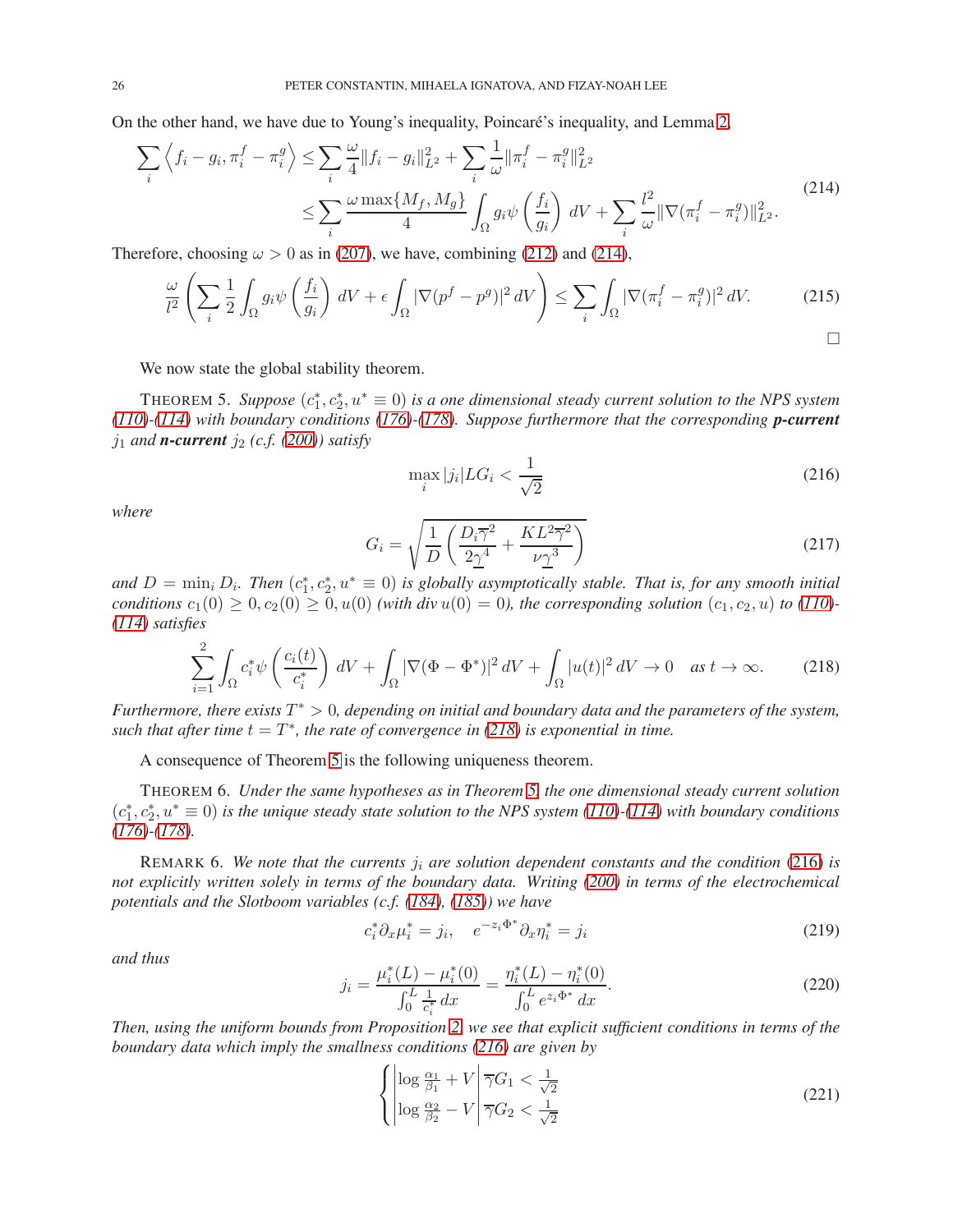27

*or*

$$
\begin{cases} |\alpha_1 - \beta_1 e^{-V}| e^v G_1 < \frac{1}{\sqrt{2}}\\ |\alpha_2 - \beta_2 e^V| e^V G_2 < \frac{1}{\sqrt{2}} \end{cases} \tag{222}
$$

*where* v, V *are defined in Proposition [2.](#page-21-3)*

Now we prove Theorem [5.](#page-25-0)

PROOF. First suppose that the initial conditions satisfy

$$
0 < \underline{\gamma}_{\delta} \le c_i(0) \le \overline{\gamma}_{\delta}, \quad i = 1, 2 \tag{223}
$$

where

$$
\gamma_{\delta} = \underline{\gamma} - \delta, \quad \overline{\gamma}_{\delta} = \overline{\gamma} + \delta \tag{224}
$$

for some small  $\delta > 0$ , to be determined below (c.f. [\(240\)](#page-28-0)). Then by Proposition [2](#page-21-3) and Theorem [4](#page-14-1) (I), the time dependent solution  $(c_1, c_2, u)$  and the one dimensional steady current  $(c_1^*, c_2^*, u^* \equiv 0)$  satisfy the bounds

<span id="page-26-0"></span>
$$
\underline{\gamma}_{\delta} \le c_i(t) \le \overline{\gamma}_{\delta}, \quad \underline{\gamma} \le c_i^* \le \overline{\gamma}.\tag{225}
$$

Next, writing [\(110\)](#page-13-4), [\(111\)](#page-13-8) in terms of the electrochemical potentials

$$
\mu_i = \log c_i + z_i \Phi, \quad i = 1, 2 \tag{226}
$$

and in terms of the differences  $c_i - c_i^*$ ,  $\mu_i - \mu_i^*$ , we have

$$
\partial_t (c_1 - c_1^*) = -u \cdot \nabla c_1 + D_1 \text{div} (c_1 \nabla (\mu_1 - \mu_1^*) + (c_1 - c_1^*) \nabla \mu_1^*)
$$
  
\n
$$
\partial_t (c_2 - c_2^*) = -u \cdot \nabla c_2 + D_2 \text{div} (c_2 \nabla (\mu_2 - \mu_2^*) + (c_2 - c_2^*) \nabla \mu_2^*).
$$
\n(227)

We multiply the above equations by  $\mu_1 - \mu_1^*$  and  $\mu_2 - \mu_2^*$ , respectively, and integrate by parts. On the left hand side, we obtain, after summing in  $i$ ,

$$
\sum_{i} \langle \partial_{t} (c_{i} - c_{i}^{*}), \mu_{i} - \mu_{i}^{*} \rangle = \sum_{i} \left( \frac{d}{dt} \int_{\Omega} c_{i}^{*} \psi \left( \frac{c_{i}}{c_{i}^{*}} \right) dV + z_{i} \langle \partial_{t} (c_{i} - c_{i}^{*}), \Phi - \Phi^{*} \rangle \right)
$$

$$
= \sum_{i} \frac{d}{dt} \int_{\Omega} c_{i}^{*} \psi \left( \frac{c_{i}}{c_{i}^{*}} \right) dV + \langle \partial_{t} (\rho - \rho^{*}), \Phi - \Phi^{*} \rangle
$$
(228)
$$
= \sum_{i} \frac{d}{dt} \int_{\Omega} c_{i}^{*} \psi \left( \frac{c_{i}}{c_{i}^{*}} \right) dV + \frac{\epsilon}{2} \frac{d}{dt} ||\nabla (\Phi - \Phi^{*})||_{L^{2}}^{2}.
$$

On the right hand side, for  $i = 1$ , we have, using Lemma [2,](#page-24-2) [\(225\)](#page-26-0), and [\(219\)](#page-25-4),

<span id="page-26-1"></span>
$$
\langle -u \cdot \nabla c_1 + D_1 \text{div} (c_1 \nabla (\mu_1 - \mu_1^*) + (c_1 - c_1^*) \nabla \mu_1^*), \mu_1 - \mu_1^* \rangle
$$
  
=  $-\langle u \cdot \nabla c_1, \mu_1 - \mu_1^* \rangle - D_1 \int_{\Omega} c_1 |\nabla (\mu_1 - \mu_1^*)|^2 dV - D_1 \langle (c_1 - c_1^*) \nabla \mu_1^*, \nabla (\mu_1 - \mu_1^*) \rangle$   
 $\leq -\frac{D_1}{2} \int_{\Omega} c_1 |\nabla (\mu_1 - \mu_1^*)|^2 dV - \langle u \cdot \nabla c_1, \mu_1 - \mu_1^* \rangle + \frac{D_1}{2} \int_{\Omega} \frac{(c_1 - c_1^*)^2}{c_1} (\partial_x \mu_1^*)^2 dV$  (229)  
 $\leq -\frac{D_1}{2} \int_{\Omega} c_1 |\nabla (\mu_1 - \mu_1^*)|^2 dV - \langle u \cdot \nabla c_1, \mu_1 - \mu_1^* \rangle + \frac{D_1 \overline{\gamma}_{\delta}}{2 \underline{\gamma}_{\delta} \underline{\gamma}^2} j_1^2 \int_{\Omega} c_1^* \psi \left( \frac{c_1}{c_1^*} \right) dV.$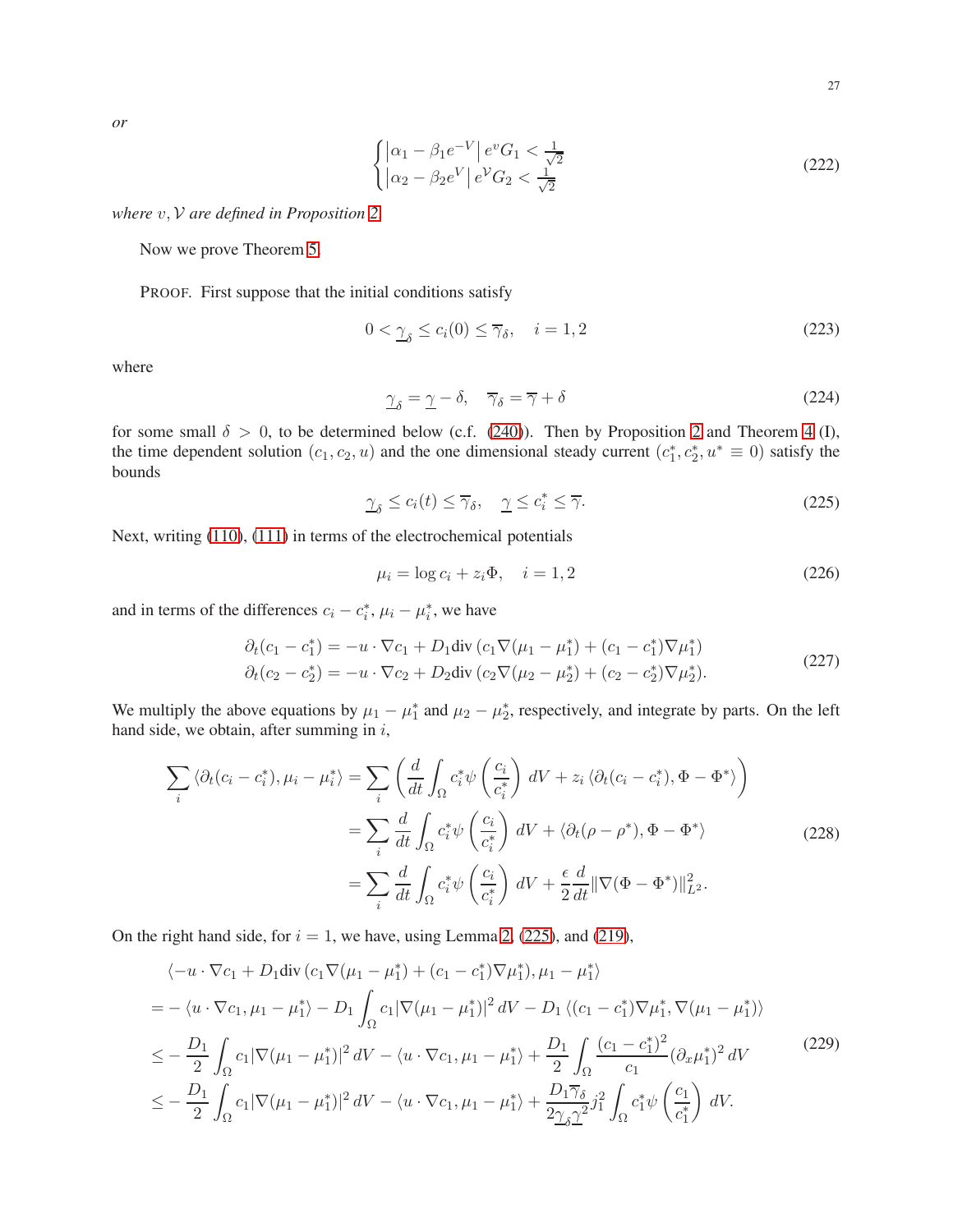We take a closer look at the term involving u, integrating by parts and using div  $u = 0$ ,

$$
-\langle u \cdot \nabla c_1, \mu_1 - \mu_1^* \rangle = -\langle u \cdot \nabla c_1, \log c_1 + \Phi \rangle + \langle u \cdot \nabla c_1, \mu_1^* \rangle
$$
  
\n
$$
= -\langle u, \nabla (c_1 \log c_1 - c_1) \rangle + \int_{\Omega} uc_1 \cdot \nabla \Phi dV
$$
  
\n
$$
+ \langle u \cdot \nabla (c_1 - c_1^*), \mu_1^* \rangle + \langle u \cdot \nabla c_1^*, \mu_1^* \rangle
$$
  
\n
$$
= \int_{\Omega} uc_1 \cdot \nabla \Phi dV - \langle u(c_1 - c_1^*), \nabla \mu_1^* \rangle
$$
  
\n
$$
+ \langle u, \nabla (c_1^* \log c_1^* - c_1^*) \rangle - \int_{\Omega} uc_1^* \cdot \nabla \Phi^* dV
$$
  
\n
$$
\leq \int_{\Omega} uc_1 \cdot \nabla \Phi dV - \int_{\Omega} uc_1^* \cdot \nabla \Phi^* dV
$$
  
\n
$$
+ \frac{\nu}{4KL^2} ||u||_H^2 + \frac{KL^2}{\nu} \int_{\Omega} |c_1^* \partial_x \mu_1^*|^2 \frac{(c_1 - c_1^*)^2}{(c_1^*)^2} dV
$$
  
\n
$$
\leq \int_{\Omega} uc_1 \cdot \nabla \Phi dV - \int_{\Omega} uc_1^* \cdot \nabla \Phi^* dV
$$
  
\n
$$
+ \frac{\nu}{4K} ||u||_V^2 + \frac{KL^2 \overline{\gamma}_\delta}{\nu \underline{\gamma}^2} j_1^2 \int_{\Omega} c_1^* \psi \left( \frac{c_1}{c_1^*} \right) dV
$$

and thus returning to [\(229\)](#page-26-1), we have

$$
\langle -u \cdot \nabla c_1 + D_1 \operatorname{div} \left( c_1 \nabla (\mu_1 - \mu_1^*) + (c_1 - c_1^*) \nabla \mu_1^* \right), \mu_1 - \mu_1^* \rangle
$$
  
\n
$$
\leq -\frac{D_1}{2} \int_{\Omega} c_1 |\nabla (\mu_1 - \mu_1^*)|^2 dV + \left( \frac{D_1 \overline{\gamma}_{\delta}}{2\gamma_{\delta} \gamma^2} + \frac{KL^2 \overline{\gamma}_{\delta}}{\nu \gamma^2} \right) j_1^2 \int_{\Omega} c_1^* \psi \left( \frac{c_1}{c_1^*} \right) dV
$$
  
\n
$$
+ \frac{\nu}{4K} ||u||_V^2 + \int_{\Omega} uc_1 \cdot \nabla \Phi dV - \int_{\Omega} uc_1^* \cdot \nabla \Phi^* dV.
$$
\n(231)

Similarly for  $i = 2$  we obtain

$$
\langle -u \cdot \nabla c_2 + D_2 \text{div} (c_2 \nabla (\mu_2 - \mu_2^*) + (c_2 - c_2^*) \nabla \mu_2^*), \mu_2 - \mu_2^* \rangle
$$
  
\n
$$
\leq -\frac{D_2}{2} \int_{\Omega} c_2 |\nabla (\mu_2 - \mu_2^*)|^2 dV + \left( \frac{D_2 \overline{\gamma}_{\delta}}{2 \underline{\gamma}_{\delta}^2} + \frac{KL^2 \overline{\gamma}_{\delta}}{\nu \underline{\gamma}^2} \right) j_2^2 \int_{\Omega} c_2^* \psi \left( \frac{c_2}{c_2^*} \right) dV
$$
  
\n
$$
+ \frac{\nu}{4K} ||u||_V^2 - \int_{\Omega} u c_2 \cdot \nabla \Phi dV + \int_{\Omega} u c_2^* \cdot \nabla \Phi^* dV.
$$
 (232)

Collecting our estimates thus far and using the fact that  $\rho^* \nabla \Phi^* = -\nabla (c_1^* + c_2^* - (j_1 + j_2)x)$  is a gradient, we have

<span id="page-27-0"></span>
$$
\frac{d}{dt}\mathcal{E} + \sum_{i} \frac{D_i}{2} \int_{\Omega} c_i |\nabla(\mu_i - \mu_i^*)|^2 dV
$$
\n
$$
\leq \sum_{i} M_i^{\delta} j_i^2 \int_{\Omega} c_i^* \psi \left(\frac{c_i}{c_i^*}\right) dV + \int_{\Omega} u \rho \cdot \nabla \Phi dV - \int_{\Omega} u \rho^* \cdot \nabla \Phi^* dV + \frac{\nu}{2K} ||u||_V^2 \tag{233}
$$
\n
$$
= \sum_{i} M_i^{\delta} j_i^2 \int_{\Omega} c_i^* \psi \left(\frac{c_i}{c_i^*}\right) dV + \int_{\Omega} u \rho \cdot \nabla \Phi dV + \frac{\nu}{2K} ||u||_V^2
$$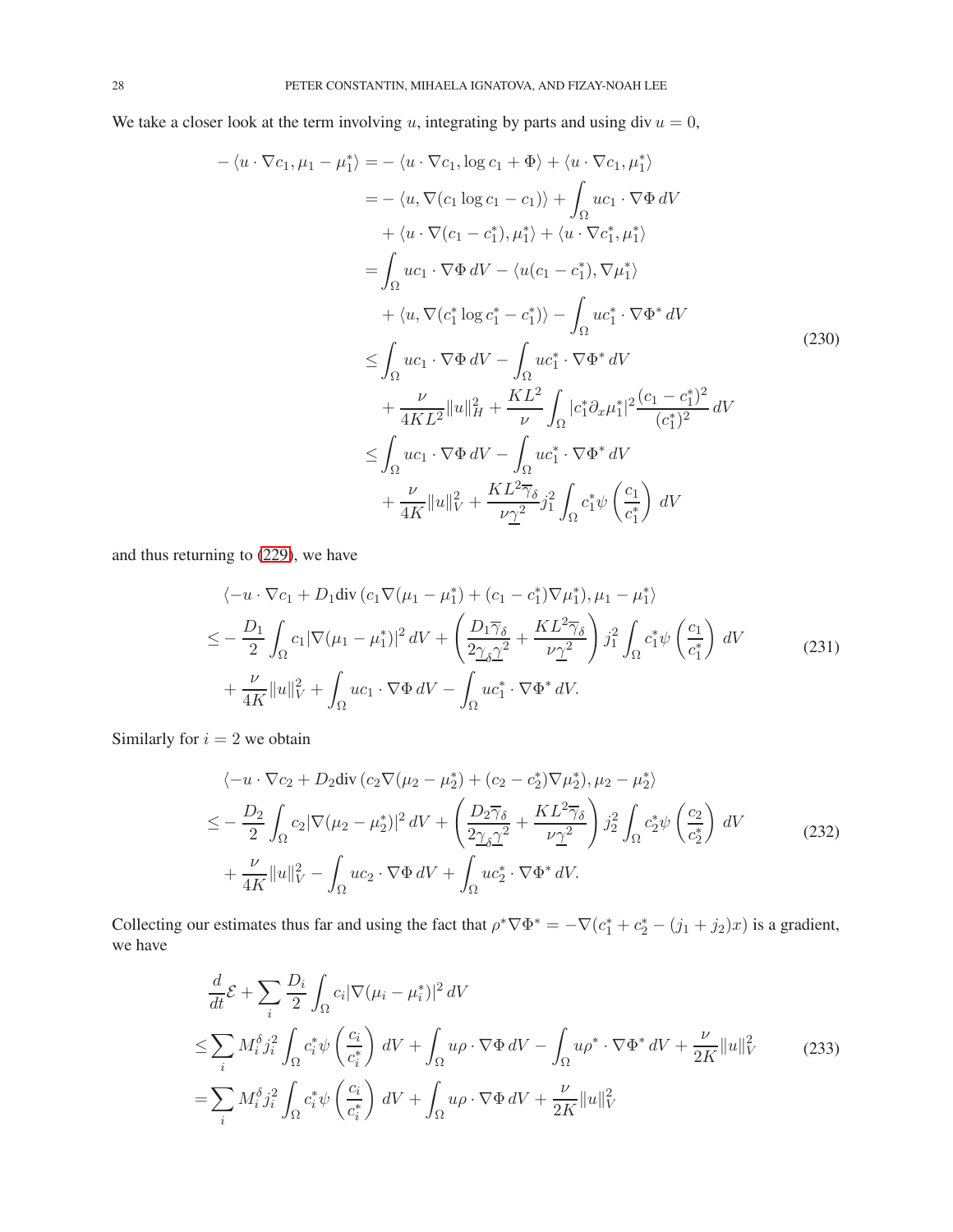where (see [[6](#page-29-2)])

$$
\mathcal{E} = \sum_{i} \int_{\Omega} c_{i}^{*} \psi \left( \frac{c_{i}}{c_{i}^{*}} \right) dV + \frac{\epsilon}{2} ||\nabla(\Phi - \Phi^{*})||_{L^{2}}^{2}
$$
  

$$
M_{i}^{\delta} = \frac{D_{i} \overline{\gamma}_{\delta}}{2\gamma_{\delta} \underline{\gamma}^{2}} + \frac{KL^{2} \overline{\gamma}_{\delta}}{\nu \underline{\gamma}^{2}}.
$$
 (234)

Now we take a look at the Stokes equations,

$$
\partial_t u + \nu Au = -K \mathbb{P}(\rho \nabla \Phi). \tag{235}
$$

Multiplying by  $\frac{u}{K}$  and integrating by parts, we obtain using the self-adjointness of  $\mathbb{P}$ ,

<span id="page-28-1"></span>
$$
\frac{1}{K}\frac{d}{dt}\|u\|_{H}^{2} + \frac{\nu}{K}\|u\|_{V}^{2} = -\int_{\Omega}u \cdot \mathbb{P}(\rho \nabla \Phi) dV = -\int_{\Omega}u\rho \cdot \nabla \Phi dV.
$$
\n(236)

Now we combine the estimates [\(233\)](#page-27-0) and [\(236\)](#page-28-1) to obtain

<span id="page-28-2"></span>
$$
\frac{d}{dt}\left(\mathcal{E}+\frac{1}{K}\|u\|_{H}^{2}\right)+\sum_{i}\frac{D_{i}}{2}\int_{\Omega}c_{i}|\nabla(\mu_{i}-\mu_{i}^{*})|^{2}dV+\frac{\nu}{2K}\|u\|_{V}^{2}\leq\sum_{i}M_{i}^{\delta}j_{i}^{2}\int_{\Omega}c_{i}^{*}\psi\left(\frac{c_{i}}{c_{i}^{*}}\right)dV.\tag{237}
$$

Now applying Lemma [1](#page-24-0) to the dissipation term

$$
\mathcal{D} = \sum_{i} \frac{D_i}{2} \int_{\Omega} c_i |\nabla(\mu_i - \mu_i^*)|^2 dV \tag{238}
$$

we obtain

$$
\mathcal{D} \ge \frac{D\gamma_{\delta}}{\overline{\gamma_{\delta}}L^2} \left( \sum_{i} \frac{1}{2} \int_{\Omega} c_i^* \psi \left( \frac{c_i}{c_i^*} \right) dV + \epsilon \|\nabla(\Phi - \Phi^*)\|_{L^2}^2 \right) \ge \frac{D\gamma_{\delta}}{2\overline{\gamma_{\delta}}L^2} \mathcal{E}
$$
\n(239)

where  $D = \min_i D_i$ . Next, defining

<span id="page-28-0"></span>
$$
\kappa_i^{\delta} = \frac{D\gamma_{\delta}}{2\overline{\gamma}_{\delta}L^2} - M_i^{\delta}j_i^2,\tag{240}
$$

we have, due to [\(216\)](#page-25-1),  $\kappa_i^{\delta} > 0$  for each i for small enough  $\delta > 0$ . Therefore, after an application of Poincaré's inequality to  $||u||_V^2$  in [\(237\)](#page-28-2), we obtain, for small enough  $\delta$ ,

$$
\frac{d}{dt}\mathcal{F} \le -\kappa^{\delta}\mathcal{F} \tag{241}
$$

for

<span id="page-28-3"></span>
$$
\mathcal{F} = \mathcal{E} + \frac{1}{K} ||u||_H^2 \tag{242}
$$

and

$$
\kappa^{\delta} = \min\{\kappa_1^{\delta}, \kappa_2^{\delta}, \nu/(2L^2)\} > 0. \tag{243}
$$

It follows that

$$
\mathcal{F}(t) \le \mathcal{F}(0)e^{-\kappa^{\delta}t}.\tag{244}
$$

Now, for general initial conditions, it suffices to observe that due to Theorem [4](#page-14-1) (II), there exists some time  $T^* > 0$  such that  $\gamma_{\delta} \leq c_1(T^*)$ ,  $c_2(T^*) \leq \overline{\gamma}_{\delta}$ , and then the convergence result follows from the preceding analysis by taking  $c_i(T^*)$  to be the initial conditions. This completes the proof of the theorem.  $\Box$ 

Lastly we prove Theorem [6.](#page-25-2)

PROOF. Suppose  $(\overline{c}_1^*, \overline{c}_2^*, \overline{u}^*) \neq (c_1^*, c_2^*, 0)$  is a steady state solution of the NPS system [\(110\)](#page-13-4)-[\(114\)](#page-13-5) with boundary conditions [\(176\)](#page-20-4)-[\(178\)](#page-20-5). Then by taking initial conditions  $c_i(0) = \overline{c}_i^*, u(0) = \overline{u}^*,$  we find that the corresponding energy  $\mathcal{F}(t)$ , defined in [\(242\)](#page-28-3), is constant in time and positive,  $\mathcal{F}(t) = \mathcal{F}(0) > 0$ . On the other hand, Theorem [5](#page-25-0) implies that  $\mathcal{F}(t) \to 0$  as  $t \to \infty$ , and thus we have a contradiction. This contradiction completes the proof. contradiction completes the proof.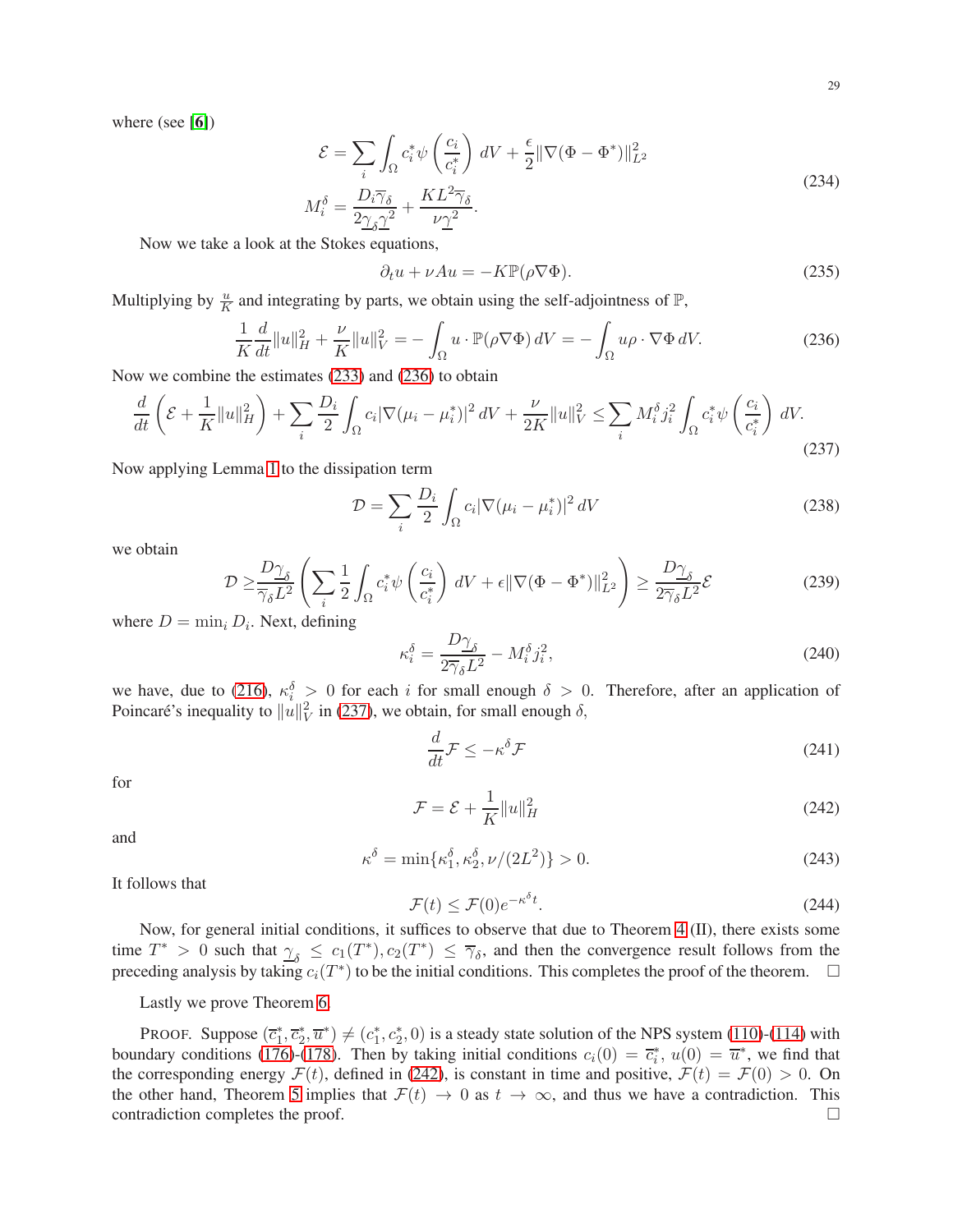Acknowledgment. The work of PC was partially supported by NSF grant DMS- 2106528.

#### References

- <span id="page-29-21"></span><span id="page-29-20"></span>[1] P. Biler, The Debye system: existence and large time behavior of solutions, Nonlinear Analysis 23 9, (1994), 1189 -1209.
- [2] P. Biler, J. Dolbeault. Long time behavior of solutions to Nernst-Planck and Debye-Hckel drift-diffusion systems, Ann. Henri Poincaré 1, (2000), 461-472.
- <span id="page-29-22"></span><span id="page-29-3"></span>[3] D. Bothe, A. Fischer, J. Saal, Global well-posedness and stability of electrokinetic flows, SIAM J. Math. Anal, 46 2, (2014), 1263-1316.
- <span id="page-29-25"></span>[4] Y.S. Choi, and R. Lui, Multi-Dimensional Electrochemistry Model, Arch Rational Mech Anal 130 (1995), 315-342.
- <span id="page-29-2"></span>[5] P. Constantin, C. Foias, Navier-Stokes Equations, The University of Chicago Press, Chicago, 1988.
- <span id="page-29-27"></span>[6] P. Constantin, M. Ignatova, On the Nernst-Planck-Navier-Stokes system, Arch Rational Mech Anal 232, No. 3, (2018), 1379 -1428.
- <span id="page-29-4"></span>[7] P. Constantin, M. Ignatova, F.-N. Lee, Interior Electroneutrality in Nernst–Planck–Navier–Stokes Systems. Arch Rational Mech Anal 242, 1091–1118 (2021). https://doi.org/10.1007/s00205-021-01700-0
- [8] P. Constantin, M. Ignatova, F-N Lee, Nernst-Planck-Navier-Stokes systems near equilibrium, Pure and Applied Functional Analysis 7 1, (2022), 175-196.
- <span id="page-29-15"></span>[9] P. Constantin, M. Ignatova, F.-N. Lee, Nernst–Planck–Navier–Stokes Systems far from Equilibrium. Arch Rational Mech Anal 240, (2021), 1147–1168. https://doi.org/10.1007/s00205-021-01630-x
- <span id="page-29-6"></span>[10] S. M. Davidson, M. Wissling, A. Mani, On the dynamical regimes of pattern-accelerated electroconvection, Scientific Reports 6 22505 (2016) doi:19.1039/srep22505
- <span id="page-29-29"></span><span id="page-29-17"></span>[11] L. C. Evans, Partial Differential Equations, Providence, R.I.: American Mathematical Society, 1998.
- [12] A. Fischer, J. Saal, Global weak solutions in three space dimensions for electrokinetic flow processes. J. Evol. Equ. 17, (2017), 309–333. https://doi.org/10.1007/s00028-016-0356-0
- <span id="page-29-23"></span>[13] H. Gajewski, K. Groger, On the basic equations for carrier transport in semiconductors, Journal of Mathematical Analysis and Applications, 113 (1986) 12-35.
- <span id="page-29-28"></span>[14] H. Gajewski, On uniqueness and stability of steady state carrier distributions in semiconductors (1986). In: Vosmanský J., Zlámal M. (eds) Equadiff 6. Lecture Notes in Mathematics, vol 1192. Springer, Berlin, Heidelberg. https://doi.org/10.1007/BFb0076071
- <span id="page-29-24"></span><span id="page-29-7"></span>[15] H. Gajewski, K. Groger, Reaction-diffusion processes of electrically charged species, Math. Nachr., 177 (1996), 109-130.
- [16] S. Kang, R. Kawk, Pattern Formation of Three-Dimensional Electroconvection on a Charge Selective Surface, Phys. Rev. Lett 124 154502 (2020) https://doi.org/10.1103/PhysRevLett.124.154502
- <span id="page-29-18"></span><span id="page-29-13"></span>[17] F.-N. Lee, Global Regularity for Nernst-Planck-Navier-Stokes Systems, [arXiv:2106.01569,](http://arxiv.org/abs/2106.01569) (2021).
- <span id="page-29-14"></span>[18] M. Mock, Analysis of Mathematical Models of Semiconductor Devices, Boole Press, Dublin, 1983.
- [19] J.-H. Park, J. W. Jerome, Qualitative Properties of steady state Poisson–Nernst–Planck Systems: Mathematical Study, SIAM J. Appl. Math. 57(3) (1997), 609–630.
- <span id="page-29-19"></span>[20] J.-G. Liu, J. Wang. Global existence for Nernst-Planck-Navier-Stokes system in  $\mathbb{R}^n$ , Communications in Mathematical Sciences 18 (2020) 1743-1754.
- <span id="page-29-8"></span>[21] V. S. Pham, Z. Li, K. M. Lim, J. K. White, J. Han, Direct numerical simulation of electroconvective instability and hysteretic current-voltage response of a permselective membrane, Phys. Rev. E 86 046310 (2012) https://doi.org/10.1103/PhysRevE.86.046310
- <span id="page-29-1"></span><span id="page-29-0"></span>[22] R. Probstein, Physicochemical Hydrodynamics: An Introduction. 2nd ed., Wiley-Interscience, 2003.
- <span id="page-29-9"></span>[23] I. Rubinstein, Electro-Diffusion of Ions, SIAM Studies in Applied Mathematics, SIAM, Philadelphia 1990.
- [24] S. M. Rubinstein, G. Manukyan, A. Staicu, I. Rubinstein, B. Zaltzman, R.G.H. Lammertink, F. Mugele, M. Wessling, Direct observation of a nonequilibrium electro-osmotic instability. Phys. Rev. Lett. 101 (2008) 236101-236105.
- <span id="page-29-10"></span>[25] I. Rubinstein, L. A. Segel, Breakdown of a Stationary Solution to the Nernst-Planck-Poisson Equations, J. Chem. Soc., Faraday Trans. 2 75 (1979) 936-940.
- <span id="page-29-11"></span>[26] I. Rubinstein, B. Zaltzman, Electro-osmotically induced convection at a permselective membrane. Phys. Rev. E 62 (2000) 2238-2251.
- <span id="page-29-5"></span>[27] R. Ryham, Existence, uniqueness, regularity and long-term behavior for dissipative systems modeling electrohydrodynamics. [arXiv:0910.4973v](http://arxiv.org/abs/0910.4973)1, (2009).
- <span id="page-29-16"></span>[28] M. Schmuck. Analysis of the Navier-Stokes-Nernst-Planck-Poisson system. Math. Models Methods Appl. 19, (2009), 993- 1014.
- <span id="page-29-26"></span><span id="page-29-12"></span>[29] R. Temam, Navier-Stokes Equations: Theory and Numerical Analysis, AMS Chelsea Publishing, 1984.
- [30] B. Zaltzman, I. Rubinstein, Electro-osmotic slip and electroconvective instability. J. Fluid Mech. 579, (2007), 173-226.